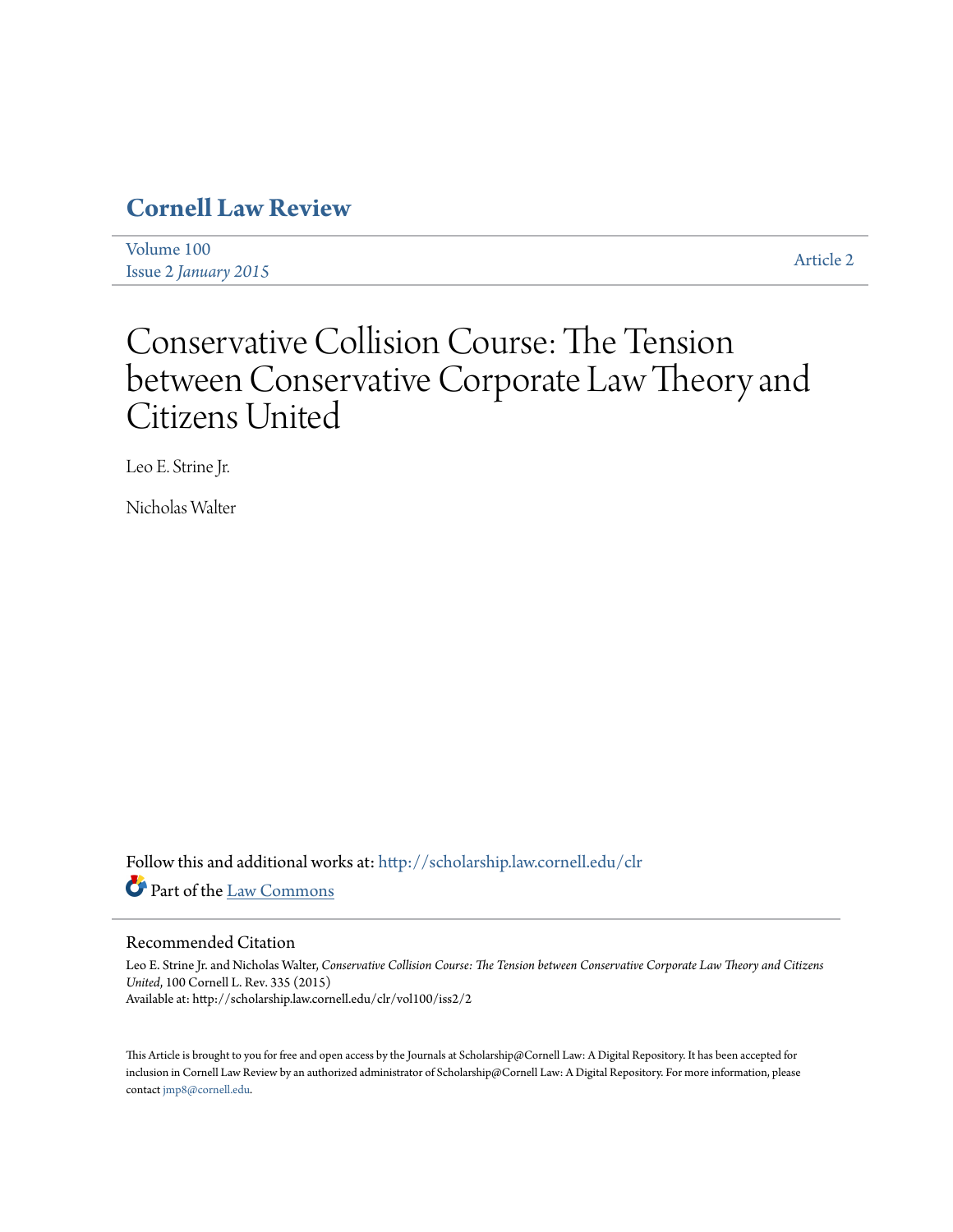# CONSERVATIVE COLLISION COURSE?: THE TENSION BETWEEN CONSERVATIVE CORPORATE LAW THEORY AND *CITIZENS UNITED*

#### *Leo E. Strine, Jr.*† *& Nicholas Walter* ††

*One important aspect of* Citizens United *has been overlooked: the tension between the conservative majority's view of for-profit corporations and the theory of for-profit corporations embraced by conservative thinkers. This Article explores the tension between these conservative schools of thought and shows that* Citizens United *may unwittingly strengthen the arguments of conservative corporate theory's principal rival.*

Citizens United *posits that stockholders of for-profit corporations can constrain corporate political spending and that corporations can legitimately engage in political spending. Conservative corporate theory is premised on the contrary assumptions that stockholders are poorly positioned to monitor corporate managers for even their fidelity to a profit-maximization principle, and that corporate managers have no legitimate ability to reconcile stockholders' diverse political views. Because stockholders invest in for-profit corporations for financial gain, and not to express political or moral values, conservative corporate theory argues that corporate managers should focus solely on stockholder wealth maximization and non-stockholder constituencies and society should rely upon government regulation to protect against corporate overreaching. Conservative corporate theory's recognition that corporations lack legitimacy in this area has been strengthened by market developments that* Citizens United *slighted: that most humans invest in the equity markets through mutual funds under 401(k) plans, cannot exit these investments as a practical matter, and lack any rational ability to influence how corporations spend in the political process.*

*Because* Citizens United *unleashes corporate wealth to influence who gets elected to regulate corporate conduct and because conservative corporate theory holds that such spending may only be motivated by a desire to increase corporate profits, the result is that corporations are likely to engage in political spending solely to elect or defeat candidates who favor industry-friendly*

<sup>†</sup> Chief Justice, Delaware Supreme Court; Adjunct Professor, University of Pennsylvania Law School; Austin Wakeman Scott Lecturer, Harvard Law School; Senior Fellow, Harvard Program on Corporate Governance; Adjunct Professor, Vanderbilt University School of Law; Henry Crown Fellow, Aspen Institute.

<sup>††</sup> Associate, Wachtell, Lipton, Rosen & Katz.

The authors acknowledge the invaluable assistance of Elane Boulden, Jennifer Broder, Chelsea Darnell, and Vanessa Richardson, and are grateful for incisive thoughts from Lucian Bebchuk, John Coates, Erin Daly, Lawrence Hamermesh, Robert Post, Roberta Romano, Guhan Subramanian, Randall Thomas, and Michael Wachter.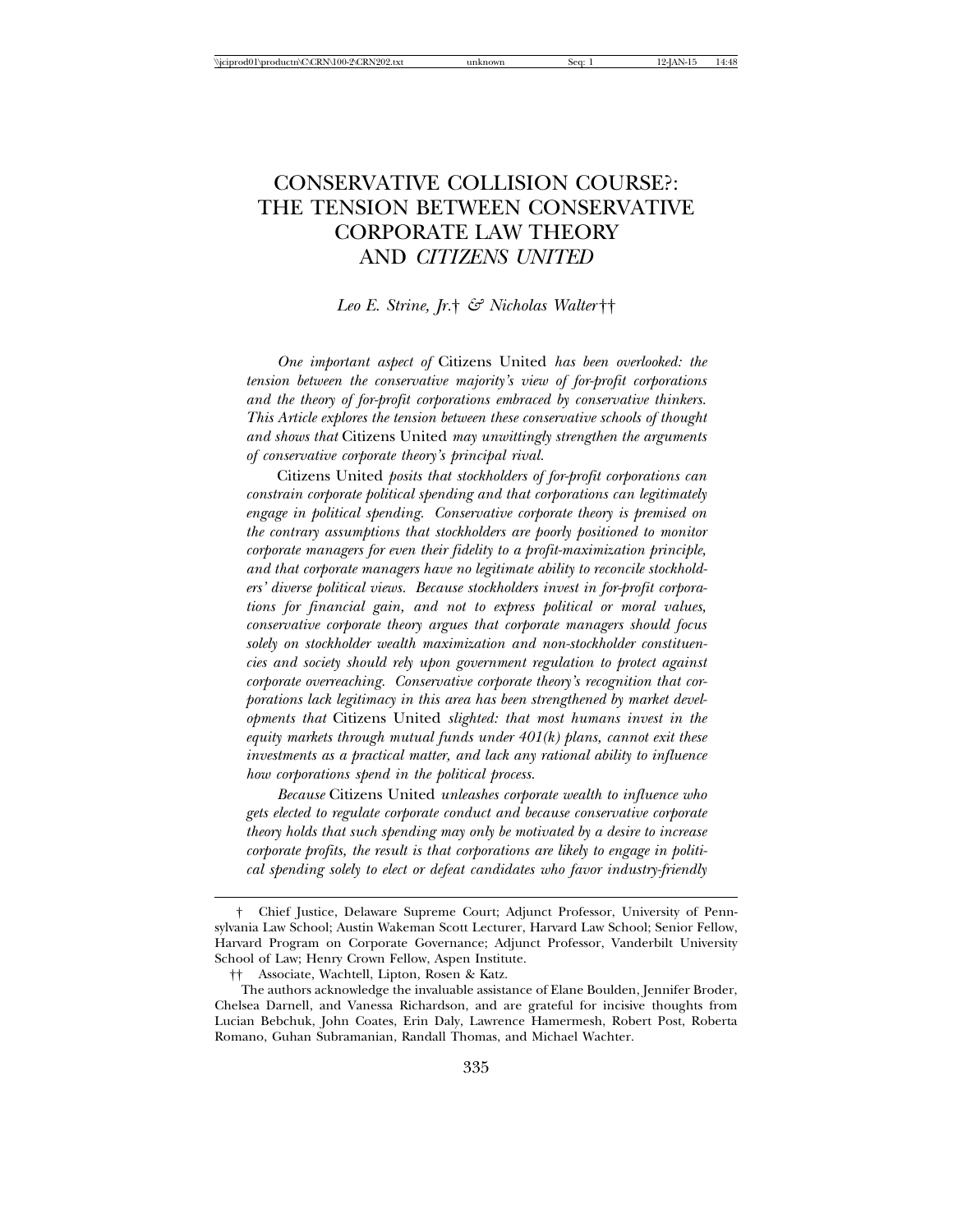*regulatory policies, even though human investors have far broader concerns, including a desire to be protected from externalities generated by corporate profit seeking.* Citizens United *thus undercuts conservative corporate theory's reliance upon regulation as an answer to corporate externality risk, and strengthens the argument of its rival theory that corporate managers must consider the best interests of employees, consumers, communities, the environment, and society—and not just stockholders—when making business decisions.*

|      |                                                                                                      | 337 |
|------|------------------------------------------------------------------------------------------------------|-----|
|      | I. CONSERVATIVE CORPORATE LAW THEORY                                                                 | 346 |
|      | A. The Stockholder Wealth Maximization Norm                                                          | 346 |
|      | B. Conservative Corporate Theory Believes Corporate                                                  |     |
|      | Managers Have No Legitimate Right to Use                                                             |     |
|      | Corporate Funds for Ends Other than Stockholder                                                      |     |
|      |                                                                                                      | 350 |
|      | C. Conservative Corporate Theory Views the Realities                                                 |     |
|      | of the Stockholder-Manager Relationship as                                                           |     |
|      | Supporting Constraints on Managers to Focus Solely                                                   |     |
|      | on Stockholder Welfare as an End                                                                     | 352 |
|      | The Social Good: Business Should Focus on What It<br>D.                                              |     |
|      | Does Best-Creating Wealth-and Leave the                                                              |     |
|      | Protection of Other Interests to the Political                                                       |     |
|      | $Process \ldots \ldots \ldots \ldots \ldots \ldots \ldots \ldots \ldots \ldots \ldots \ldots \ldots$ | 354 |
| H.   | CITIZENS UNITED AND ITS EFFECT ON CORPORATE                                                          |     |
|      | INVOLVEMENT IN THE POLITICAL PROCESS                                                                 | 359 |
| III. | CITIZENS UNITED IS IN TENSION WITH KEY PREMISES OF                                                   |     |
|      | CONSERVATIVE CORPORATE THEORY                                                                        | 363 |
| IV.  | THE SEPARATION OF OWNERSHIP FROM OWNERSHIP                                                           |     |
|      | INCREASES THE TENSION BETWEEN CITIZENS UNITED AND                                                    |     |
|      | CONSERVATIVE CORPORATE THEORY                                                                        | 365 |
| V.   | CITIZENS UNITED WEAKENS CONSERVATIVE CORPORATE                                                       |     |
|      | THEORY'S ANSWER TO THE VULNERABILITY OF OTHER                                                        |     |
|      | CORPORATE CONSTITUENCIES TO EXTERNALITY RISK                                                         | 379 |
| VI.  | MCCAIN-FEINGOLD'S DESIGN WAS CONSISTENT WITH                                                         |     |
|      | CONSERVATIVE CORPORATE THEORY AND LEFT FOR-PROFIT                                                    |     |
|      | CORPORATIONS WITH SUBSTANTIAL EXPRESSIVE CLOUT                                                       | 387 |
| VII. | CITIZENS UNITED STRENGTHENS THE ARGUMENT THAT                                                        |     |
|      | CONSERVATIVE CORPORATE THEORY IS SOCIALLY                                                            |     |
|      | COUNTERPRODUCTIVE AND LEGALLY ERRONEOUS                                                              | 389 |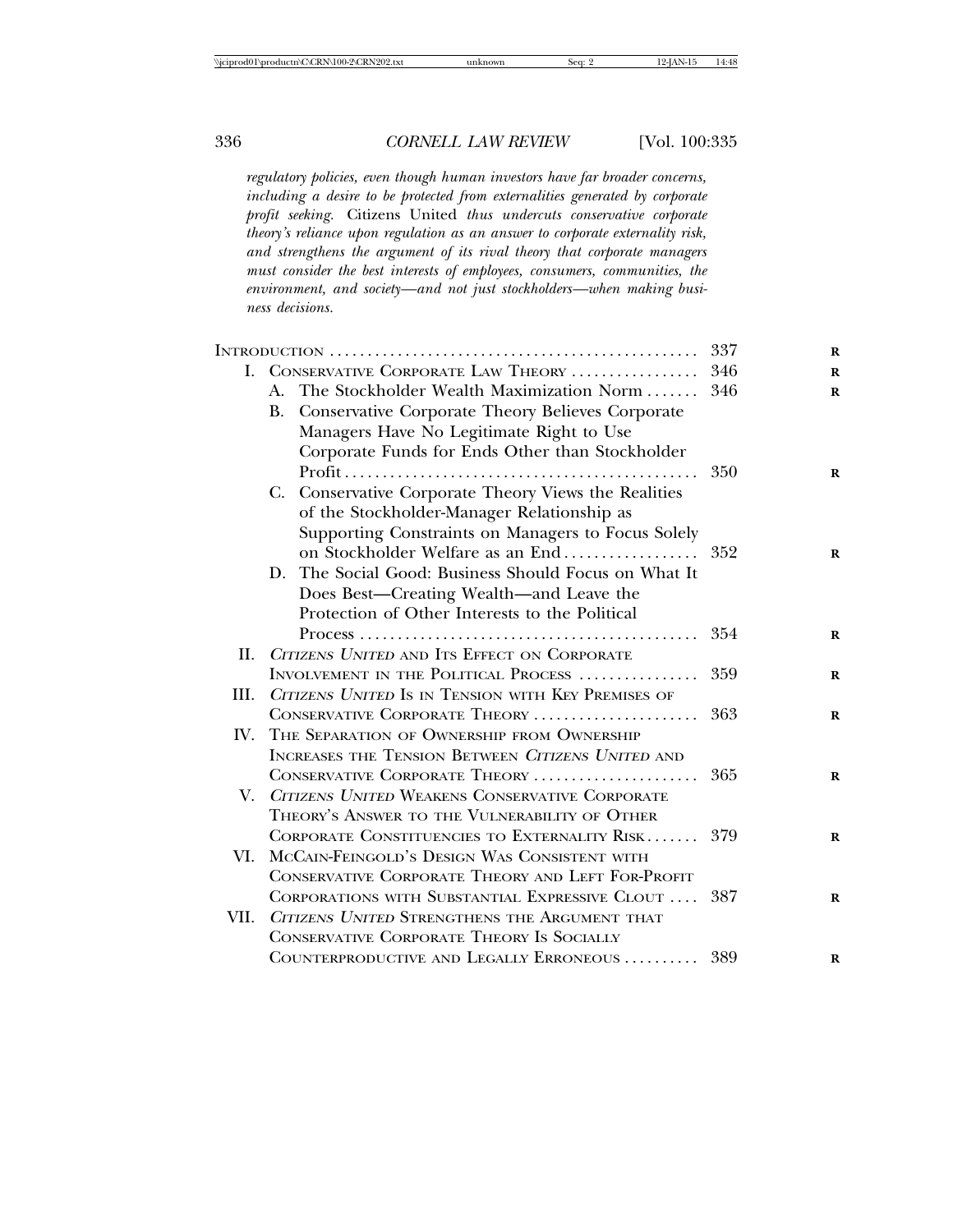#### **INTRODUCTION**

Since the Supreme Court's decision in *Citizens United v. FEC*<sup>1</sup> there has been vigorous debate about the wisdom of that decision, both as a matter of constitutional interpretation and public policy. *Citizens United* has been characterized as a "conservative" decision, in the sense that it was the product of the five more conservative judges on the Court.2 But critics have argued that although the judicial majority in the case come from the political right, the decision is difficult to reconcile with certain traditional conservative constitutional principles,3 which include judicial restraint and reluctance to override decisions made by the political branches.<sup>4</sup>

In this Article, however, we address a less contestable but nonetheless important implication of that decision, which is that to the extent that *Citizens United* is viewed as a conservative ruling, it is one that is in tension with another school of conservative thought that has a longer tradition. That school of conservative thought addresses forprofit corporations specifically and the proper end of their governance.

As an initial matter, it is critical to make a point about our use of the term "conservative." In reference to corporate law, we refer to the

J.L. & POL'Y 39, 40–45 (2011) (arguing that *Citizens United* could have been decided on narrower grounds and thus deviated from principles of judicial restraint); Jeffrey Rosen, *Originalism, Precedent, and Judicial Restraint*, 34 HARV. J.L. & PUB. POL'Y 129, 133–35 (2011) (stating that *Citizens United* ignored precedent); Stone, *supra* note 2, at 496–97 ("[U]nder **R** an approach embracing judicial restraint and deference to the elected branches of government, the Court would have had to uphold the [statutory provisions] challenged [in *Citizens United*]."). <sup>4</sup> *E.g.*, United States v. Windsor, 133 S. Ct. 2675, 2698 (2013) (Scalia, J., dissenting)

(describing the majority opinion as a "jaw-dropping . . . assertion of judicial supremacy over the people's Representatives in Congress and the Executive"); FCC v. Beach Commc'ns, Inc., 508 U.S. 307, 313–14 (1993) (Thomas, J.) ("Where there are 'plausible reasons' for Congress' action, 'our inquiry is at an end.' This standard of review is a paradigm of judicial restraint. 'The Constitution presumes that, absent some reason to infer antipathy, even improvident decisions will eventually be rectified by the democratic process and that judicial intervention is generally unwarranted no matter how unwisely we may think a political branch has acted.'" (citations omitted)); PDK Labs. Inc. v. DEA, 362 F.3d 786, 799 (D.C. Cir. 2004) (Roberts, J., concurring in part and concurring in the judgment) ("[T]he cardinal principle of judicial restraint—if it is not necessary to decide more, it is necessary not to decide more—counsels us to go no further."); William P. Marshall, *Abstention, Separation of Powers, and Recasting the Meaning of Judicial Restraint*, 107 NW. U. L. REV. 881, 897 (2013) ("Those who believed that the federal courts should be reluctant to interfere with the actions of the political branches, when possible, were considered judicial conservatives who favored judicial restraint.").

 $\frac{1}{2}$  558 U.S. 310 (2010).<br>2 See e.g. Erwin Cheme

<sup>2</sup> *See, e.g.*, Erwin Chemerinsky, *Supreme Court—October Term 2009 Foreword: Conservative Judicial Activism*, 44 LOY. L.A. L. REV. 863, 865–66 (2011) (criticizing *Citizens United* as an example of "conservative judicial activism" and noting that the Court split along ideological lines); Geoffrey R. Stone, Citizens United *and Conservative Judicial Activism*, 2012 U. ILL. L. REV. 485, 487 (same). <sup>3</sup> *See, e.g.*, Reza Dibadj, Citizens United *as Corporate Law Narrative*, 16 NEXUS: CHAP.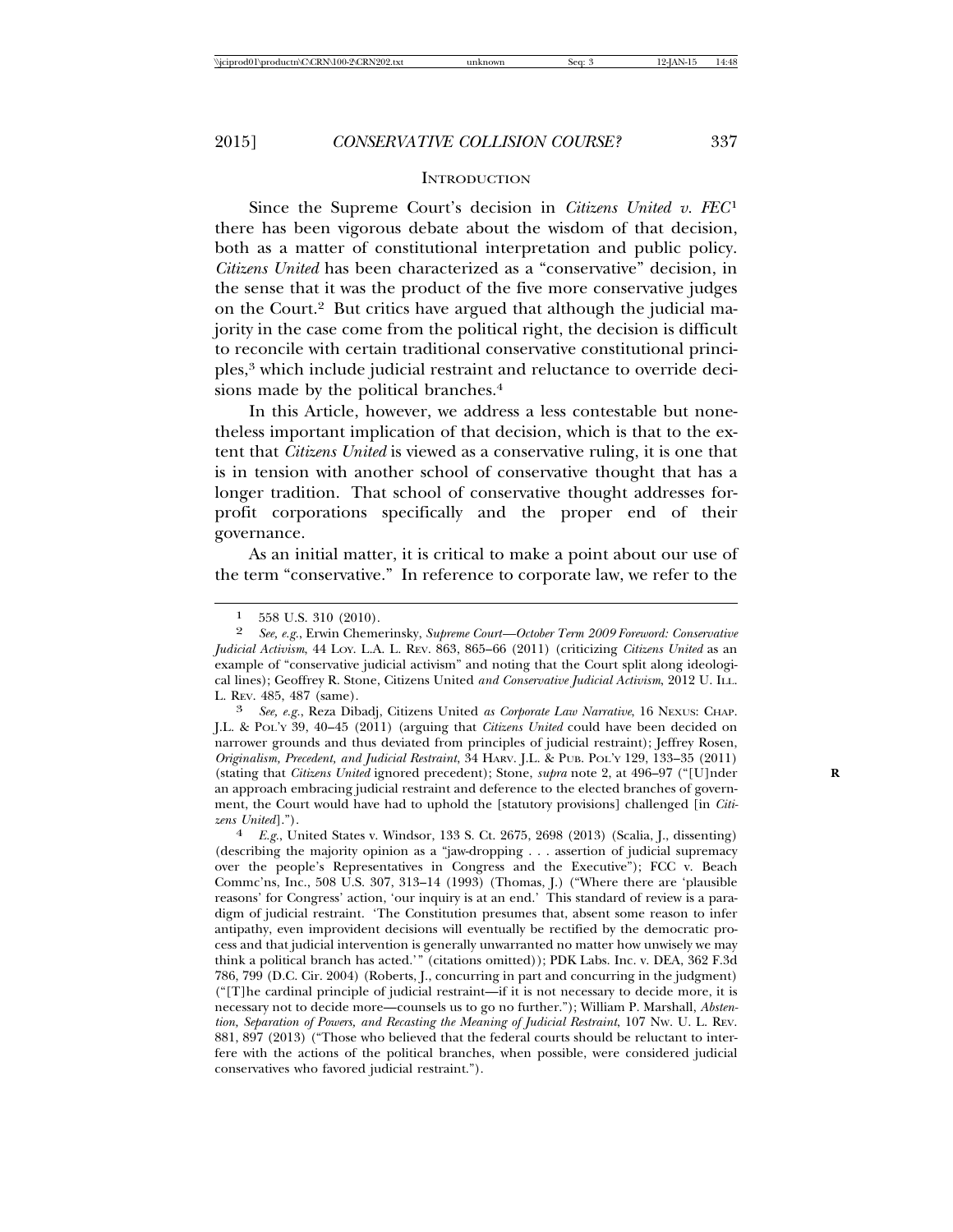basic theory of the for-profit firm that is most associated with legal and economic thinkers who are typically labeled as conservatives. Conservatism has a long lineage, and we do not attempt to argue that important figures who adhere to what we describe as the conservative theory of corporate law, such as Milton Friedman or Friedrich Hayek, are conservative in any particular sense.5 Rather, we make a non-controversial point, which is that the theory of the firm we describe as conservative corporate theory is that traditionally associated with thinkers on the political right, and that the political right embraces the term "conservative" as its own moniker. Likewise, when we describe the *Citizens United* majority as conservative, we do so based on our understanding that each of the Justices comprising the majority is commonly described in such terms and has a political background consistent with that ascription. We do not enter any argument about whether the majority's individual approaches to jurisprudence would qualify as conservative in some normative sense. Rather, we simply observe the reality that the *Citizens United* majority was comprised of Justices who are associated with the political right and regarded as conservative in the colloquial sense.

In Part I, we discuss this modern conservative notion of the corporation. Under the conservative view embraced by conservative icons like Friedrich Hayek, Milton Friedman, and Frank Easterbrook, for-profit corporations should be governed with one end in mind: the generation of the most profit for their stockholders. Because stockholders entrust their capital to for-profit corporations to make money and not as an expression of their moral values, conservative corporate law regards a board of directors as having no legitimate right to use the corporation's funds to pursue their idiosyncratic vision of the social good. Moreover, because it is difficult, and often irrational, for stockholders to use their rights to hold corporate managers accountable even for the limited goal of profit creation, conservative corporate theory worries that allowing managers to justify their actions by reference to diverse ends will result in them being effectively unaccountable for achieving any of them. For these reasons, conservative corporate theory argues that corporate managers must have only one end in mind when they make decisions: profit. This does not mean that other interests cannot be considered, but it does mean that those interests can only be considered instrumentally in terms of their utility to producing the most profit for stockholders.

Conservative corporate theory is not blind to the argument that a corporate focus on profit maximization as the sole goal will result in

<sup>5</sup> For example, we are not concerned about whether any of them would be described as a Burkean conservative, as opposed to a libertarian conservative, a social conservative, or any other kind of conservative.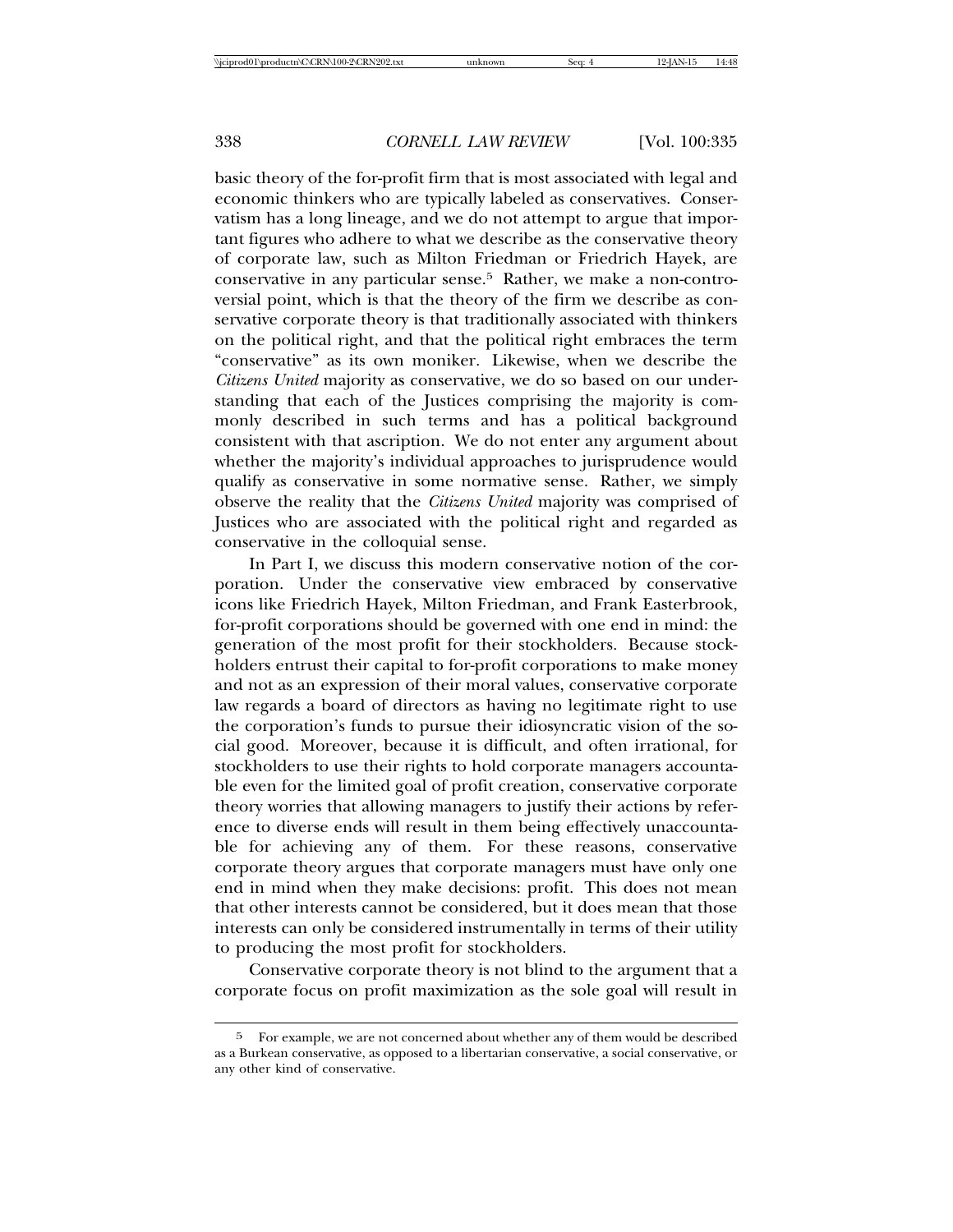callous behavior. But conservative corporate theorists note that, in many situations, paying employees more or being a responsible "corporate citizen" by supporting charitable institutions in communities where the corporation operates are sound instruments to producing the most profits over the long term. Even more important, conservative corporate theorists note that other constituencies affected by corporate behavior—workers, neighbors, customers, communities, and those affected by the corporation's impact on the environment—are protected by societal regulation. Conservative corporate theory acknowledges that corporations have a rational incentive to try to externalize the costs of their conduct to society (e.g., by taking environmental shortcuts), while internalizing the resulting excess profits reaped from those shortcuts. The answer of conservative corporate theory is that the duty of corporate managers to pursue profit is checked by their duty to do so within the "rules of the game"—the laws and regulations enacted by legislators, who represent not corporations but society as a whole.

Conservative corporate theory's major historical rival is a view that regards the for-profit corporation as a distinct legal entity formed by statutory authorization of the chartering government and granted special legal privileges. Because the for-profit corporation is a legal entity distinct from its stockholders or any other particular corporate constituency, the board is entitled (and, in stronger forms of this rival theory, required) to govern the corporation in a manner that considers the best interests of all constituencies affected by the corporation's conduct, including its workers, its customers, the communities in which it operates, and society generally. Because all these constituencies are important to corporate success, the managers may give these interests weight as ends, not just as a means to stockholder wealth maximization.

This rival to the conservative theory of the corporation has long argued that external regulation is an insufficient protection for society and corporate constituencies such as employees and consumers. Its proponents argue that these interests must be given priority within corporate law itself, and that corporate law should empower corporate managers to conduct the affairs of the corporation in a manner that gives weight to the best interests of the corporation's employees, consumers, the communities it affects, and society as a whole. For-profit corporations, in this view, are too powerful and have been accorded too many rights similar to those given to actual humans for them not to behave in a socially responsible manner that reflects the full range of concerns that actual humans consider important—concerns that go beyond a desire for lucre.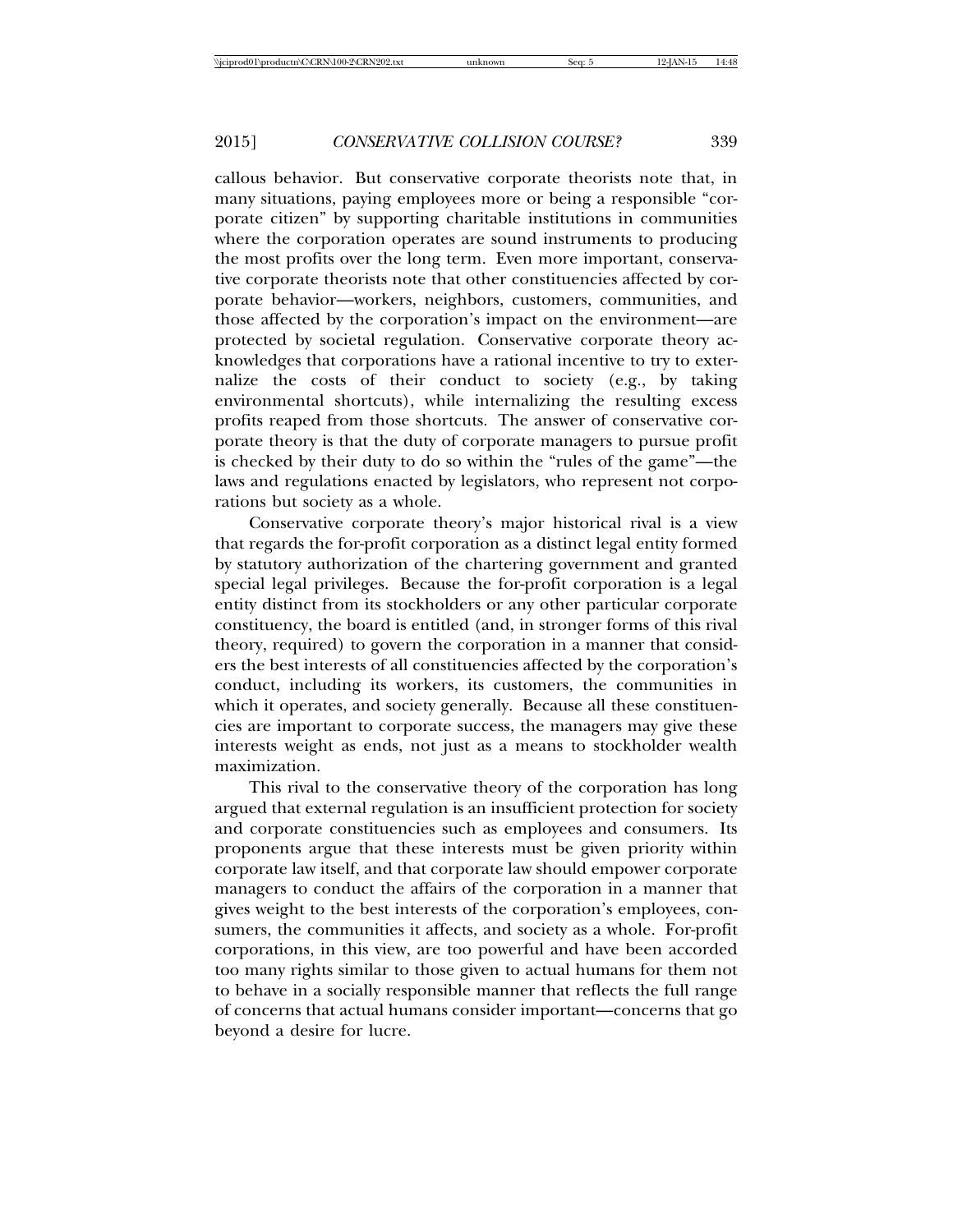In Part II, we discuss the *Citizens United* decision and the McCain-Feingold Act, which *Citizens United* invalidated in part. Under *Citizens United*, corporations have the constitutional right to spend unlimited amounts of corporate funds to influence the outcome of elections by expressly advocating the election or defeat of particular political candidates. This right is not dependent on the corporation securing from its individual stockholders their specific assent to having corporate funds used in this manner. Rather, the corporation itself has a constitutional right to speak in this manner as a distinct "person," and its managers are the ones who, under traditional principles of corporate law, make spending decisions.

In Part III, we illustrate how certain assumptions of *Citizens United* about corporations and their investors are inconsistent with conservative corporate theory. *Citizens United* rests on the notion that stockholders in corporations are well positioned to exercise influence over corporate political-spending decisions and that corporate political spending will therefore be a legitimate reflection of stockholder sentiment. But conservative corporate law theory is founded in important part on the premise that stockholders are poorly positioned to monitor corporate managers even for their fidelity to a profit-maximization goal. Indeed, conservative corporate law theory teaches that it is often irrational for stockholders to exercise voice over even profit-related issues, much less to influence a particular corporation's approach to political spending. Conservative corporate law theory has long been concerned that corporate managers lack legitimacy to act for any end other than profit, because stockholders of for-profit corporations typically invest solely for profit, have diverse political and moral views that corporate managers have no legitimacy or effective capacity to reconcile, and cannot be fairly said to have authorized corporate managers to use corporate funds to speak on their behalf as to debatable issues of social policy.

Part IV enriches this discussion by introducing a reality that the *Citizens United* decision seemed to elide, which is that most of the stock of the wealthiest corporations in our society is not owned directly by human beings. Because of the "separation of ownership from ownership,"6 most corporate stock is owned by intermediate institutions which are often business entities themselves—on behalf of the human beings whose money is ultimately at stake. Increasingly, Americans are required as a practical matter to save for retirement by putting aside much of their wealth in eligible investments under their employer's tax-advantaged 401(k) plan. Typically, such plans give the in-

<sup>6</sup> Leo E. Strine, Jr., *Toward Common Sense and Common Ground? Reflections on the Shared Interests of Managers and Labor in a More Rational System of Corporate Governance*, 33 J. CORP. L. 1, 6 (2007).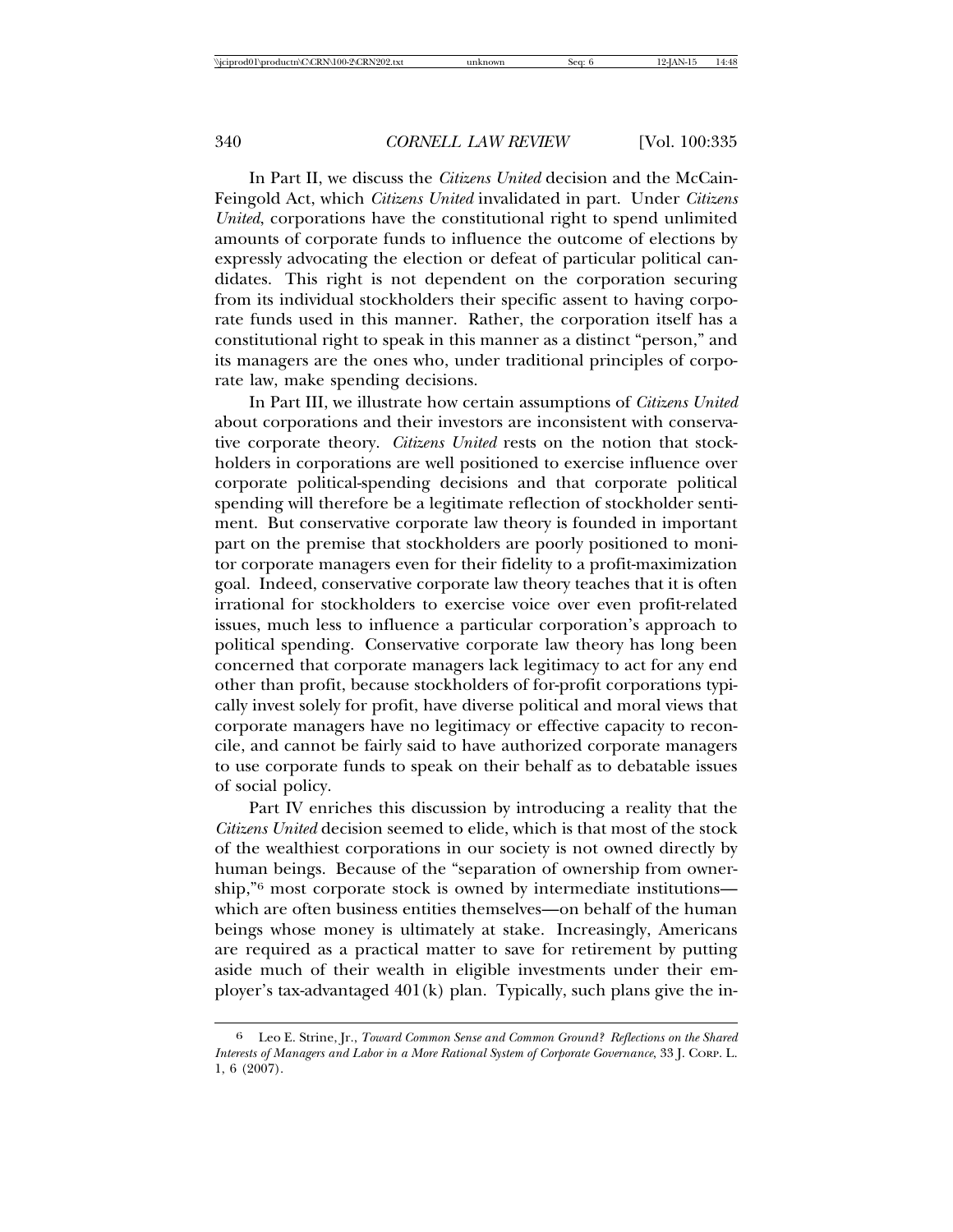vestors a choice of funds from a few mutual fund companies and do not allow investors to pick and choose individual stocks. This wealth is effectively impounded in mutual funds until the individual investors reach retirement age. If Americans attempt to take this wealth out before then, they face expropriation of a majority of the proceeds, and if they don't take advantage of  $\S 401(k)$ , they will likely not be able to fund a secure retirement, owing to the decline in definedbenefit plans and the difficulty of funding a retirement with investments of post-tax income dollars.

As a result, end-user human investors are in fact more distant than ever from the public corporations that have their capital. To have a say over whether their dollars are being used by Exxon Mobil, Apple, Starbucks, etc., to support the election of candidates they do not support, end-user investors have to fight through two layers of agency by, first, causing their mutual fund to take action, and then having that mutual fund rally support from other stockholders to constrain the corporation's conduct. *Citizens United* took little account of this reality, which is becoming more and more the model of stock ownership.7 As it is, institutional investors already employ proxy advisory firms to help them deal with an ever-growing number of votes each year. The idea that a mutual fund that invests on a broad indexed basis or funds like the Vanguard Dividend Growth Fund will be legitimately positioned to provide effective oversight over corporate political spending or find it rational to try is strained. Indeed, prominent mutual fund complexes like Vanguard and Fidelity do not see it as their job to even vote on social proposals put forward by stockholders and thus typically abstain. Moreover, conservative corporate theory would regard the use of investor resources for this purpose to be wasteful and detrimental to the core purpose of sound wealth creation.

Interestingly, conservative jurists in the past have found it a violation of First Amendment rights for the government to put human Americans in a situation where their wealth is required to be given to others who might, without their choice, use it to make political expenditures.8 As will be explained, in *Abood v. Detroit Board of Education*,

The dissent spotted it, by contrast. Citizens United v. FEC, 558 U.S. 310, 477 (2010) (Stevens, J., concurring in part and dissenting in part) ("Most American households that own stock do so through intermediaries such as mutual funds and pension plans, which makes it more difficult both to monitor and to alter particular holdings." (citation omitted)).

In a recent article, Professor Fisk and Dean Chemerinsky traced the path of the Supreme Court's jurisprudence on associational speech and highlighted the Court's inconsistent treatment of corporations and unions, on which we focus in the latter part of this Article. *See* Catherine L. Fisk & Erwin Chemerinsky, *Political Speech and Association Rights After* Knox v. SEIU, Local 1000, 98 CORNELL L. REV. 1023, 1052 (2013).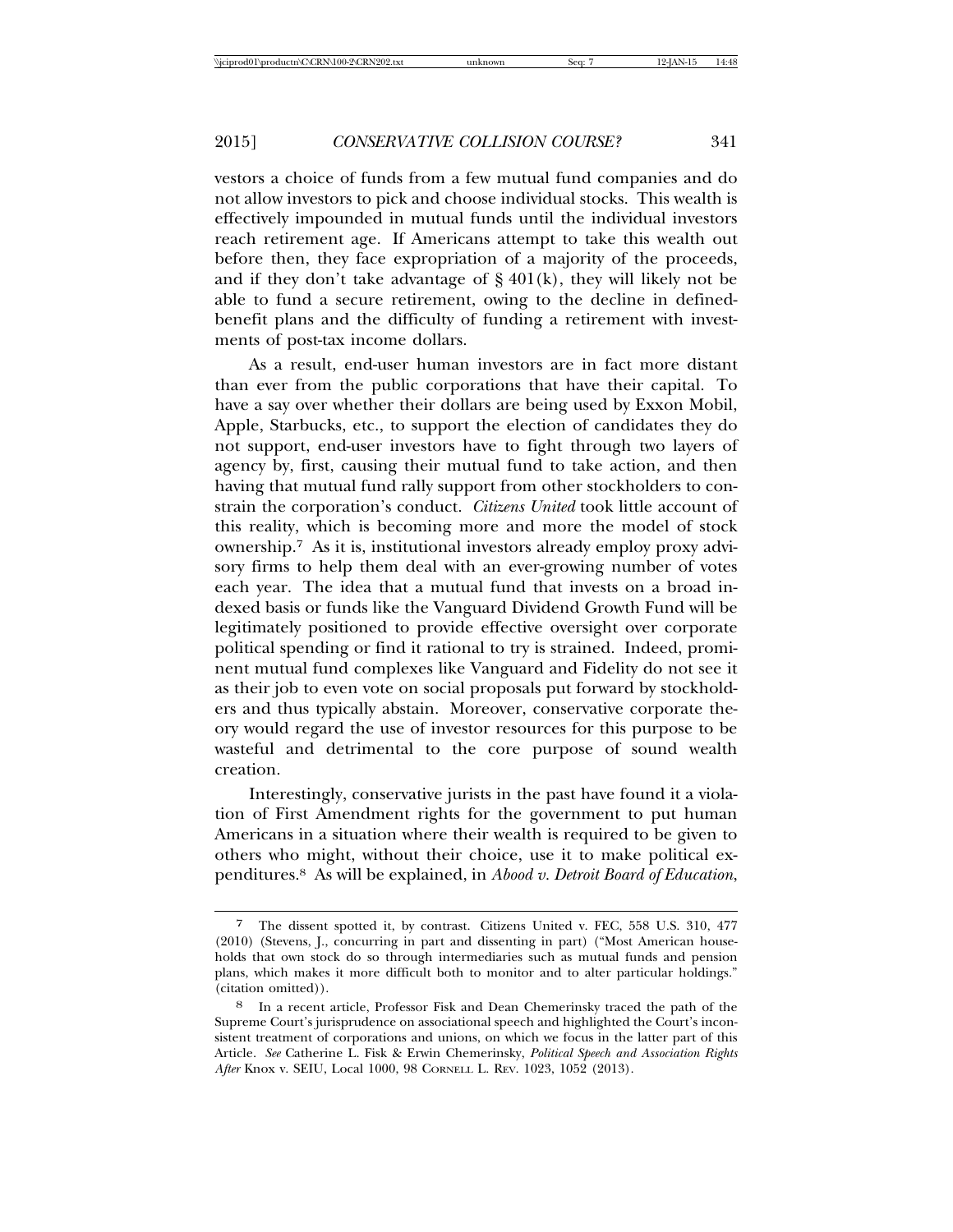the Supreme Court, speaking through Republican Justice Potter Stewart, held that union employees could not be required to pay union dues that would be used for ideological purposes that were unrelated to the collective bargaining process.9 Under this reasoning, there is an argument that the structure of federal retirement incentives set up by § 401(k) of the tax code is unconstitutional, because it, as a matter of effective mandate, forces Americans to turn over their wealth to institutions that are permitted to use it for expressive purposes that they do not support. *Abood* arguably calls for an end to any political spending by corporations that accept investments from mutual funds unless that spending is authorized not just by the funds, but through pass-through voting by individual end-user investors. As a practical matter, the reality is that it is now easier to find employment with a nonunion employer than to avoid having most of one's savings entrusted to mutual funds and through them, to the stock market, for generations. There is no escaping from  $\S 401(k)$  without paying expropriatory levels of taxation or underfunding one's retirement. And it is difficult to save for children's college educations without facing the same problem.

In Part V, we identify the most fundamental problem that *Citizens United* poses for conservative corporate theory: it undermines conservative corporate theory's reliance upon the regulatory process as an adequate safeguard against corporate overreaching for non-stockholder constituencies and society generally. But that reliance on societal regulation as an answer to externality risk grew up against a backdrop where it was recognized that corporations were appropriately limited in their conduct by the governments that granted them the important concessions that come with the corporate form. After *Citizens United*, the very success of the corporate form as a wealthgenerating tool is in tension with conservative corporate theory because if the wealth impounded in corporations can be used in unlimited amounts to influence who is elected to the offices that determine the "rules of the game," the range of policy options is likely to move in a direction where there is greater danger of externality risk. Because, under conservative corporate theory, corporate managers can only make political expenditures as an instrument toward the end of profit maximization, those expenditures are likely to be made in aid of electing candidates solely for the reason that these candidates would embrace the regulatory policies that the corporation finds most favorable. Conservative economic thought would accept the mundane notion that corporations seeking to maximize returns solely to stockholders, which stand to gain more for their stockholders if they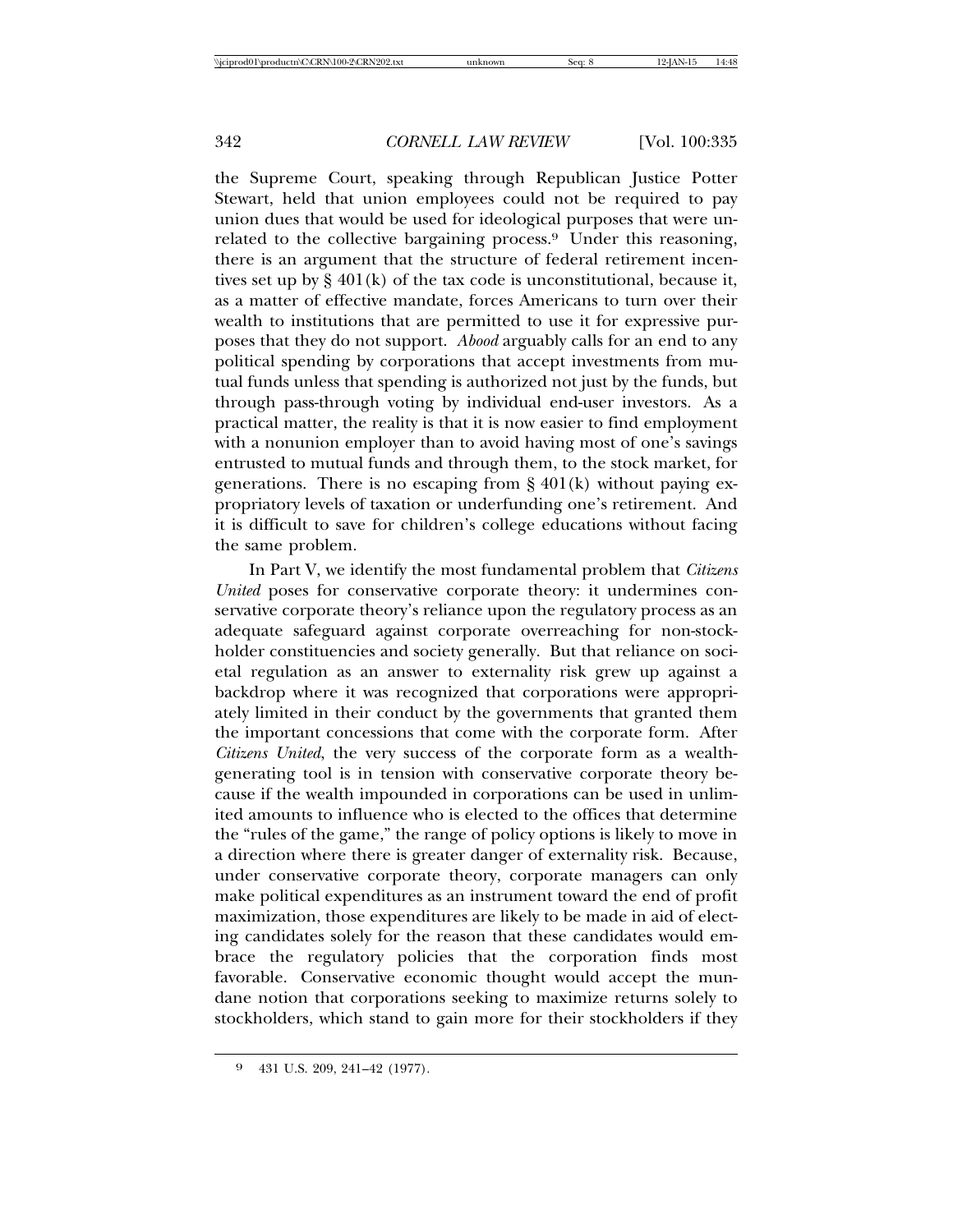can externalize costs, will tend to support a reduction in regulation designed to minimize externality risk to society and designed to protect constituencies other than stockholders. After all, conservative corporate law theory is grounded precisely on the reality that forprofit corporations are distinctly different from the flesh-and-blood humans whose equity capital they ultimate control. These flesh-andblood humans often have diverse concerns—relatives with medical conditions, a love for the environment, beliefs about helping the poor, views about social issues like abortion or national security—that lead them to vote for political candidates for reasons other than the prospect that the candidate will vote for the policies most likely to increase their household wealth. Conservative corporate law theory posits that corporate managers are not elected by stockholders to act on values like these—especially because stockholders are likely to have diverse and irreconcilable thoughts on these subjects—but to embrace a singular goal that all stockholders presumably agree upon, which is that the corporation should increase its profits for their benefit. These stockholders can then use the resulting wealth as they wish to express their own values in a legitimate, direct way.

*Citizens United* puts great stress on this model. If corporate managers follow conservative corporate theory, they will tend to make political expenditures to elect candidates supportive of lax regulation. Precisely because actual human investors are also consumers, employees, and breathers of the air, this singular focus is inconsistent with the full range of values that would influence their own electoral preferences. And if corporate managers respond to this concern by attempting to make political expenditures that somehow take into account the full range of concerns held by diverse human voters, they will be acting in a manner that conservative corporate theory has long seen as illegitimate.

Part VI addresses the extent to which the bipartisan McCain-Feingold bill and pre–*Citizens United* precedent, while having the imperfections inherent in any human product, took into account the realities of the actual corporate governance system we have in a manner that did not place stress on conservative corporate theory. In prior decisions, the Supreme Court had adroitly protected the ability of individuals to use nonprofit corporations as an aggregating tool for effective speech on their collective behalf, and had restricted statutory limitations on corporate political spending largely to for-profit corporations.10 And under McCain-Feingold and prior statutory law, even

<sup>10</sup> *See* FEC v. Wisc. Right to Life, Inc., 551 U.S. 449, 481 (2007) (holding that § 203(b) of the McCain-Feingold Act, which makes it a crime for a corporation to broadcast, shortly before an election, a communication naming a federal candidate and targeted to the electorate, was unconstitutional as applied to a nonprofit, nonstock corporation organized for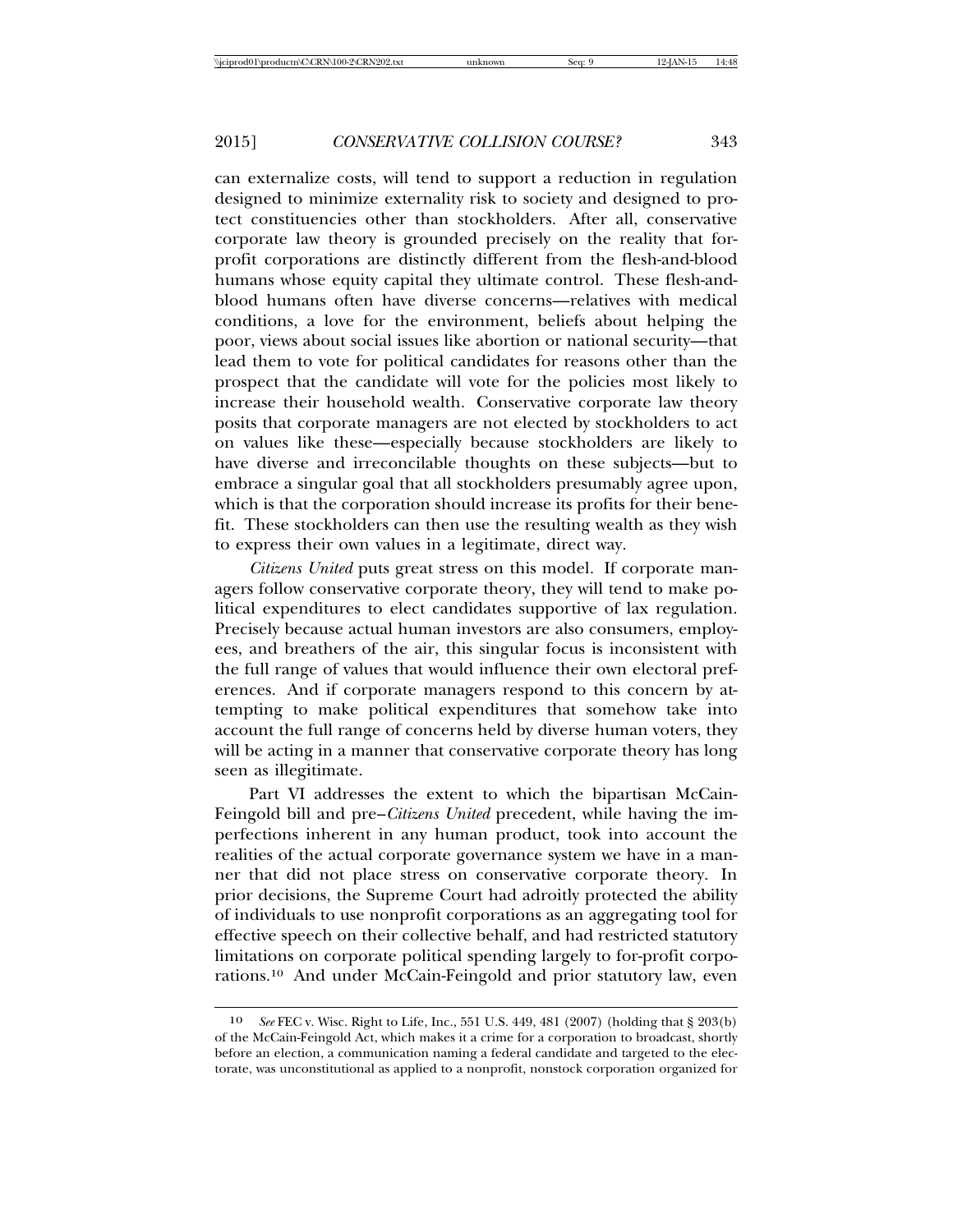for-profit corporations were not inhibited from using corporate funds to employ lobbyists to advance the corporation's views.11 Nor were for-profit corporations barred entirely from influencing the election process directly. McCain-Feingold left corporations able to form political action committees (PACs) by raising funds through voluntary contributions from their stockholders and employees.12 These PACs could make both direct contributions to political candidates within statutory limits and engage in unlimited spending to make electioneering communications.13 But these expenditures could not come from the corporate treasury itself, but only from the resources raised by the PAC from contributors fully on notice that the PAC would engage in expenditures of those kinds. Thus, McCain-Feingold fit nicely with conservative corporate law theory regarding for-profit firms. By preventing unlimited use of the corporate treasury to directly influence the election process, McCain-Feingold addressed in a proportionate manner the concern that managers solely charged with focusing on profit would have too much ability to use corporate wealth to unfairly tilt the regulatory policymaking process in a manner that would be unfair to other corporate constituencies and society as a whole. By providing a means for corporations to raise funds in a voluntary manner through PACs, McCain-Feingold enabled corporations to rally the expressive concerns of those stockholders who specifically desired that their funds be used in that way, while respecting the traditional conservative corporate theory view that it is illegitimate for corporate managers to use the entrusted equity of diverse stockholders for their idiosyncratic views of the common good. Notably, these means reflected the values undergirding the Supreme Court's decision in *Abood* and its related cases of regarding respect for the expressive rights of workers who did *not* want their wealth used by their

advocacy purposes); Austin v. Mich. Chamber of Commerce, 494 U.S. 652, 668 (1990) (upholding the constitutionality of the Michigan Campaign Finance Act, which prohibited corporations from making independent expenditures out of their treasuries in support of, or in opposition to, a candidate in an election for state office, and ruling that the act could be applied to a nonprofit corporation that served as a mouthpiece for for-profit corporations); FEC v. Mass. Citizens for Life, Inc., 479 U.S. 238, 263–64 (1986) (explaining that § 441b of the Federal Election Campaign Act, which prohibited corporations from making expenditures out of their treasuries "in connection with" a federal election, could *not* be applied to a nonprofit, nonstock corporation organized for advocacy purposes, because the "concern that organizations that amass great wealth in the economic marketplace not gain unfair advantage in the political marketplace" did not apply to them).

<sup>11</sup> *See generally* Richard L. Hasen, *Lobbying, Rent-Seeking, and the Constitution*, 64 STAN. L. REV. 191, 200–08 (2012) (describing federal and state lobbying regulations).

<sup>12</sup> 2 U.S.C. § 441b(b)(2) (2006) (defining "contribution" to exclude contributions to "separate segregated fund[s]" established by corporations, i.e., PACs); *see also* 11 C.F.R. § 114.2 (2009) (setting out regulations for contributions by corporations, and by and to their PACs).

<sup>13</sup> *See* 11 C.F.R. § 114.2.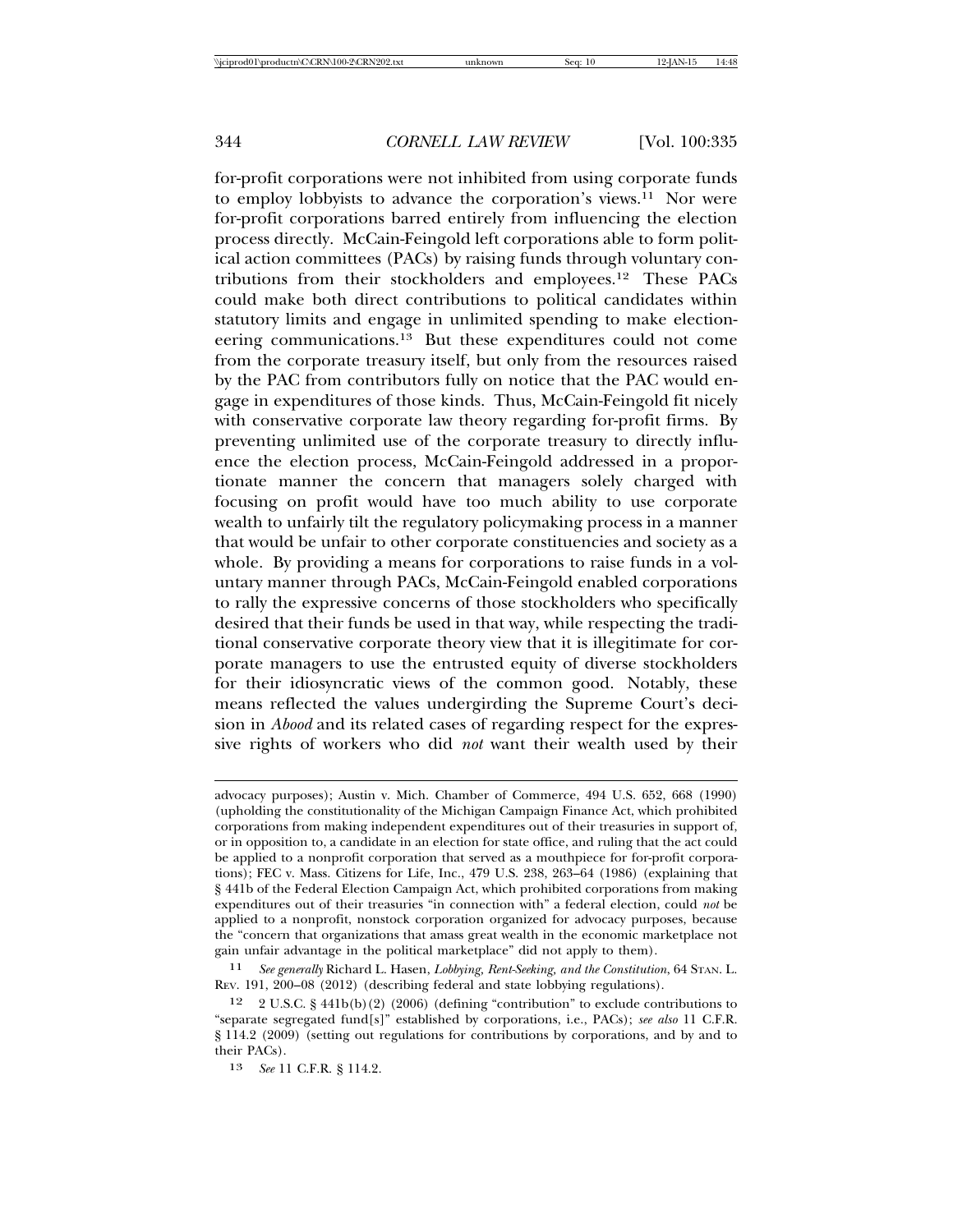union for political purposes. As a matter of economic reality, moreover, McCain-Feingold did not leave corporations outgunned by other societal interests. Precisely because the corporate form is such a powerful tool for wealth creation and impounds much of the wealth of individuals, for-profit corporations hold and control far more wealth than individuals and the representatives of other corporate constituencies. Even before *Citizens United*, this reality meant that corporate interests spent far more on lobbying and political activity than labor unions, environmental groups, and others.

Part VII concludes by noting that *Citizens United* further imbalanced this dynamic by allowing for the unlimited use of the forprofit corporate treasury to influence the electoral process directly. As a result, *Citizens United* can be rationally understood as buttressing conservative corporate law theory's primary rival.14 Under that very different rival theory, corporate managers not only may, but are required to, consider the best interests of all those affected by the corporation's conduct when exercising their power. As those of this school argue, by making clear that the for-profit corporation is a citizen like any other, *Citizens United* logically supports the proposition that a corporation's governing board must be free to think like any other citizen and put a value on things like the quality of the environment, the elimination of poverty, the alleviation of suffering among the ill, and other values that animate actual human beings. Otherwise, a creation of human legislators—the for-profit corporation—may become a ruthless Leviathan that is a danger to the society that gave it life.15 Having failed to address the practical differences between human beings and corporations and invested for-profit corporations with full human rights, *Citizens United* has, these rival corporate theorists would say, made plain that making profit the sole end of corporate governance is an irresponsible and pernicious public policy. Otherwise, they

*Id.* at 2770–71 (citations and internal quotation marks omitted).

As we discuss in Part I below, conservative corporate legal theory rejects this view. The *Hobby Lobby* case thus confirms that the view of corporate law held by the five Justices making up the *Citizens United* majority is at odds with traditional conservative thought.

 $15$  The term Leviathan is apt. Theodore Levitt, a conservative, also described the corporation that spends stockholders' money on social responsibility as a "leviathan." Theodore Levitt, *The Dangers of Social Responsibility*, 36 HARV. BUS. REV. 41 (1958).

<sup>14</sup> The more recent case of *Burwell v. Hobby Lobby Stores, Inc.*, 134 S. Ct. 2751 (2014), bears out this understanding. There, the same conservative five-Justice majority that decided *Citizens United* held explicitly that profit is *not* the sole end of corporate governance:

Some lower court judges have suggested that . . . the purpose of [for-profit] corporations is simply to make money. This argument flies in the face of modern corporate law. Each American jurisdiction today either expressly or by implication authorizes corporations to be formed under its general corporation act for *any lawful purpose* or business. While it is certainly true that a central objective of for-profit corporations is to make money, modern corporate law does not require for-profit corporations to pursue profit at the expense of everything else, and many do not do so.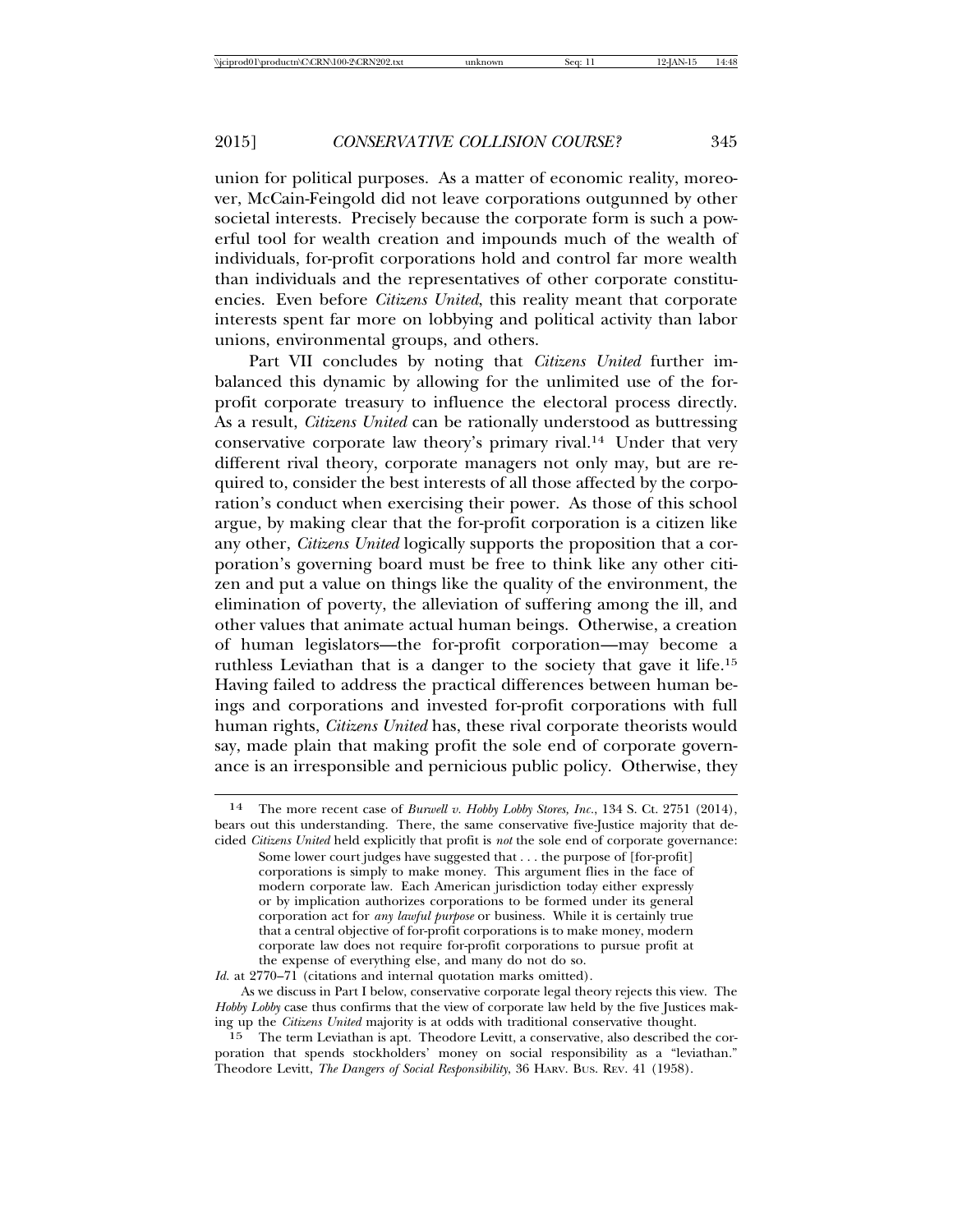would contend, the values that the end-user investors whose capital is ultimately at stake may be compromised by corporate managers using their wealth in the blinkered, soulless manner of the pre-reform Scrooge.

# I CONSERVATIVE CORPORATE LAW THEORY

### A. The Stockholder Wealth Maximization Norm

It is hardly adventurous to assert that the predominant conservative theory of the for-profit corporation is one that embraces the view that the managers of for-profit corporations must govern the corporation with only one end in mind: the best interests of their stockholders. Prominent conservatives who have embraced this view include Friedrich Hayek,<sup>16</sup> Milton Friedman,<sup>17</sup> Kenneth Arrow,<sup>18</sup> Frank Easterbrook,<sup>19</sup> and Richard Posner,<sup>20</sup> and also include many other respected conservative economists and corporate law scholars, includ-

<sup>16</sup> 3 F.A. HAYEK, LAW, LEGISLATION AND LIBERTY: THE POLITICAL ORDER OF A FREE PEO-PLE 82 (1979). Hayek feared that management would become accountable to the government:

So long as the management has the one overriding duty of administering the resources under its control as trustees for the shareholders and for their benefit, its hands are largely tied; and it will have no arbitrary power to benefit this or that particular interest. But once the management of a big enterprise is regarded as not only entitled but even obliged to consider in its decisions whatever is regarded as the public or social interest, or to support good causes and generally to act for the public benefit, it gains indeed an uncontrollable power—a power which could not long be left in the hands of private managers but would inevitably be made the subject of increasing public control.

 $Id.$ <sup>17</sup> MILTON FRIEDMAN, CAPITALISM AND FREEDOM 133-36 (2002) [hereinafter FRIEDMAN, CAPITALISM]; Milton Friedman, *The Social Responsibility of Business Is to Increase Its Profits*, N.Y. TIMES MAG., Sept. 13, 1970, at 33 [hereinafter Friedman, *Social Responsibility*].

<sup>18</sup> Kenneth J. Arrow, *Social Responsibility and Economic Efficiency*, 21 PUB. POL'Y 303 (1973), *reprinted in* 6 COLLECTED PAPERS OF KENNETH J. ARROW: APPLIED ECONOMICS 130 (2d ed., 1985). Arrow writes that "[u]nder the proper assumptions profit maximization is indeed efficient in the sense that it can achieve as high a level of satisfaction as possible for any one consumer without reducing the levels of satisfaction of other consumers or using more resources than society is endowed with." *Id.* at 132. These include that the profitmaximizing firms are not natural monopolies, that corporations pay for all the costs they cause, and that consumers are informed about the safety of corporations' products.

<sup>19</sup> *E.g.*, FRANK H. EASTERBROOK & DANIEL R. FISCHEL, THE ECONOMIC STRUCTURE OF CORPORATE LAW 15–22 (1991) (arguing that stockholders have implicitly contracted for a promise that the firm will maximize its profits in the long run).

<sup>20</sup> RICHARD A. POSNER, ECONOMIC ANALYSIS OF LAW 572–73 (8th ed. 2011).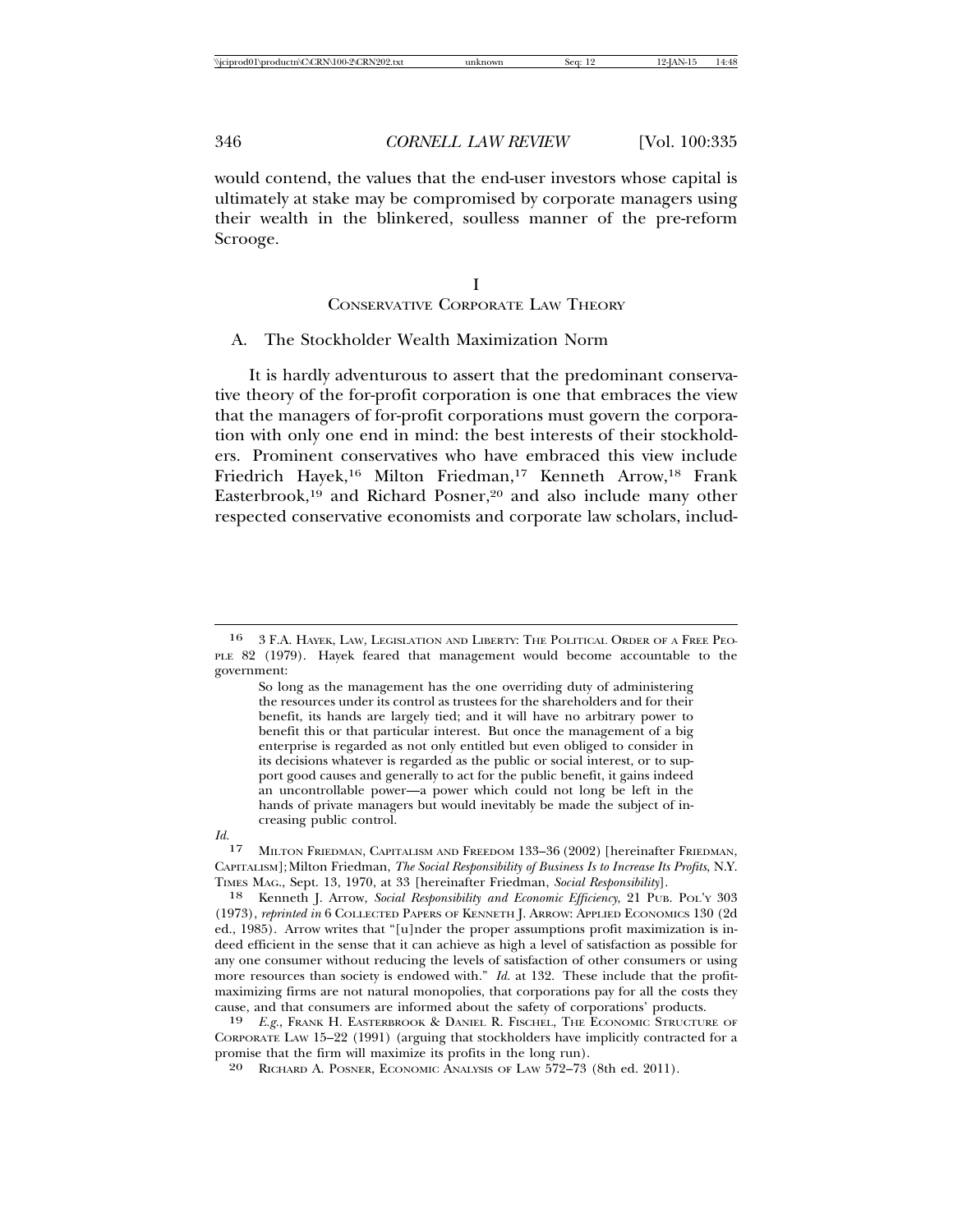ing Henry Manne,<sup>21</sup> Michael Jensen,<sup>22</sup> Henry Butler,<sup>23</sup> and Stephen Bainbridge.24

For many reasons, conservative corporate law theory believes it is socially and morally optimal that corporate managers make decisions solely based on what will produce the most profits for stockholders.25 Under this theory, that does not mean that corporate managers cannot think long-term and must pursue the action that will generate the most short-term profit, if that would impair the corporation's ultimate ability to generate the highest returns for stockholders.26 Under this theory, that does not mean that corporate managers cannot consider other constituencies and interests affected by the corporation's conduct—such as employees, customers, communities in which it operates, and society generally—but it does mean that they can only do so when that is instrumental to profit generation.<sup>27</sup> Put simply, conservative corporate theory embraces the notion that seeking profit for the stockholders is the only proper end.

The historical rival for this viewpoint has been that corporations are artificial entities authorized by government itself and granted special privileges, and not because the government viewed them solely as

24 STEPHEN M. BAINBRIDGE, CORPORATION LAW AND ECONOMICS 410 (2002) [hereinafter BAINBRIDGE, CORPORATION] ("[L]ong-run shareholder wealth maximization is the only proper end of corporate governance."); Stephen M. Bainbridge, *Director Primacy: The Means and Ends of Corporate Governance*, 97 Nw. U. L. Rev. 547, 574 (2003) [hereinafter Bainbridge, *Director Primacy*] (arguing that the "director primacy" means of corporate governance encompasses the stockholder wealth maximization end as a norm); see also ROBERT CHARLES CLARK, CORPORATE LAW 678 (1986) (observing that the "traditional" view of corporate governance is one by which corporations will attempt to maximize stockholder profits); MARK J. ROE, POLITICAL DETERMINANTS OF CORPORATE GOVERNANCE 38–40 (2003) (observing that stockholder wealth maximization is the end American corporate law typically accepts); Jonathan R. Macey, *Externalities, Firm-Specific Capital Investments, and the Legal Treatment of Fundamental Corporate Changes*, 1989 DUKE L.J. 173, 185 ("[M]anagers have an overarching duty to maximize their firm's value for shareholders."); Roberta Romano, *The Political Economy of Takeover Statutes*, 73 VA. L. REV. 111, 113 (1987) (stating that the core goal of corporate law is maximizing equity share prices).

25 *See* William T. Allen, *Our Schizophrenic Conception of the Business Corporation*, 14 CAR-DOZO L. REV. 261, 265 (1992) ("The corporation's purpose is to advance the purposes of these [stockholder-owners], and the function of directors, as agents of the owners, is faithfully to advance the financial interests of the owners.").

26 *Id.* at 272–73.

27 *Id.*

<sup>21</sup> HENRY G. MANNE & HENRY C. WALLICH, THE MODERN CORPORATION AND SOCIAL RESPONSIBILITY 10–20 (1972).

<sup>22</sup> Michael C. Jensen, *Value Maximisation, Stakeholder Theory, and the Corporate Objective Function*, 7 EUR. FIN. MGMT. 297, 302 (2001).

<sup>23</sup> *E.g.*, Henry N. Butler & Fred S. McChesney, *Why They Give at the Office: Shareholder Welfare and Corporate Philanthropy in the Contractual Theory of the Corporation*, 84 CORNELL L. REV. 1195, 1223–24 (1999) (stating that stockholders have a "contractual expectation" to the residual cash flows from a corporation, and managers who engage in philanthropy not motivated by profits "are giving away the shareholders' money").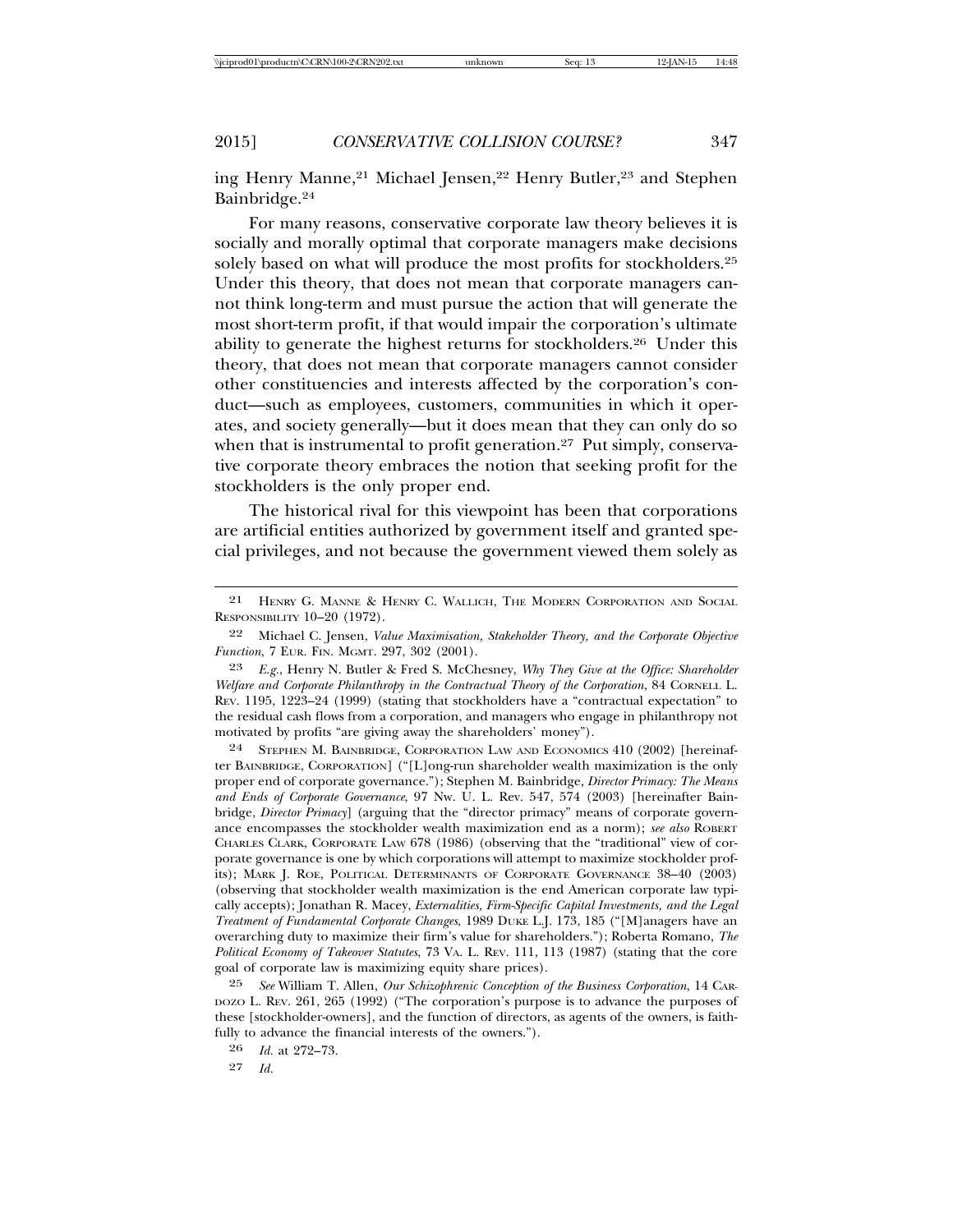a method to advance the interests of their investors.28 Rather, state governments authorized corporations to have a distinct legal identity from their stockholders and any particular constituency, and corporations were chartered to facilitate diverse social goals.29 In this view, the for-profit corporation is seen as "an economic institution which has a social service as well as a profit-making function."30 Although the law may give stockholders certain rights not given to other constituencies, corporate directors while in office may exercise their disinterested discretion (in the narrow sense of not financially lining their own pockets) in a manner that does not put stockholders above other corporate constituencies, but that considers the best interests of those constituencies as a proper end of corporate governance.31 Unless this is the case, corporations, adherents to this theory argue, will pose an excess externality risk to society because their singular focus on profits will be likely to induce them to take shortcuts that could result in harm to others through product defects, environmental spoilage, and firm failures, which hurt not only stockholders, but employees, creditors, and all who breathe the air and pay taxes.32

Furthermore, this theory argues that even stockholders are likely to make more profits if the interests of other corporate constituencies important to value creation, such as employees, creditors, suppliers, customers, and even government<sup>33</sup> are respected, because that will encourage those constituencies to make firm-specific investments that raise firm value and thus aid stockholders, too. In stronger concep-

<sup>28</sup> *See, e.g.*, Morton J. Horwitz, Santa Clara *Revisited: The Development of Corporate Theory*, 88 W. VA. L. REV. 173, 181 (1985) ("[T]he business corporation was regarded as an 'artific[i]al being' created by the state . . . ."); David Millon, *Theories of the Corporation*, 1990 DUKE L.J. 201, 205–12 (describing theories of the corporation in American legal history).<br><sup>29</sup> Horwitz, *subra* note 28, at 181: Millon, *subra* note 28, at 207.

<sup>29</sup> Horwitz, *supra* note 28, at 181; Millon, *supra* note 28, at 207.<br><sup>30</sup> E. Merrick Dodd Jr. For Whom Are Corporate Managers Truste

<sup>30</sup> E. Merrick Dodd, Jr., *For Whom Are Corporate Managers Trustees?*, 45 HARV. L. REV. 1145, 1148 (1932). *See generally* Allen, *supra* note 25, at 265 (discussing this long-standing **R** conception of for-profit corporate governance, which emphasizes the broader social purposes served by corporations).

<sup>31</sup> *See* Einer Elhauge, *Sacrificing Corporate Profits in the Public Interest*, 80 N.Y.U. L. REV. 733, 744 (2005) (describing cases where "managers are sacrificing corporate profits in a way that confers a general benefit on others").

<sup>32</sup> *See, e.g.*, KENT GREENFIELD, THE FAILURE OF CORPORATE LAW 127–30 (2006) (asserting that corporations should serve "society as a whole"); Barnali Choudhury, *Serving Two Masters: Incorporating Social Responsibility into the Corporate Paradigm*, 11 U. PA. J. BUS. L. 631, 655 (2009) ("[E]ven if a corporation's purpose is not to pursue the maximization of aggregate social welfare, it should refrain from actions that negatively impact social welfare."); Elhauge, *supra* note 31, at 738–39 (arguing that law cannot optimally regulate corporate **R** conduct, and managers need discretion to act in the public interest to correct this deficiency).<br><sup>33</sup> Government often provides important subsidies to the private sector, through tax

breaks, direct capital investments in supportive infrastructure, technology sharing, and market opening. *See, e.g.*, Lynn A. Stout, *Bad and Not-So-Bad Arguments for Shareholder Primacy*, 75 S. CAL. L. REV. 1189, 1197–98 (2002) (noting that governments frequently support businesses through tax breaks and financing).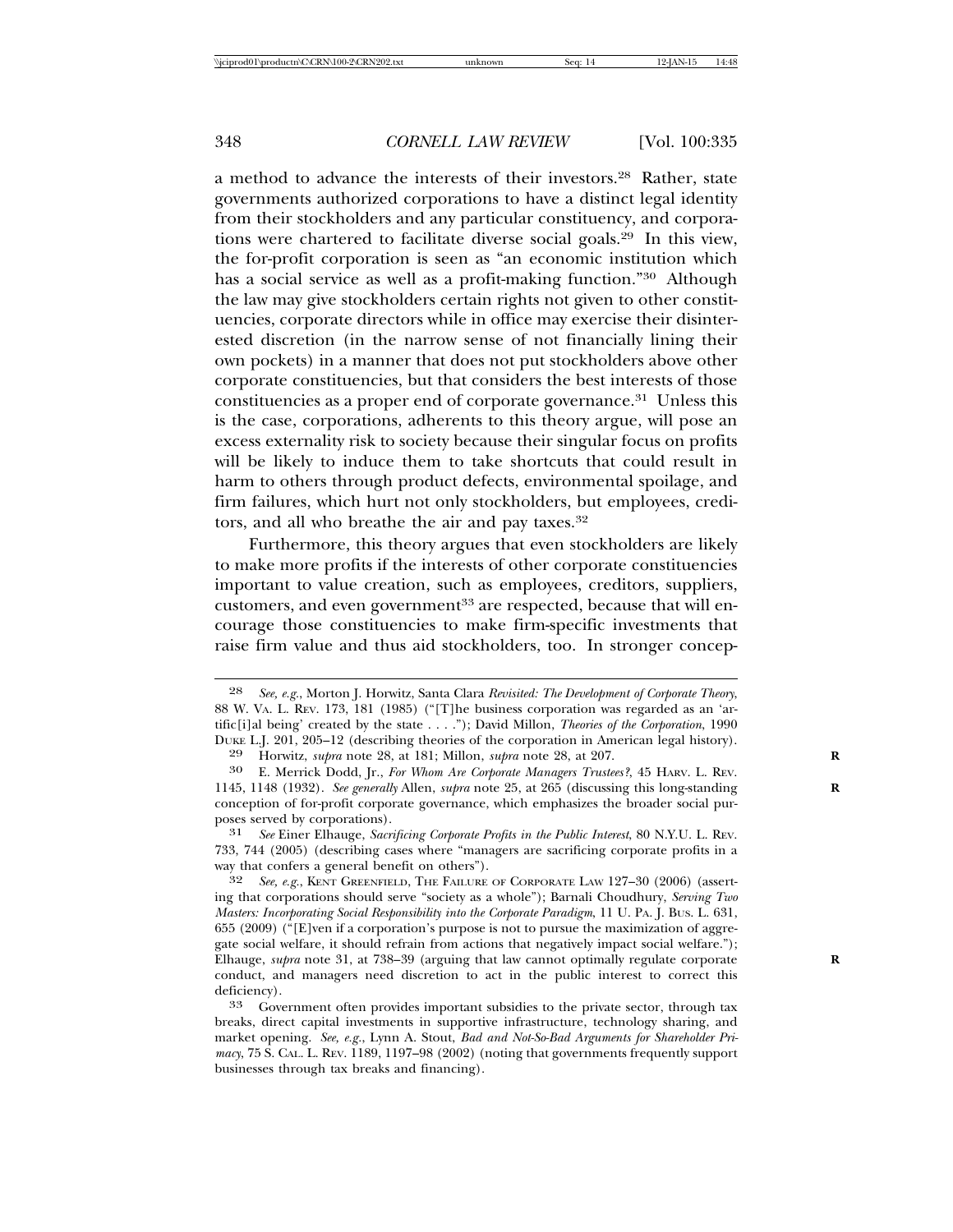tions, corporate managers may not only do this but are seen as owing just as great a duty of loyalty to all corporate constituencies as they do to stockholders.34 Although we personally are loath to describe corporate law theories in ideological terms that translate directly into where adherents lie on the political spectrum, it is fair to say that the strongest form of this rival theory to conservative corporate theory the so-called social responsibility movement—is embraced more by scholars of the political left.<sup>35</sup> Moreover, as the current debate stands, even the weaker form of this rival theory—which simply argues that corporate managers have discretion to balance the interests of corporate constituencies—has more currency among thinkers whose everyday politics seem more left-of-center.36

A torrent of prose is still being generated by these contesting schools of thought.37 For present purposes, though, a mundane pro-

*Boardroom*, 35 BUS. LAW. 101, 118–24 (1979); Lawrence E. Mitchell, *A Theoretical and Practical Framework for Enforcing Corporate Constituency Statutes*, 70 TEX. L. REV. 579, 629–30 (1992).

<sup>34</sup> *See, e.g.*, *id.* at 1196–97 (noting that nonshareholders rely on implicit contracts with corporate managers).

<sup>35</sup> *See, e.g.*, JOHN KENNETH GALBRAITH, THE NEW INDUSTRIAL STATE 116–35 (4th ed. 1985) (arguing against the profit-maximization norm); GREENFIELD, *supra* note 32; MANNE **R** & WALLICH, *supra* note 21, at 37, 71 (citing the views of Henry Wallich that because "corporations are creatures of the state, originally created by act of the sovereign[,]" corporations have responsibilities to society); Margaret M. Blair & Lynn A. Stout, *A Team Production Theory of Corporate Law*, 85 VA. L. REV. 247, 321 (1999) (discussing progressives' preference for a stakeholder approach); David Millon, *Communitarians, Contractarians, and the Crisis in Corporate Law*, 50 WASH. & LEE L. REV. 1373, 1374 (1993) ("[T]ruly relentless pursuit of shareholder wealth maximization is inconsistent with actual business practice and socially unacceptable in any event."); Lawrence E. Mitchell, *A Critical Look at Corporate Governance*, 45 VAND. L. REV. 1263, 1268 (1992) (arguing that corporate law is responsible for the "short-term focus of American corporations" and proposing reforms to address short-termism); Ralph Nader, *The Case for Federal Chartering*, *in* CORPORATE POWER IN AMERICA 90 (Ralph Nader & Mark J. Green eds., 1973) (describing corporate accountability as a burden corporations must bear to show "they are acting in the public interest") (emphasis omitted); Wendy E. Wagner, *Imagining Corporate Sustainability as a Public Good Rather Than a Corporate Bad*, 46 WAKE FOREST L. REV. 561, 567–70 (2011) (discussing corporate responsibility in the context of environmental sustainability); Steven M.H. Wallman, *The Proper Interpretation of Corporate Constituency Statutes and Formulation of Director Duties*, 21 STETSON L. REV. 163, 171 (1991) (arguing for the "best interests of the corporation" standard over the "shareholder only" standard in defining the duties of a corporation's directors). <sup>36</sup> Blair & Stout, *supra* note 35, at 304; Martin Lipton, *Takeover Bids in the Target's* **<sup>R</sup>**

<sup>37</sup> *See, e.g.*, COLIN MAYER, FIRM COMMITMENT: WHY THE CORPORATION IS FAILING US AND HOW TO RESTORE FAITH IN IT 11 (2013) (discussing the need for ethical, economically driven corporations "without relying on regulators or the state"); LYNN STOUT, THE SHARE-HOLDER VALUE MYTH: HOW PUTTING SHAREHOLDERS FIRST HARMS INVESTORS, CORPORA-TIONS, AND THE PUBLIC 6 (2012) (arguing "that conventional shareholder primacy harms not only stakeholders and the public, but most shareholders as well"); Lucian Arye Bebchuk, *The Case for Increasing Shareholder Power*, 118 HARV. L. REV. 833 (2005) [hereinafter Bebchuk, *Shareholder Power*]; Lucian A. Bebchuk, *The Myth of the Shareholder Franchise*, 93 VA. L. REV. 675, 676 (2007) [hereinafter Bebchuk, *Shareholder Franchise*] (arguing that the shareholder franchise is not effective in ensuring that directorial power is legitimate); Martin Lipton & William Savitt, *The Many Myths of Lucian Bebchuk*, 93 VA. L. REV. 733 (2007) (responding to Bebchuk, *Shareholder Franchise*).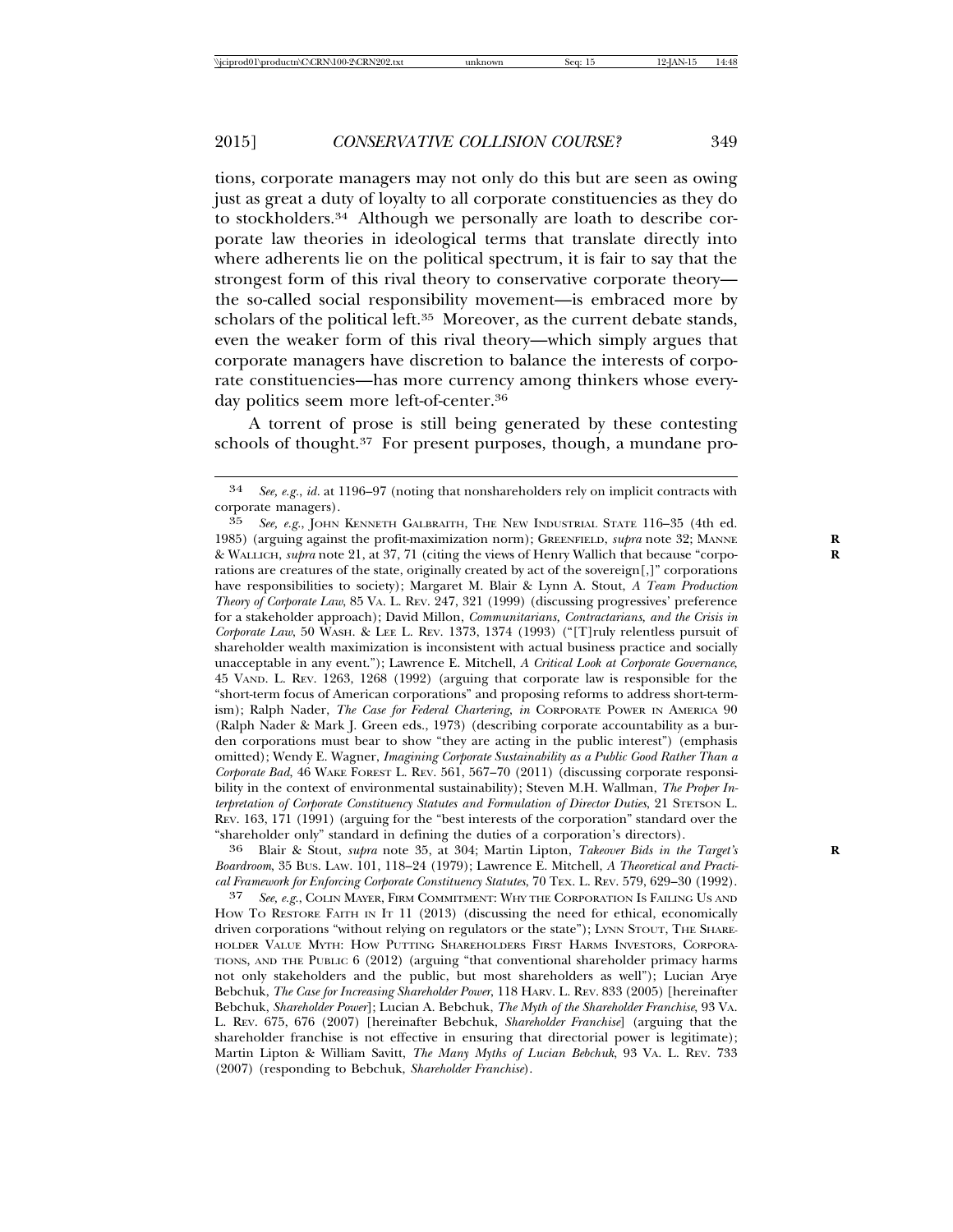position is all that is important, which is that the predominant conservative theory of the corporation is one that asserts that the sole legitimate goal of the for-profit corporation is maximizing profits for the benefit of stockholders.38

It is also important to highlight several of the key reasons why conservative corporate theory contends that singular focus is optimal, as a moral and practical matter, and as a matter of social welfare. We also underscore the stress that conservative corporate theory places on the political process and resulting regulation of for-profit corporations as the safeguard that ensures that focusing corporate governance solely on profit maximization will not injure other corporate constituencies or interests affected by corporate conduct.39

# B. Conservative Corporate Theory Believes Corporate Managers Have No Legitimate Right to Use Corporate Funds for Ends Other than Stockholder Profit

Conservative corporate theorists view corporate managers as having no legitimate right to use corporate funds for an end other than

<sup>38</sup> Conservative corporate theory's embrace of the idea that corporate directors must, within their legal ability to do so, act for the end of generating profits is not universally shared. The state where the most public corporations are incorporated, Delaware, does embrace that idea, albeit in a form that gives managers broad discretion to determine the means by which stockholder wealth is to be advanced. Although some scholars disagree, the case of *Revlon* as a practical matter settled the question in Delaware, by making clear that other corporate constituencies may only be considered instrumentally in terms of their relationship to creating profits for stockholders. *See* Revlon, Inc. v. MacAndrews & Forbes Holdings, Inc., 506 A.2d 173, 182 (Del. 1986) (holding that a board may consider the interests of nonstockholder constituencies, but there must always be "rationally related benefits accruing to the stockholders"). Other decisions make this plain. *E.g.*, N. Am. Catholic Educ. Programming Found., Inc. v. Gheewalla*,* 930 A.2d 92, 101 (Del. 2007); *In re* Trados Inc. S'holder Litig., 73 A.3d 17, 40–41 (Del. Ch. 2013); eBay Domestic Holdings, Inc. v. Newmark, 16 A.3d 1, 33 (Del. Ch. 2010); *see also* William T. Allen, *Ambiguity in Corporation Law*, 22 DEL. J. CORP. L. 893, 896–97 (1997) ("[T]he proper orientation of corporation law is the protection of long-term value of capital committed indefinitely to the firm." (emphasis omitted)).

That said, a majority of American states have statutes permitting corporate boards to consider constituencies and interests other than the stockholders as ends, not means. *See* Jonathan D. Springer, *Corporate Constituency Statutes: Hollow Hopes and False Fears*, 1999 ANN. SURV. AM. L. 85, 85 (1999). None of these statutes allows other constituencies to have a role in electing the board, and it is not clear that other constituencies have received greater protection as a result of their enactment. *See* John W. Cioffi, *Fiduciaries, Federalization, and Finance Capitalism: Berle's Ambiguous Legacy and the Collapse of Countervailing Power*, 34 SEATTLE U. L. REV. 1081, 1112 (2011); Joseph William Singer, *Jobs and Justice: Rethinking the Stakeholder Debate*, 43 U. TORONTO L.J. 475, 503–05 (1993); Gary von Stange, Note, *Corporate Social Responsibility Through Constituency Statutes: Legend or Lie?*, 11 HOFSTRA LAB. L.J. 461, 483 (1994).

<sup>39</sup> *See* Arrow, *supra* note 18, at 310 (recognizing the reality of externalities and the **R** need for regulation to address them if profit maximization is to be the efficient goal of governance); Levitt, *supra* note 15, at 47. **R**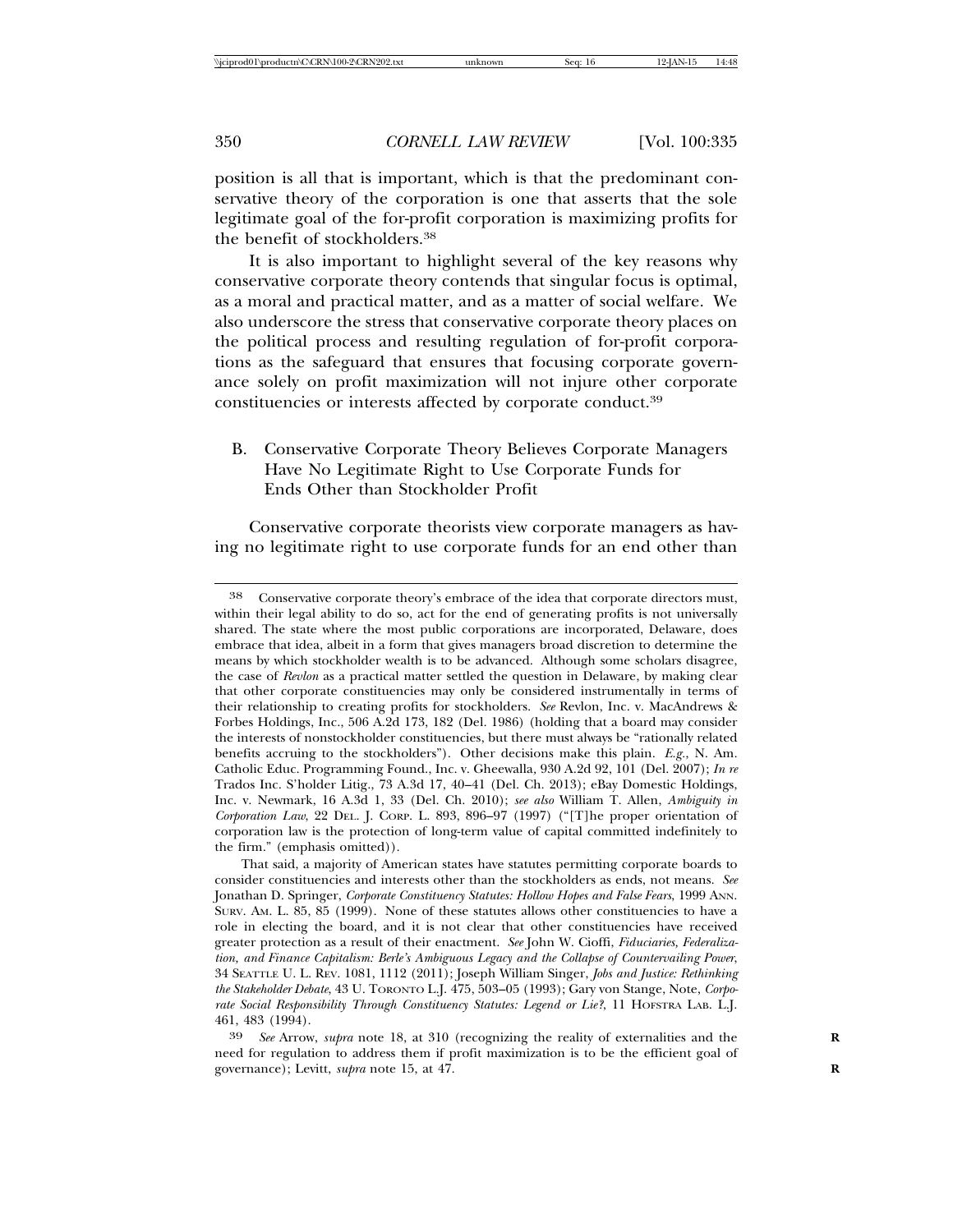ultimate stockholder profit.<sup>40</sup> The reasons why are easy to understand and have considerable historical and logical support. For starters, conservative corporate theory takes the practical view that stockholders invest in for-profit corporations not as an expression of their social values or moral beliefs, but to make money.<sup>41</sup> Had stockholders wished to feed the poor, subsidize a hospital, or help a local art museum, they could have done so directly. But they invested in a forprofit widget, chip, software, tire, etc., company. Can a rational inference be drawn that by making such an investment, the stockholders were making a choice to have the board act as a United Way on their behalf? And if they wanted their money used that way by a disinterested body, wouldn't they have chosen the United Way, Salvation Army, Catholic Charities, a foundation, or some other similar vehicle to which to donate?

As conservative corporate theory notes, if the managers of a forprofit corporation focus on profits, they will generate wealth for their stockholders that those stockholders can determine how to use. That wealth can then be directly applied by the stockholders to causes they choose for themselves.42 Because those causes will be chosen for them, their money will not be used for purposes they do not embrace.43 This is an important moral and practical point for conservative corporate theory. That theory recognizes that the only thing that is common to all stockholders who hold a pure long position in the corporation should be a desire to see the corporation increase its profits and stock price.44 Even on that level, stockholders may have

<sup>40</sup> *See, e.g.*, POSNER, *supra* note 20, at 573 ("[I]n competitive markets, a sustained com- **R** mitment to any goal other than profitability will result in the firm's shrinking, quite possibly to nothing."). <sup>41</sup> EASTERBROOK & FISCHEL, *supra* note 19, at 37; Friedman, *Social Responsibility*, *supra* **<sup>R</sup>**

note 17, at 5; Levitt, *supra* note 15, at 43. **R**

<sup>42</sup> *See, e.g.*, FRIEDMAN, CAPITALISM, *supra* note 17, at 135. **R**

See POSNER, *supra* note 20, at 575.

<sup>44</sup> *See, e.g.*, EASTERBROOK & FISCHEL, *supra* note 19, at 70 ("[W]hen voters hold dissimi- **R** lar preferences it is not possible to aggregate their preferences into a consistent system of choices. . . . [S]ingle-objective firms are likely to prosper relative to others. This suggests . . . why the law makes no effort to require firms to adhere to any objective other than profit maximization (as constrained by particular legal rules)."); POSNER, *supra* note 20, at 556–57 ("The typical shareholder . . . has only a casual . . . relationship with the firm. His interest, like that of a creditor, is a financial rather than managerial interest."); Butler & McChesney, *supra* note 23, at 1224–25 ("[S]hareholders may have very different views on what is good for society. Even if they do not, there is no reason to channel non-profitmaximizing charity through the firm. The firm has no advantage—in greater benefits or lower costs—in making donations that profit-maximization does not justify."); *see also* Daniel J.H. Greenwood, *Essential Speech: Why Corporate Speech Is Not Free*, 83 IOWA L. REV. 995, 1004 (1998) ("Both the law and the market force corporate actors to run the corporation on behalf of the interests of fictional shareholders . . . . Fictional shareholders, thus, will sacrifice almost anything in the interests of higher profit . . . ; in contrast, the citizens behind the fiction can be expected to have far more diverse and conflicted opinions on these important political struggles.").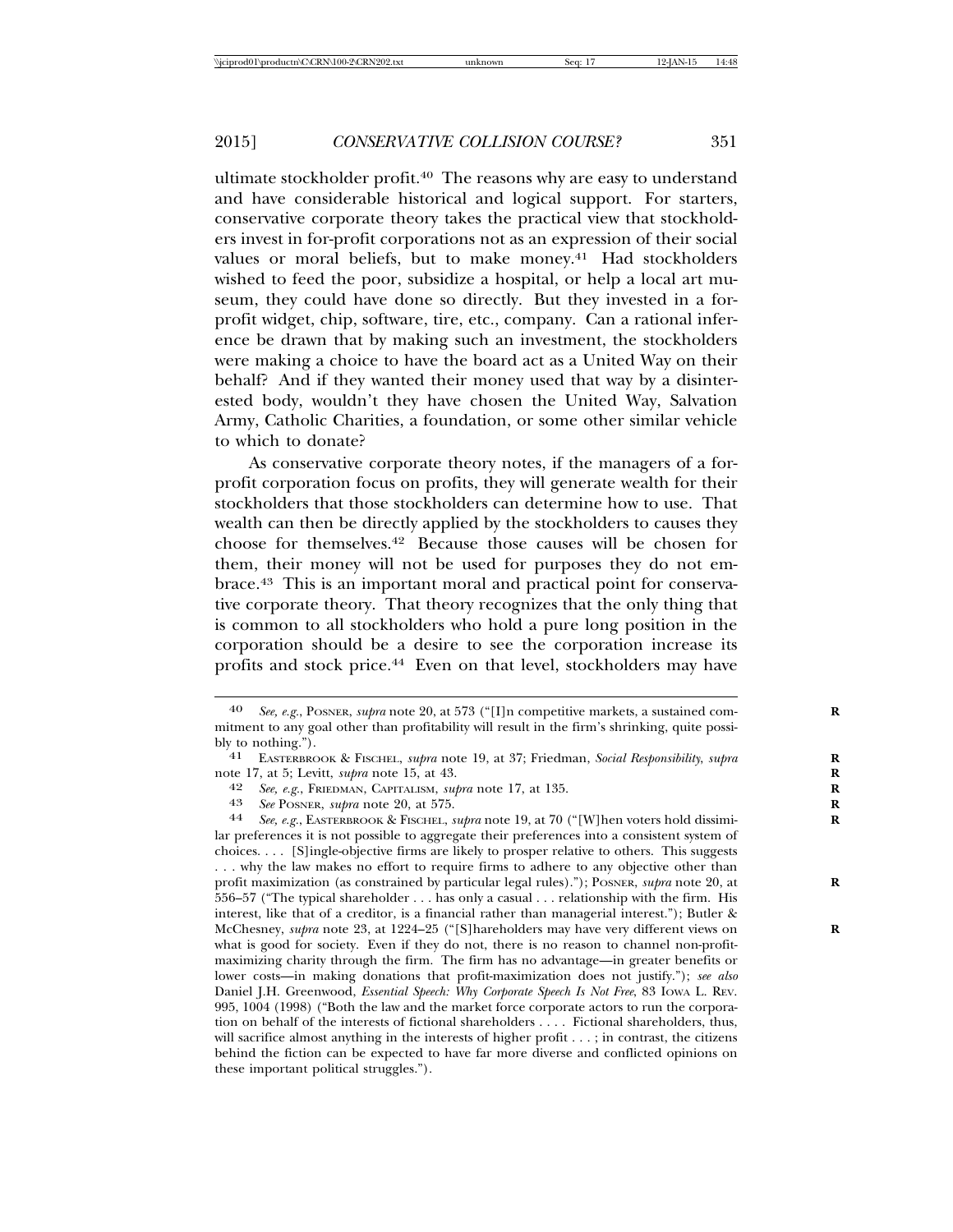different investment horizons and objectives, but they do share a basic objective in having firm value increase if that can be done in a sensible, durable way.45 But when the corporation begins to pursue as an end other values, there is no rational reason to believe that the stockholders are of one mind on those issues, and much less that they invested to have the board of directors choose one perspective on the matter to pursue with the corporation's funds.<sup>46</sup>

C. Conservative Corporate Theory Views the Realities of the Stockholder-Manager Relationship as Supporting Constraints on Managers to Focus Solely on Stockholder Welfare as an End

Conservative corporate theory also grounds its focus on stockholder wealth maximization on the practical realities of the relationship between managers and stockholders.47 Even before the emergence of public corporations with widely diverse stockholder bases, there was a concern that the legal rights granted to stockholders left them vulnerable to corporate managers.48 Because corporate managers were on the job full time and had access to inside information, they were in a comparatively stronger position.<sup>49</sup> Moreover, minority stockholders who attempted to protect themselves by exercising their legal rights would bear most of the costs of that use of legal rights while sharing the benefits with other investors, and thus it was more rational for them to be passive.50 When corporations began to

centuries suggests that directors of corporations large and small frequently negotiated contracts with other companies in which they had a financial interest, elected themselves to corporate offices at lucrative salaries that they themselves set, arranged mergers that earned themselves impressive capital gains while leaving other shareholders in the lurch, and engaged in a wide variety of other actions from which they benefited at the expense of their associates." (footnotes omitted)).

50 Henry N. Butler, *The Contractual Theory of the Corporation*, 11 GEO. MASON L. REV. 99, 107 n.20 (1989) ("Shareholders are characterized as rationally ignorant because of the large costs associated with staying informed about the corporation's internal affairs and the very small expected benefits to the individual shareholder of being informed. After bearing the costs of becoming informed, such shareholders are unlikely to be able to influence the corporation's policies and in any event they must share the benefits of intervention if they are successful."); Frank H. Easterbrook & Daniel R. Fischel, *Voting in Corporate Law*, 26 J.L. & ECON. 395, 420 (1983) ("Because of the easy availability of the exit option through the stock market, the rational strategy for dissatisfied shareholders in most cases, given the collective action problem, is to disinvest rather than incur costs in attempting to bring about change through the voting process."); *see also* Harold Demsetz, *The Structure of Owner-*

<sup>45</sup> Levitt, *supra* note 15, at 44. **R**

<sup>46</sup> *See, e.g.*, EASTERBROOK & FISCHEL, *supra* note 19, at 32. **R**

<sup>47</sup> *See id.* at 4–7. <sup>48</sup> *See, e.g.*, Naomi Lamoreaux & Jean-Laurent Rosenthal, *Corporate Governance and the Plight of Minority Shareholders in the United States Before the Great Depression*, *in* CORRUPTION AND REFORM: LESSONS FROM AMERICA'S ECONOMIC HISTORY 125, 126–27 (Edward L. Glaeser & Claudia Goldin eds., 2006). <sup>49</sup> *See id.* at 126–29 ("[T]he legal record from the late nineteenth and early twentieth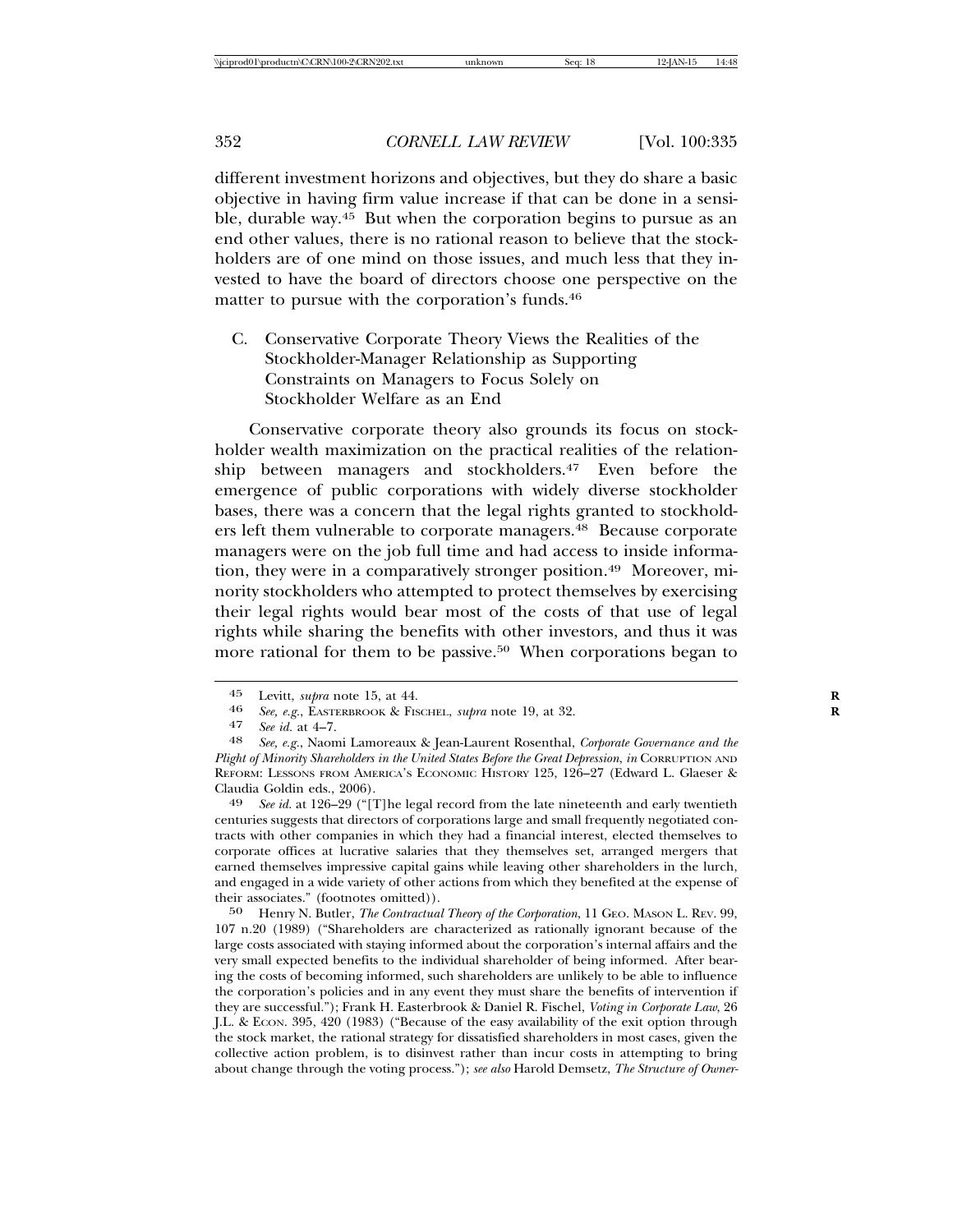grow larger and have diverse stockholder bases, Adolf Berle famously focused on the growing separation between the ownership and control of corporations, with the stock being increasingly owned by diverse stockholders with small stakes and control being invested in professional management.51 As a matter of pure corporate law, Berle pointed out that the legal doctrines extant in the early twentieth century gave stockholders relatively weak protections against managerial misuse of its authority.52 He feared that allowing corporate managers to justify their actions by reference to many possible ends—such as the best interests of other corporate constituencies—rather than by reference to whether their actions were in the best interests of stockholders, would leave them accountable to no one.<sup>53</sup> He thus argued that within the domain of fiduciary duty established by the equitable common law of corporations, corporate managers should be expected to focus solely on being faithful to the stockholders.54

Although Berle was a complex figure who was a political liberal and influential New Dealer,<sup>55</sup> this aspect of his thinking continues to be a central component of conservative corporate theory. Building upon Berle's rich description of the comparative strength and weakness of managers and stockholders in the emerging economy that was heavily reliant on public corporations as the major driver of societal economic growth, conservative thinkers embraced the notion that corporations would be dangerously unaccountable if the managers were given broad discretion to pursue diverse ends.<sup>56</sup> Although not una-

54 Berle, *supra* note 52, at 1049.<br>55 See JORDAN A SCHWARZ LIBER

*ship and the Theory of the Firm*, 26 J.L. & ECON. 375, 390 (1983) (suggesting that shareholder passivity is profit-maximizing); Bernard S. Black, *Shareholder Passivity Reexamined*, 89 MICH. L. REV. 520, 526–28 (1990) (describing "[t]he modern, law-and-economics rendition of the passivity story").<br> $51$  ADOLE A

ADOLF A. BERLE, JR. & GARDINER C. MEANS, THE MODERN CORPORATION AND PRIVATE PROPERTY 91–118 (1991) (describing the separation between ownership and control in the 200 largest American corporations).

<sup>52</sup> A.A. Berle, Jr., *Corporate Powers as Powers in Trust*, 44 HARV. L. REV. 1049, 1049 (1931).

<sup>53</sup> A.A. Berle, Jr., *For Whom Corporate Managers* Are *Trustees: A Note*, 45 HARV. L. REV. 1365, 1367 (1932).

See JORDAN A. SCHWARZ, LIBERAL: ADOLF A. BERLE AND THE VISION OF AN AMERICAN ERA 81–91 (1987); William W. Bratton & Michael L. Wachter, *Shareholder Primacy's Corporatist Origins: Adolf Berle and* The Modern Corporation, 34 J. CORP. L. 99 (2008); Dalia Tsuk, *From Pluralism to Individualism: Berle and Means and 20th-Century American Legal Thought*, 30 L. & SOC. INQUIRY 179, 182 (2005).

<sup>56</sup> *E.g.*, Butler & McChesney, *supra* note 23, at 1225 ("Corporate managers have **R** enough trouble meeting the challenges of maximizing shareholder value without diverting their attention to saving the world."); Frank H. Easterbrook & Daniel R. Fischel, *The Proper Role of a Target's Management in Responding to a Tender Offer*, 94 HARV. L. REV. 1161, 1191–92 (1981) ("A manager responsible to two conflicting interests is in fact answerable to neither."); Jonathan R. Macey, *An Economic Analysis of the Various Rationales for Making Shareholders the Exclusive Beneficiaries of Corporate Fiduciary Duties*, 21 STETSON L. REV. 23, 32 (1991) ("[T]he primary beneficiaries of nonshareholder constituency statutes are incum-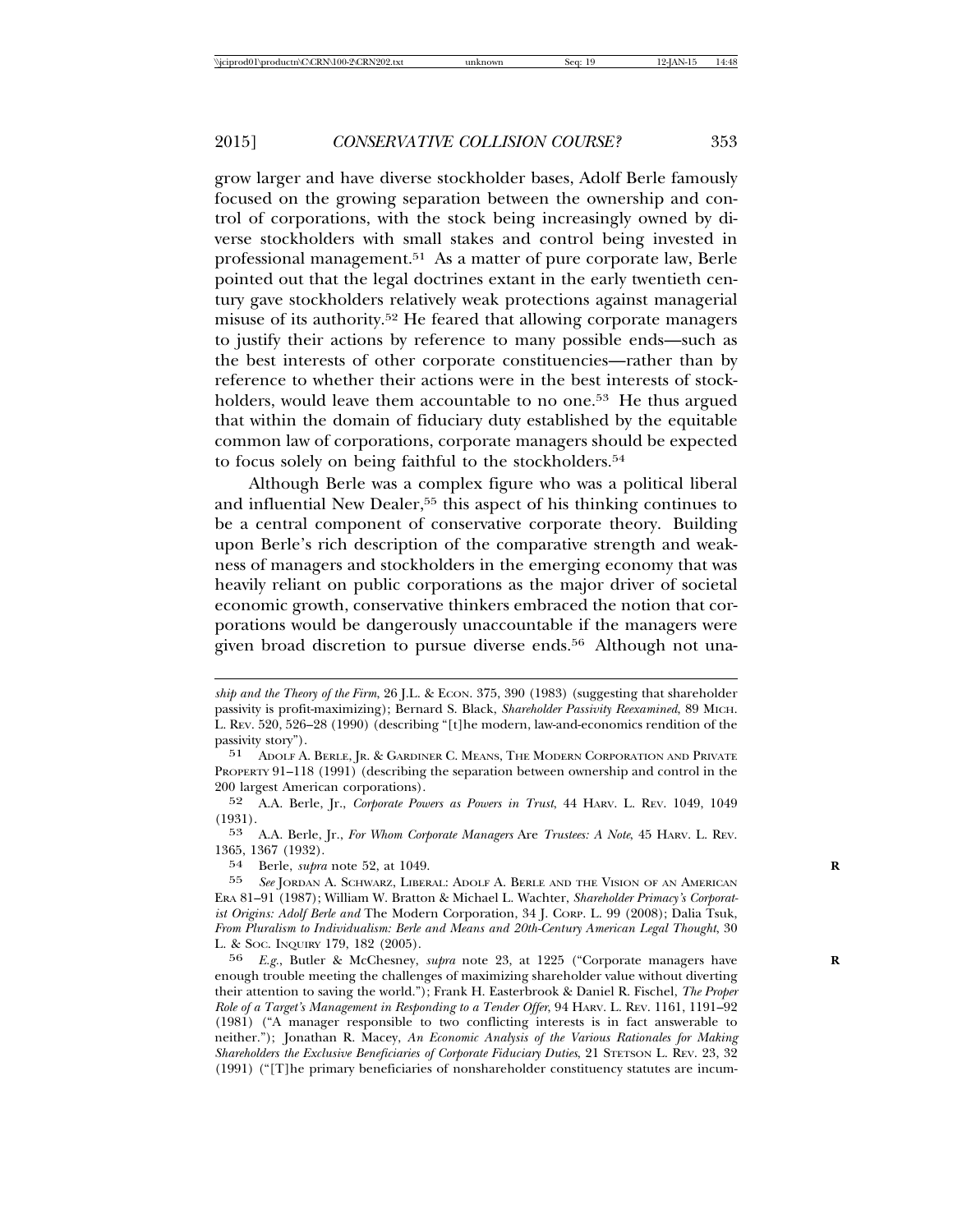ware that the business judgment rule might give managers a license to cloak decisions in fact motivated by considerations other than stockholder profit as an instrument to that end and therefore entitled to judicial deference, conservative corporate theorists nonetheless thought that if that was so there was still utility—or even a more compelling necessity—to recognizing that stockholder wealth maximization was the only proper end of corporate governance.57 By being clear about that singular end, at least the law would make pretense by managers easier to expose and check their ability to pursue idiosyncratic ends with corporate funds.

Economists and legal scholars, working within the emerging law and economics movement, added to the lexicon with terms such as agency costs (to reflect the potential that the managers on the control side of the ownership and control equation would extract "rents" at the expense of stockholders)58 and rational passivity (to describe why stockholders would rationally diversify and primarily use their right to exit their investments rather than their legal rights to vote and sue to protect themselves as investors), to explain why it was important to focus managers on the singular end of profit maximization.59

D. The Social Good: Business Should Focus on What It Does Best—Creating Wealth—and Leave the Protection of Other Interests to the Political Process

The notion that corporations are devoted to making money leads to the question: What about the rest of society? Conservative corporate theory has two answers.

First and foremost, conservative corporate theory believes that for-profit corporations can and do benefit society generally by increasing societal wealth.60 If corporations are profitable, that will make

bent managers, who can justify virtually any decision they make on the grounds that it benefits some constituency of the firm." (emphasis omitted)).

<sup>57</sup> *See, e.g.*, BAINBRIDGE, CORPORATION, *supra* note 24, at 422 ("Directors who are re- **R** sponsible to everyone are accountable to no one.... [T]he shareholder wealth maximization norm . . . provides a forceful reminder of where the director's loyalty lies.").

<sup>58</sup> Michael C. Jensen & William H. Meckling, *Theory of the Firm: Managerial Behavior, Agency Costs and Ownership Structure*, 3 J. FIN. ECON. 305, 340 n.52 (1976); *see also* POSNER, supra note 20, at 529–32 (noting that "agency costs" is the modern term for the "control" problem," and defining them as "the costs to the principal of obtaining faithful and effective performance by his agents").

<sup>59</sup> EASTERBROOK & FISCHEL, *supra* note 19, at 197, 286–90; MANNE & WALLICH, *supra* **R** note 21, at 69 (rebuttal of Manne).

<sup>60</sup> This theory was set out by Professors Easterbrook and Fischel: [M]aximizing profits for equity investors assists the other "constituencies" automatically. . . . A successful firm provides jobs for workers and goods and services for consumers. The more appealing the goods to consumers, the more profit (and jobs). Prosperity for stockholders, workers, and communities goes hand in glove with better products for consumers.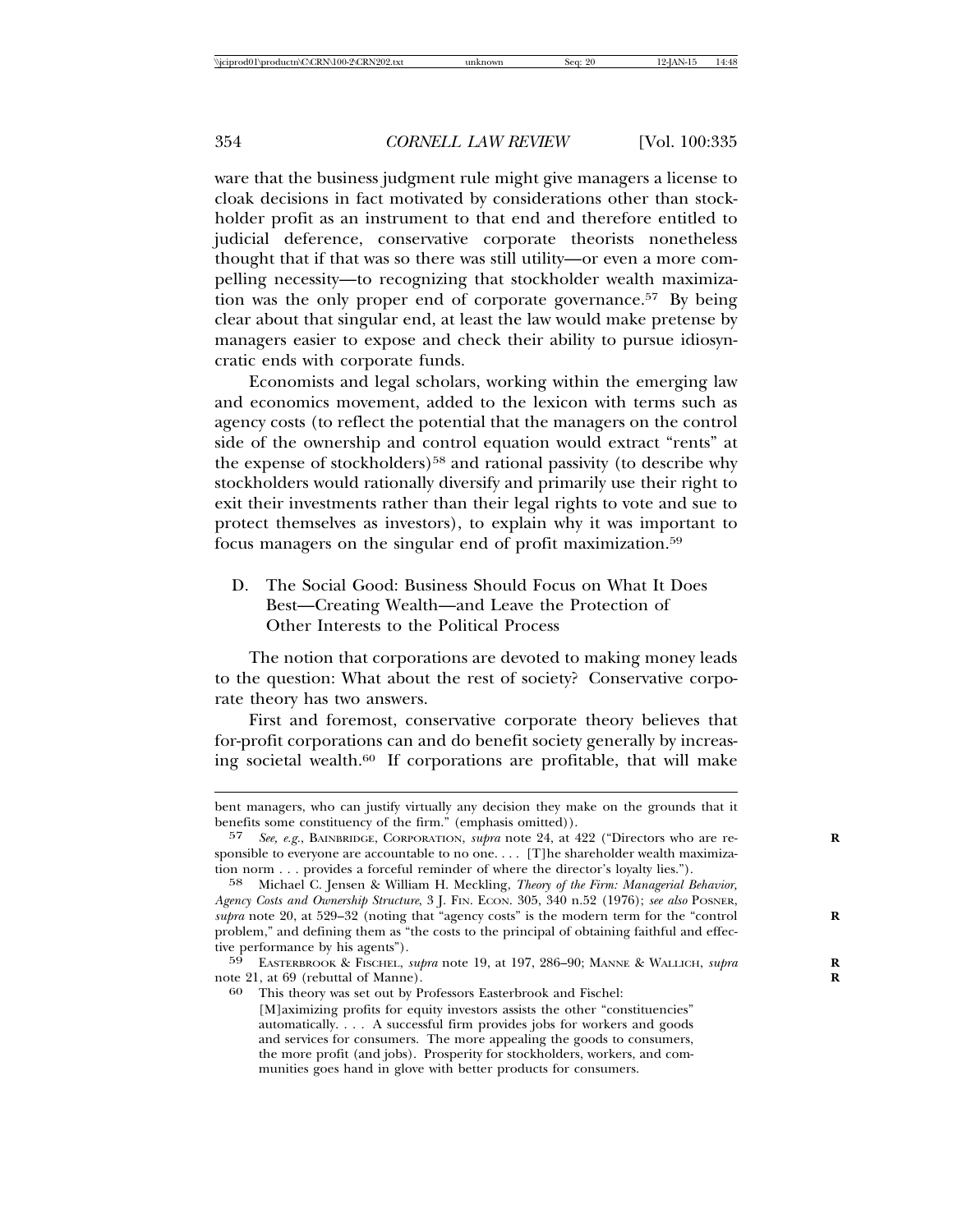their investors better off, and those investors can spend that wealth not only on their own families, but in buying goods and services, increasing demand and the potential for others to get jobs and become wealthier. Moreover, to make profits, corporations have an incentive to develop new products and services, which have the potential to increase the quality of life of consumers. To make and deliver such goods, corporations employ workers and buy products and services from other businesses. Indeed, because stockholders are entitled to get dividends and other payments only if the corporation is able to meet its obligations to its creditors, $61$  conservative corporate theory regards it as optimal for everyone that corporations be governed to maximize stockholder wealth, as that best assures (under their theory) that legal claimants will have their claims satisfied.62 On a less theoretical level, conservative corporate theory also accepts the notion that corporate managers are likely to be much better and more legitimately positioned to determine what decision will produce the most profit, than to determine what corporate policies are most likely to advance a diverse set of debatable social and moral objectives.63 As a practical matter, it is best that managers stick to the most obvious purpose of the for-profit corporation, which is generating profits, and leave to actual human beings the pursuit of noneconomic social ends.64

61 *E.g.*, DEL. CODE ANN. tit. 8, § 170 (2013) (corporations can only pay dividends if they have a statutory surplus or net profits).

62 *See* EASTERBROOK & FISCHEL, *supra* note 19, at 38 ("[M]aximizing profits for equity **R** investors assists the other 'constituencies' automatically.").

EASTERBROOK & FISCHEL, *supra* note 19, at 38. **R**

Ronald Chen and Professor Hanson, quoting this passage, have further explained (while expressing suspicion about corporate law theory): "Moreover, as stock ownership among workers and consumers has grown in recent decades—through pension and mutual funds—corporate profits are now being spread to a much larger percentage of the population, giving more people a direct stake in maximizing the size of the corporate pie." Ronald Chen & Jon Hanson, *The Illusion of Law: The Legitimating Schemas of Modern Policy and Corporate Law*, 103 MICH. L. REV. 1, 47 (2004); *see also* WILLIAM T. ALLEN & REINIER KRAAKMAN, COMMENTARIES AND CASES ON THE LAW OF BUSINESS ORGANIZATION 287–88 (2003) ("[F]raming the board's mission as maximizing shareholder welfare also serves to maximize the welfare of other corporate constituencies and society as a whole."); FRIED-MAN, CAPITALISM, *supra* note 17, at 133 (quoting ADAM SMITH, THE WEALTH OF NATIONS **R** 421 (Edwin Cannan ed., Methuen & Co. 1950) (1776)); Ronald J. Gilson & Reinier Kraakman, *Delaware's Intermediate Standard for Defensive Tactics: Is There Substance to Proportionality Review?*, 44 BUS. LAW. 247, 261 n.45 (1989) ("[M]aximizing gains to target shareholders serves the broader objectives of shareholder and social welfare."); Mark J. Roe, *The Shareholder Wealth Maximization Norm and Industrial Organization*, 149 U. PA. L. REV. 2063, 2073 (2001) (noting that it is considered a "norm" in business circles that wealth will flow from shareholders to the benefit of other constituencies).

See id. at 96 (discussing the efficiency of information markets and concluding that "[m]anagers must perform well to keep share prices high; if they do not, they can expect to be replaced").

<sup>64</sup> *E.g.*, POSNER, *supra* note 20, at 572–74. **R**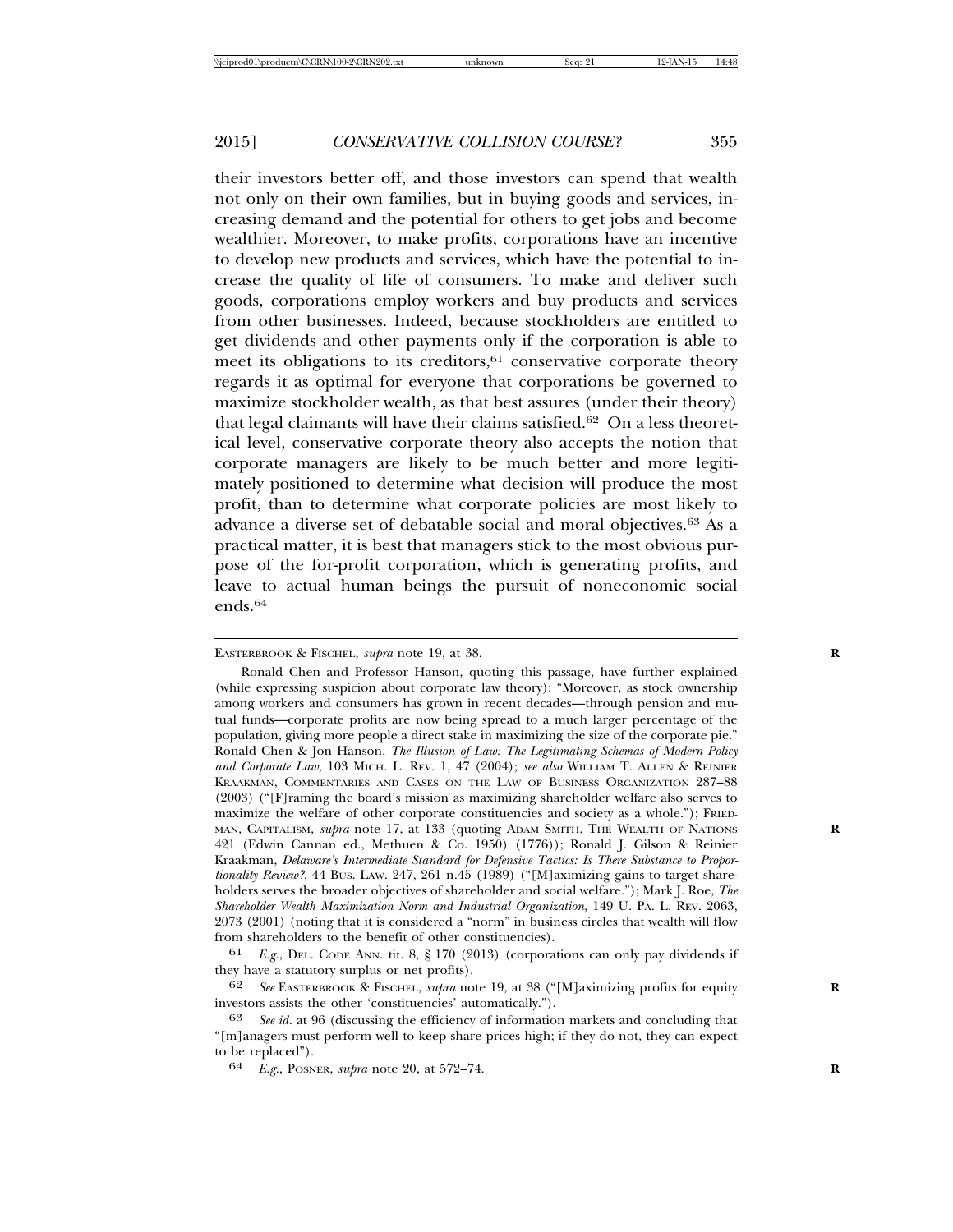Recognizing that this could be seen as callous and as leaving society at risk from overly avid corporate pursuit of profit, conservative corporate theory has a clear answer. Rather than deny that corporations focused on maximizing stockholder profits might have a rational incentive to externalize costs to other constituencies and society as a whole through unfair treatment of their workers, environmental shortcuts, and other methods that leave the corporation with higher profits by off-loading risks to others, conservative corporate theory accepts that externality risk must be addressed.65 But conservative corporate theory takes a clear-eyed view of the matter.

Instead of entrusting corporate managers whose ultimate right to office depends solely upon election by stockholders to protect other constituencies and society from externality risk, conservative corporate theory looks to the political process as the legitimate and sound form of protection.66 Relatedly, conservative corporate theory argues that certain constituencies—creditors and workers, for example—can protect themselves by contracting.67 But, as labor movement trends arguably show, the utility of contracting might itself be influenced by regulatory policy.68 Elected officials have the ability to put in place

67 *See, e.g.*, William J. Carney, *Does Defining Constituencies Matter?*, 59 U. CIN. L. REV. 385, 393–94 (1990); Macey, *supra* note 56, at 26. **R**

<sup>65</sup> BAINBRIDGE, CORPORATION, *supra* note 24, at 425 ("Corporate conduct doubtless **R** generates negative externalities. In appropriate cases, such externalities should be constrained through general welfare legislation, tort litigation, and other forms of regulation." (footnote omitted)); Friedman, *Social Responsibility*, *supra* note 17, at 4; Donald J. Kochan, **R** *Corporate Social Responsibility in a Remedy-Seeking Society: A Public Choice Perspective*, 17 CHAP. L. REV. 413, 427 (2014) ("One of the most important constraints on wealth-maximization is that a corporation is duty-bound to comply with the law. As [Professor Robert] Clark explains, the view holds that '[p]rofits should be made as large as possible, within the [limited legitimate] constraints,' which first and foremost includes compliance with the law." (quoting CLARK, *supra* note 24, at 678)). **R**

<sup>66</sup> BAINBRIDGE, CORPORATION, *supra* note 24, at 429 ("[T]he federal government has **R** intervened to provide through general welfare legislation many . . . protections for [workers] . . . . The Family & Medical Leave Act grants unpaid leave for medical and other family problems. The Occupational Safety & Health Administration (OSHA) mandates safe working conditions. Plant closing laws require notice of layoffs. Civil rights laws protect against discrimination of various sorts. And so on. Such targeted legislative approaches are a preferable solution to the externalities created by corporate conduct. General welfare laws designed to deter corporate conduct through criminal and civil sanctions imposed on the corporation, its directors, and its senior officers are more efficient than stakeholderist tweaking of director fiduciary duties." (footnotes omitted)); *see* Macey, *supra* note 56, at 42 ("If actions of a firm are genuinely detrimental to a local community, . . . that community can appeal to their elected representatives in state and local government for redress."); *see also* Arrow, *supra* note 18, at 130. **R**

Although the decline in private sector unionism has many causes, scholars have argued that the decline in NLRA enforcement during recent decades contributed to the sharper decline in unions in the United States in comparison to our economic allies. *See, e.g.*, Morris M. Kleiner, *Intensity of Management Resistance: Understanding the Decline of Unionization in the Private Sector*, 22 J. LAB. RES. 519, 534–35 (2001), *available at* http://wwwhhh.oit .umn.edu/people/mkleiner/pdf/unionization.pdf; W. Craig Riddell, *Unionization in Canada and the United States: A Tale of Two Countries*, *in* SMALL DIFFERENCES THAT MATTER: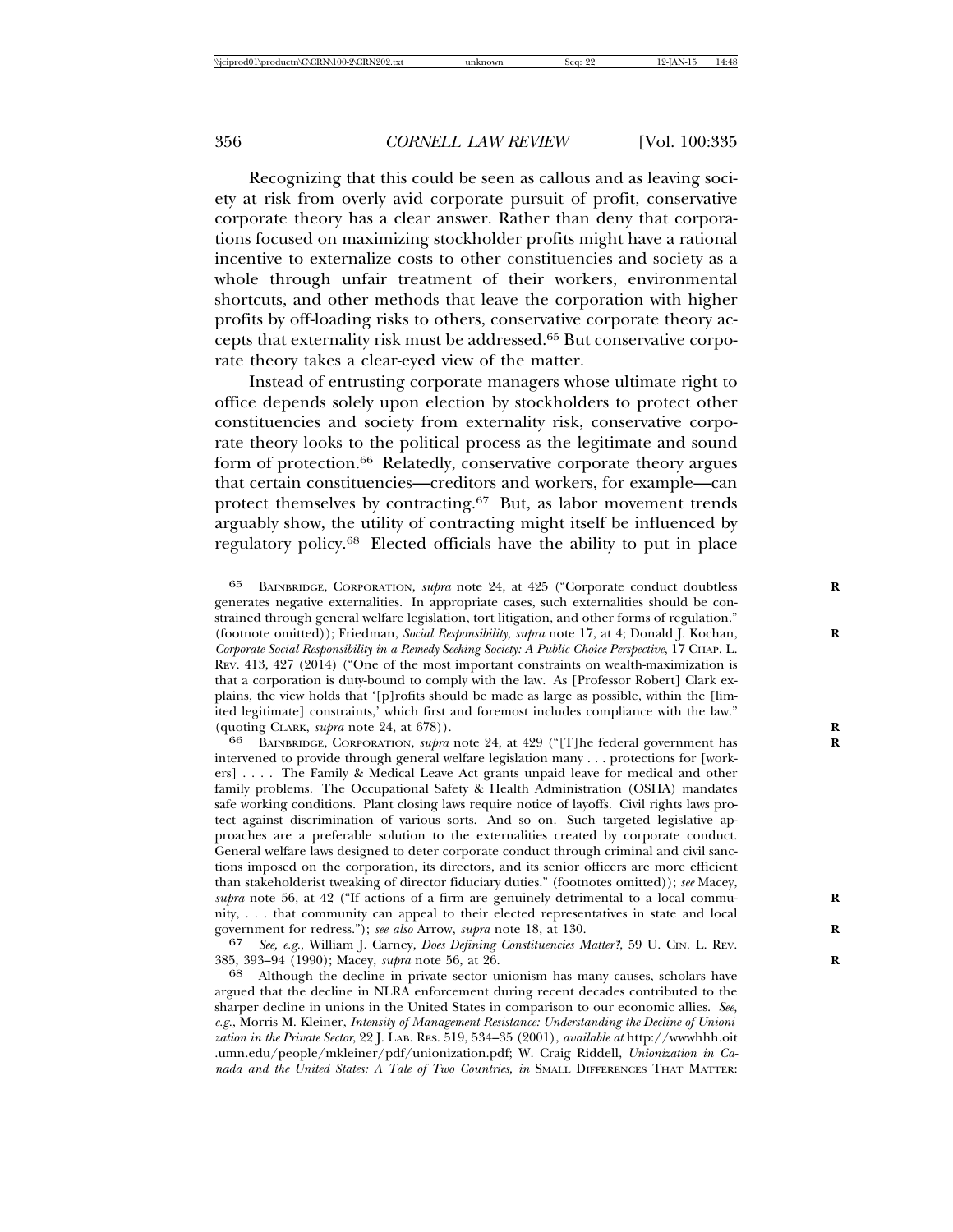forms of external regulation to protect society as a whole.69 This view has been most forcefully articulated by conservatives responding to the debate over corporate social responsibility. Corporate social responsibility can be defined as the voluntary pursuit by corporations organized for profit of "social ends where this pursuit conflicts with the presumptive shareholder desire to maximize profit."70 Like the profit-maximizing norm, the debate over corporate social responsibility can be traced back to the exchange between Merrick Dodd and Adolf Berle.71 By the 1950s, Berle had conceded defeat, but other scholars had not.72 Theodore Levitt wrote in the *Harvard Business Review* in 1958 that corporations should focus on making profits, and leave charitable and welfare programs to the government and other societal actors.73 Levitt believed that corporations could only function effectively if they concentrated on profit, and in fact was so bold as to claim that the trouble with corporations was that they were "not narrowly profit-oriented *enough*."74 But, he also believed that corporations were unsuited to running a welfare state.75 The net result, for Levitt, was that corporations should unashamedly stick to making money, and government should regulate corporations and society to ensure that our society is fair. Business had "only two responsibilities—to obey the elementary canons of everyday face-to-face civility

75 *Id.*

LABOR MARKETS AND INCOME MAINTENANCE IN CANADA AND THE UNITED STATES 143 (David Card & Richard B. Freeman eds., 1993), *available at* http://www.nber.org/chapters/c111 47; Claude Fischer, *Labor's Laboring Effort*, BERKELEY BLOG (Sept. 9, 2010), http://blogs.ber keley.edu/2010/09/09/labor%E2%80%99s-laboring-effort; Kris Warner, *The Real Reason for the Decline of American Unions*, BLOOMBERGVIEW (Jan. 23, 2013, 11:43 AM), http://www .bloomberg.com/news/2013-01-23/the-real-reason-for-the-decline-of-american-unions .html. <sup>69</sup> Lyman Johnson, *Corporate Takeovers and Corporations: Who Are They For?*, 43 WASH. &

LEE L. REV. 781, 792 n.46 (1986) ("[S]pecific legislation [is] designed to protect from the effects of corporate behavior. For example, there is anti-trust and product safety legislation to protect consumers; legislation to protect the health and safety, right to collectively bargain, and pension benefits of employees; fraudulent conveyance laws and federal bankruptcy laws to protect creditors; and state and federal legislation to protect the environment."); see also BAINBRIDGE, CORPORATION, supra note 24, at 425.

<sup>70</sup> David L. Engel, *An Approach to Corporate Social Responsibility*, 32 STAN. L. REV. 1, 3 (1979). The proviso in the definition is important. As Lord Bowen said, "[C]harity has no business to sit at boards of directors *quaˆ* charity. There is, however, a kind of charitable dealing which is for the interest of those who practise it, and to that extent and in that garb . . . charity may sit at the board, but for no other purpose." Hutton v. W. Cork Ry. Co., [1883] 23 Ch. D. 654, 673 (Eng.). More graphically, "[t]he law does not say that there are to be no cakes and ale, but there are to be no cakes and ale except such as are required for the benefit of the company." *Id.*<br>
<sup>71</sup> See subra notes 30, 52–54

<sup>71</sup> *See supra* notes 30, 52–54. *See generally* C.A. Harwell Wells, *The Cycles of Corporate* **R** *Social Responsibility: An Historical Perspective for the Twenty-first Century*, 51 U. KAN. L. REV. 77  $(2002)$ .<br>72

<sup>72</sup> ADOLF A. BERLE, JR., THE 20TH CENTURY CAPITALIST REVOLUTION 169 (1954).<br>73 Levitt. *subra* note 15.

<sup>73</sup> Levitt, *supra* note 15.<br>74 *M* at 44

 $\frac{74}{75}$  *Id.* at 44.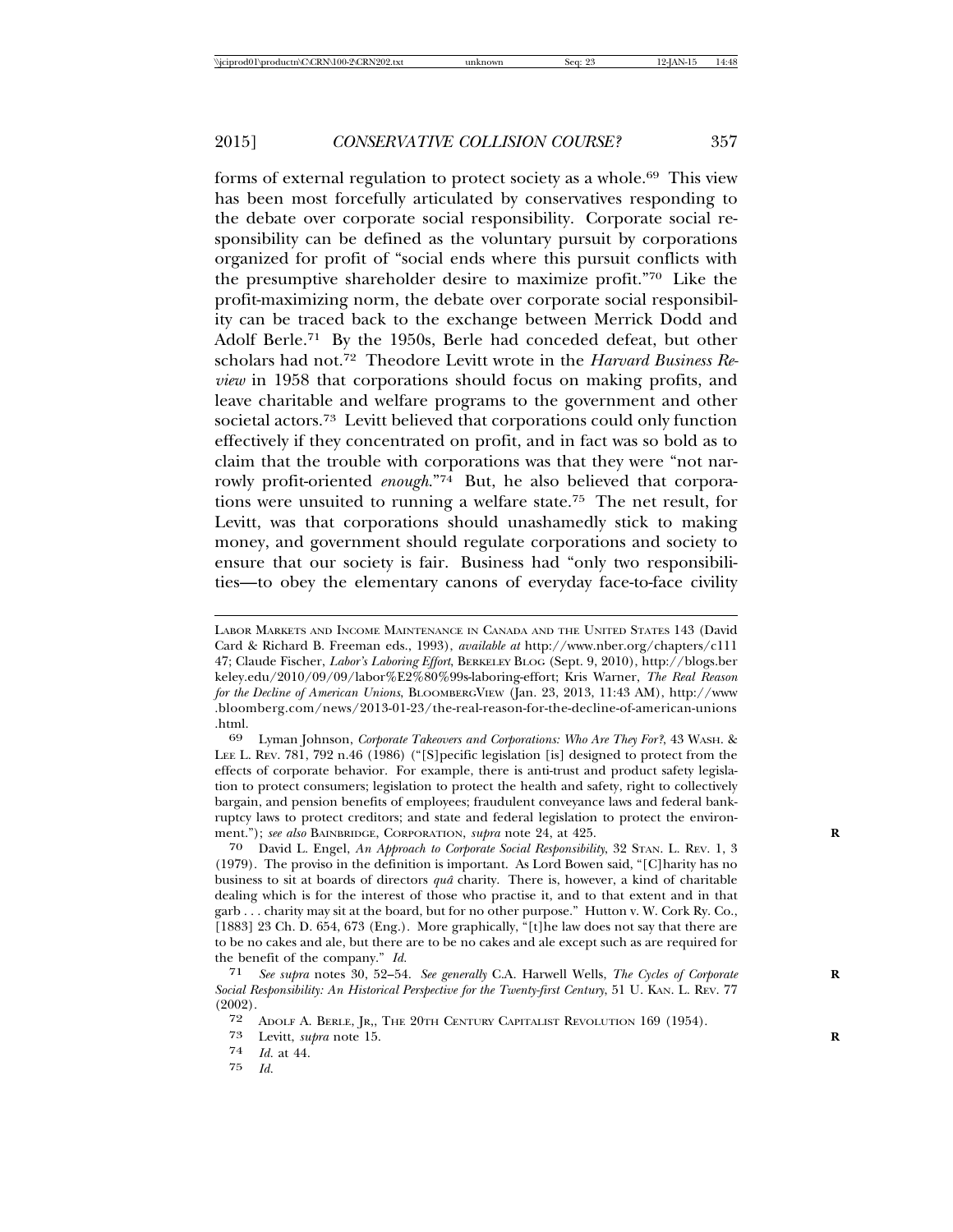(honesty, good faith, and so on) and to seek material gain."76 Otherwise, the corporation would turn into the "twentieth-century equivalent of the medieval Church[,] . . . ministering to the whole man and molding him and society in the image of the corporation's narrow ambitions and its essentially unsocial needs."77

Levitt's view was famously amplified by Milton Friedman in 1970. Friedman argued that "the social responsibility of business is to increase its profits":78

In a free-enterprise, private-property system, a corporate executive is an employe of the owners of the business. He has direct responsibility to his employers. That responsibility is to conduct the business in accordance with their desires, which generally will be to make as much money as possible *while conforming to the basic rules of the society, both those embodied in law and those embodied in ethical custom*. 79

Friedman pointed out that stockholders elect directors to act as their agents, and, if the directors are to exercise a "social responsibility" rather than act in their principals' interests, they must spend the corporation's money in a different manner from that which the stockholders would have wanted.<sup>80</sup> Friedman argued that when corporations engage in social responsibility, they are undertaking governmental functions that they are not qualified to undertake, and that, in any case, directors have no good idea how to discharge their social-responsibility duties.<sup>81</sup>

For-profit corporations should therefore stick to trying to make money within the "rules of the game" set by government. It was government's job to set those rules in the public interest and to put in place what regulatory standards were needed to protect those affected by corporate profit seeking. Through this more legitimate means, along with the legal priority over equity as claimants to corporate assets in the event of shortfalls and the protections afforded by contract rights, other corporate constituencies were adequately protected.

<sup>76</sup> *Id.* at 49.

*Id.* at 44.

<sup>78</sup> Friedman, *Social Responsibility*, *supra* note 17, at 33; *see also* Bainbridge, *Director Pri-* **R** *macy*, *supra* note 24, at 564 ("Milton Friedman's famous essay on corporate social responsibility remains the classic statement of the traditional shareholder primacy model . . . .").

<sup>79</sup> Friedman, *Social Responsibility*, *supra* note 17, at 33 (emphasis added). **R**

<sup>80</sup> *See id.*

Id.; see also FRIEDMAN, CAPITALISM, *supra* note 17, at 133-34 (questioning whether businessmen can actually discern what constitutes a social responsibility and whether it is appropriate for businessmen to undertake public functions in their capacity as representatives of a private enterprise); *cf.* MANNE & WALLICH, *supra* note 21, at 30 (Manne: "[W]e have no definition of a social welfare function that is universally acceptable. This strongly suggests that any effort to maximize public good by private effort or otherwise is doomed to failure.").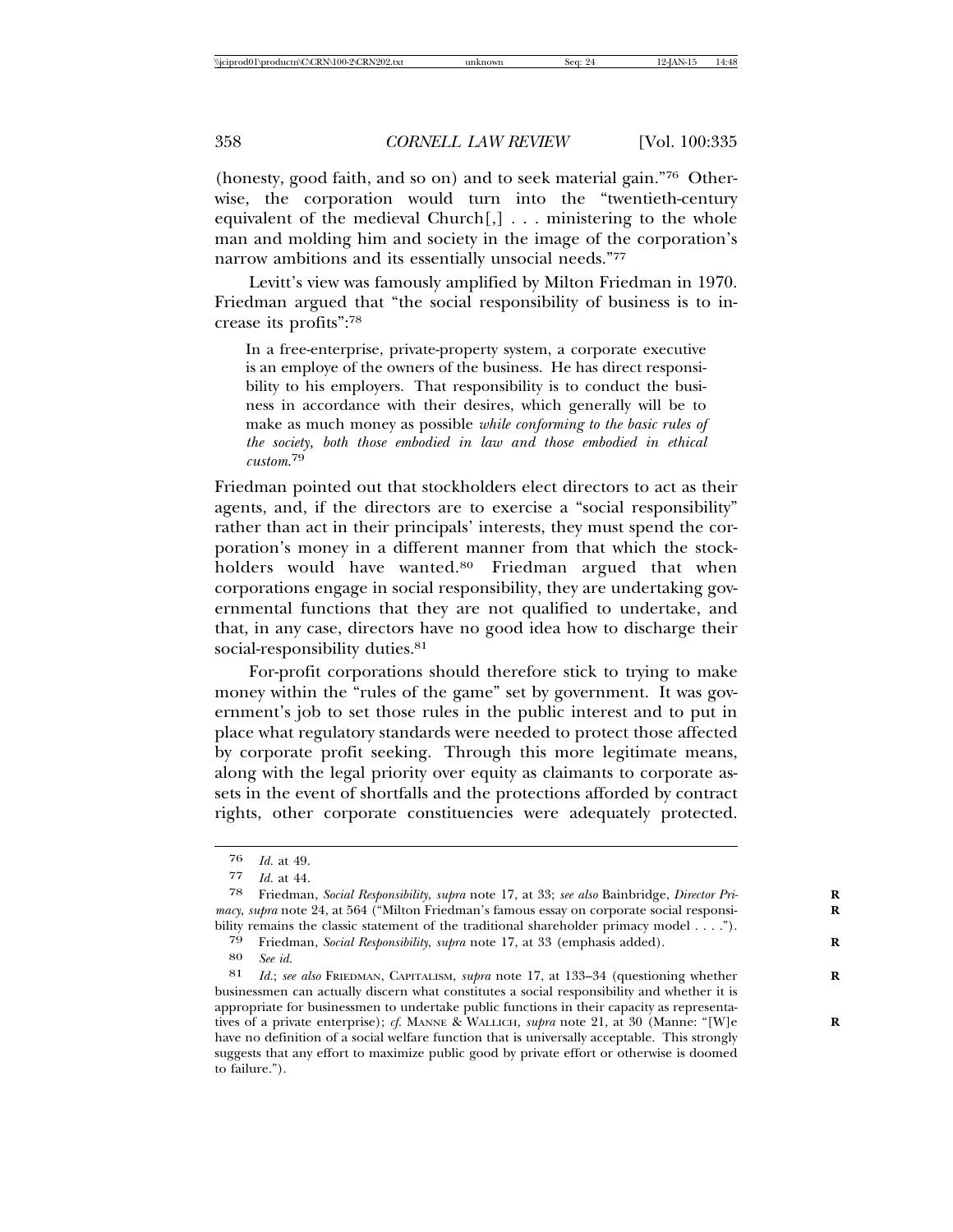Everyone was better off by this divide, because it left corporations better positioned to do what they do best to improve social welfare create wealth—while leaving protection of the public to institutions having more legitimacy to do so, because they owed their authority directly to a human electorate focused on the full range of human concerns.

# II <sup>C</sup>ITIZENS UNITED AND ITS EFFECT ON CORPORATE INVOLVEMENT IN THE POLITICAL PROCESS

In 2002, Congress amended the Federal Election Campaign Act, the country's consolidated election law governing campaign contributions and expenditures.82 The amendment came in the form of the Bipartisan Campaign Reform Act, better known as the McCain-Feingold Act.83 Most importantly for the *Citizens United* case, § 203 of McCain-Feingold prevented corporations and unions from spending money directly from their treasuries on any "electioneering communication," which was defined as any broadcast that referred to a clearly identified federal candidate within thirty days of a primary or sixty days of a general election.<sup>84</sup> Even before McCain-Feingold, corporations and unions were not permitted to make direct contributions to candidates or independent expenditures that expressly advocated the election or defeat of a candidate.85 Nonetheless, McCain-Feingold did not prevent corporations and unions from helping their employees, stockholders, and members to pool their resources; corporations and unions were allowed to use funds from their PACs for both electioneering communications and express advocacy.86 But, of course, PACs could only use funds voluntarily contributed by corporate employees, stockholders, or union members who specifically chose to have the PAC act as a vehicle of expression on their collective behalf.87

<sup>82</sup> Federal Election Campaign Act of 1971, Pub. L. No. 92-225, 86 Stat. 3 (1972) (codi-

fied as amended at 2 U.S.C. §§ 431–56 (2006)).<br><sup>83</sup> Bipartisan Campaign Reform Act of 2002, Pub. No. L. 107-155, 116 Stat. 81 (2002)<br>(codified at 18 U.S.C. § 607, 36 U.S.C. § 510, 47 U.S.C. § 315, and in sections of 2 U.S.

<sup>84 2</sup> U.S.C. §§ 434(f) (3) (A), 441b(a), 441b(b) (2) (2006).<br>85 See id. § 441b(a) ("It is unlawful for ... any corporation ... or any labor organization, to make a contribution or expenditure in connection with any [federal] election . . . or in connection with any primary election or political convention or caucus held to select candidates for any of the foregoing offices  $\dots$ .").

 $t^{86}$  *See id.* § 441b(b)(2) ("[T]he term 'contribution or expenditure' . . . shall not include . . . the establishment, administration, and solicitation of contributions to a separate segregated fund to be utilized for political purposes by a corporation, labor organization, membership organization, cooperative, or corporation without capital stock.").

<sup>87</sup> *See id.* § 441b(b)(3) ("It shall be unlawful . . . for such a fund to make a contribution . . . by utilizing money . . . secured by physical force, job discrimination, financial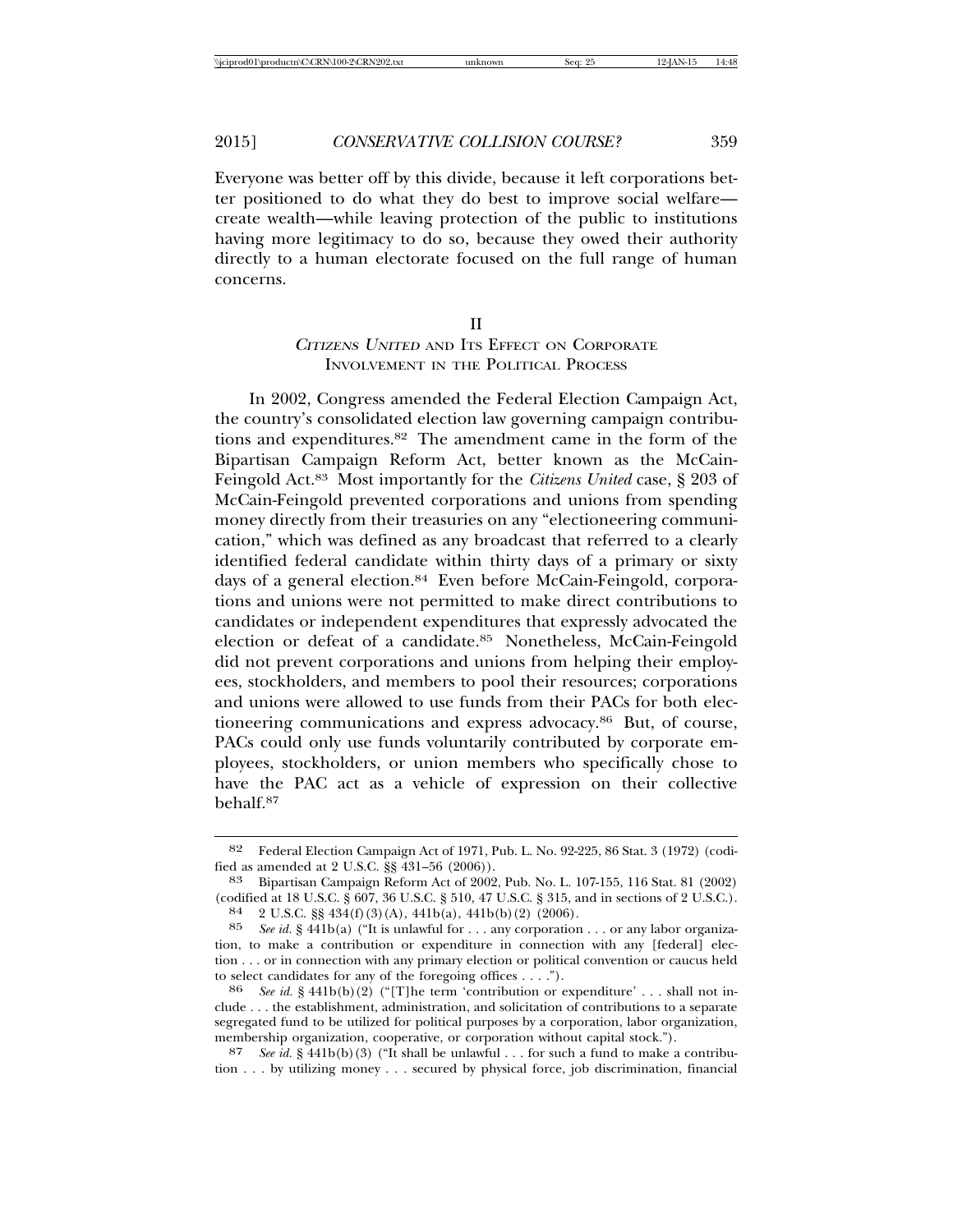*Citizens United* was an unlikely case for the Supreme Court to render a broad ruling overruling the application of a statute passed with bipartisan support to the involvement of massive, for-profit corporations in the political process.88 The plaintiff and petitioner in *Citizens United* was a nonprofit advocacy group, Citizens United, which wanted to air a movie attacking Hillary Clinton, entitled *Hillary: The Movie*, during the 2008 Democratic primaries.<sup>89</sup> Citizens United sought a preliminary injunction against the Federal Election Commission (FEC) to enjoin it from enforcing the provisions of McCain-Feingold against it and declaratory relief that section 203 was facially unconstitutional and unconstitutional as applied to the movie,<sup>90</sup> but then it voluntarily dismissed its facial challenge.<sup>91</sup> Citizens United also claimed that the disclosure requirements of McCain-Feingold were unconstitutional.<sup>92</sup> The three-judge district court denied the relief sought.93

In its direct appeal to the Supreme Court, Citizens United did not press its abandoned claim that section 203 of McCain-Feingold was facially unconstitutional.<sup>94</sup> But after hearing oral argument, the Court itself broadened the case from a narrow challenge addressing the application of section 203 to the nonprofit corporation Citizens United and the movie it made, to a sweeping facial challenge to the constitutionality of the restrictions that McCain-Feingold placed on corporate and union "independent expenditures" in federal elections. The Court asked for new briefing on this question, which had not been litigated previously, and scheduled the case for another round of oral argument.95

After broadening the case, the *Citizens United* majority struck down section 203 to the extent that it limited corporations and unions to using PAC money for electioneering communications and express advocacy.96 The practical effect of *Citizens United* was that corpora-

reprisals, or the threat of force, job discrimination, or financial reprisals; or by dues, fees,

or other moneys required as a condition of membership in a labor organization . . . ."). <sup>88</sup> *See* Dibadj, *supra* note 3, at 40 (noting that *Citizens United* is a "puzzling opinion" because, in part, the "Court could ha

<sup>&</sup>lt;sup>89</sup> *See* Citizens United v. FEC, 558 U.S. 310, 319–20  $(2010)$ .<br><sup>90</sup> *See* Citizens United v. FEC, 530 F. Supp. 2d 274, 278–80  $(D.D.C. 2008)$ .<br><sup>91</sup> 558 U.S. at 397 (Stevens J. concurring in part and dissenting in part)

<sup>91 558</sup> U.S. at 397 (Stevens, J., concurring in part and dissenting in part).<br>92 See 530 F. Supp. 2d at 280-81.

<sup>92</sup> *See* 530 F. Supp. 2d at 280–81.<br>
93 *See id.* at 280–82.<br>
94 558 U.S. at 397 n.3 (Stevens, J., concurring in part and dissenting in part).<br>
95 Citizens United v. FEC. 557 U.S. 932. 932 (2009).

<sup>95</sup> Citizens United v. FEC, 557 U.S. 932, 932 (2009). <sup>96</sup> 558 U.S. at 365–66. The requirements in McCain-Feingold that the Court struck down actually have the same effect as the "opt-in" approach that the Supreme Court has held that the First Amendment requires if a union is to create a special fund for use in an election campaign. In *Knox v. SEIU, Local 1000*, 132 S. Ct. 2277, 2296 (2012), the Court held that the First Amendment prohibited a union from assessing members a mandatory extra charge in order to fight California ballot propositions without giving the members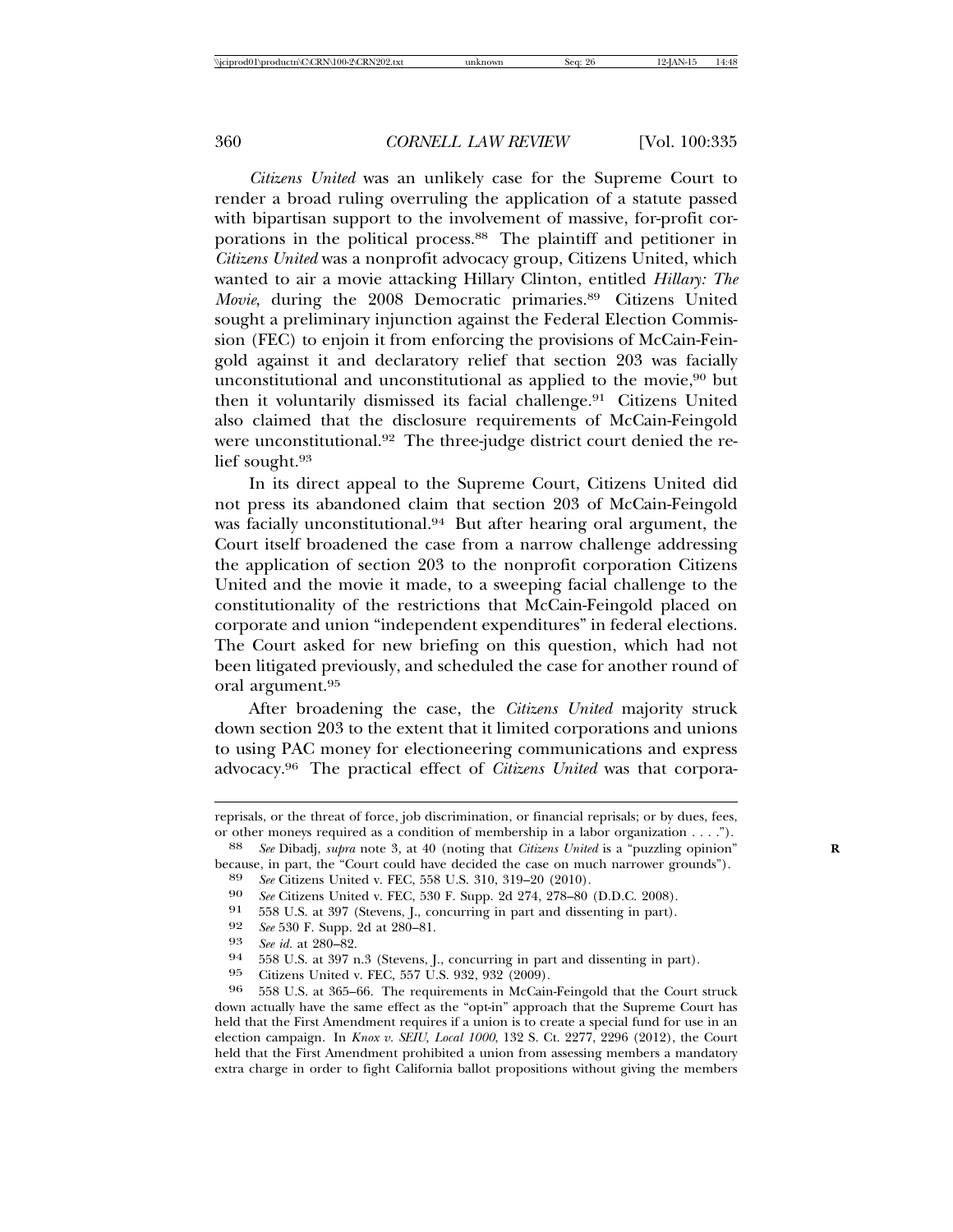tions or unions could make unlimited independent expenditures in support of candidates out of their own treasury. The decision also invalidated analogous state restrictions on independent corporate political expenditures.97 In so ruling, the Court overturned two of its prior decisions, *Austin v. Michigan Chamber of Commerce*<sup>98</sup> and *McConnell v. FEC*, 99 which upheld similar campaign finance laws at times when the Court already had a conservative majority.

In *Austin*, the Court was asked to review the constitutionality of a Michigan law that prohibited a corporation from making independent political expenditures out of its general treasury.100 The law permitted corporations to make independent expenditures out of a "segregated fund"—i.e., its PAC—for which it could solicit contributions from certain persons "associated with the corporation."101 The *Austin* Court found, by a 6–3 vote, that Michigan's statute did not violate the First Amendment. The Court accepted the holding of its previous ruling in *First National Bank v. Bellotti* that "[t]he mere fact that the [speaker] is a corporation does not remove its speech from the ambit of the First Amendment," but held that Michigan's statute was "narrowly tailored" to the "compelling state interest" it was designed

the opportunity to opt out. By contrast, in *Citizens United*, the Supreme Court took exactly the opposite view, and held that corporations were denied their First Amendment rights by being required to restrict their political funding to those funds raised specifically by voluntary, opt-in contributions from stockholders who chose to give to the corporate PAC for that specific purpose. *See generally* 558 U.S. at 336–41 (holding that McCain-Feingold's "prohibition on corporate independent expenditures is . . . a ban on speech"). Distinguished scholars, such as Professor Fisk and Dean Chemerinksy, have found *Knox* and *Citizens United* difficult to reconcile, especially because, as they point out, union members have more protections over use of their funds and more rights to influence union conduct than stockholders of corporations do. *See* Fisk & Chemerinsky, *supra* note 8, at 1069–70 (arguing that the *Knox* majority's policy preference for opt-in rules has no constitutional basis); *id.* at 1059–60 ("Members have rights under statute or under most unions' constitutions and bylaws to vote on the assessment of dues, on ratification of a collective bargaining agreement, and on the leadership of the union. Shareholders have far fewer rights to protect their interests through the procedures of corporate democracy." (footnote omitted)).

97 In approximately half the states, state law restricted corporations and unions from making independent expenditures in elections. Ian Urbina, *24 States' Laws Open to Attack After Campaign Finance Ruling*, N.Y. TIMES (Jan. 22, 2010), http://www.nytimes.com/2010/ 01/23/us/politics/23states.html. These laws, for all practical purposes, were invalidated by *American Tradition Partnership v. Bullock*, 132 S. Ct. 2490, 2491 (2012) (per curiam). Some states have reacted to *Citizens United* by imposing more stringent disclosure requirements for independent expenditures. *See* Robert M. Stern, CORPORATE REFORM COALITION, SUNLIGHT STATE BY STATE AFTER *Citizens United* (2012), *available at* http://www.citizen.org/ documents/sunlight-state-by-state-report.pdf.

98 494 U.S. 652 (1990). The *Austin* Court included Chief Justice Rehnquist and Justices White, Scalia, Kennedy, and O'Connor.

99 540 U.S. 93 (2003). The *McConnell* Court included Chief Justice Rehnquist and Justices Scalia, Kennedy, O'Connor, and Thomas.

 $\frac{100}{101}$  494 U.S. at 654.

*Id.* at 656.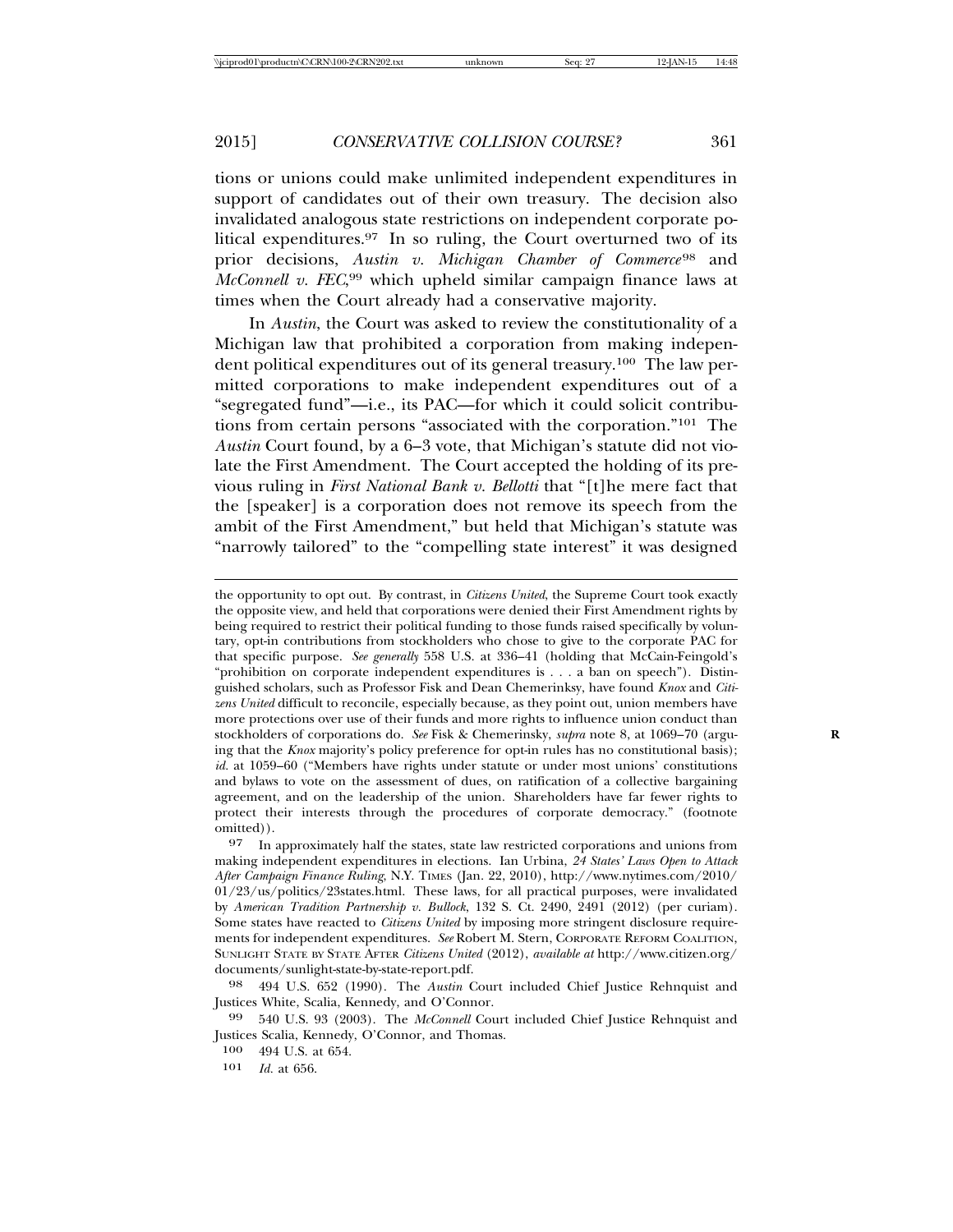to serve.102 *Austin* said that a state may prevent a corporation from using its general treasury funds for making political expenditures because of the distorting effect of such expenditures: Michigan's statute was a bulwark against "the corrosive and distorting effects of immense aggregations of wealth that are accumulated with the help of the corporate form and that have little or no correlation to the public's support for the corporation's political ideas."103

In *McConnell*, the Court reviewed the same provisions of McCain-Feingold that it would later declare unconstitutional in *Citizens United*. 104 There, however, the Court found that the statute was constitutional by a  $5-4$  vote.<sup>105</sup> It found that federal restrictions on the use of corporate or union treasury funds to pay for electioneering communications did not violate the First Amendment, and specifically upheld  $\S 203<sup>106</sup>$  The Court found that Congress had a compelling interest in stanching the "virtual torrent" of corporate- and unionfunded advertising immediately preceding federal elections,107 and repeated *Austin*'s concerns about "the corrosive and distorting effects" of aggregated corporate wealth on the political process.108

- 106 *Id.* at 203–09.<br>107 *Id.* at 207
- *Id.* at 207.

108 *Id.* at 205 (quoting *Austin*, 494 U.S. at 660). Since *Citizens United*, the Supreme Court has further weakened McCain-Feingold's limits on money entering politics. In *McCutcheon v. FEC*, the Court struck down McCain-Feingold's aggregate limits on how much individuals may contribute to candidates and committees. 134 S. Ct. 1434 (2014) (plurality opinion). Under McCain-Feingold, an individual was permitted in the 2013–2014 election cycle to contribute no more than \$48,600 to federal electoral candidates and  $$74,600$  to other political committees. 2 U.S.C. § 441a(a)(3) (2012); 78 Fed. Reg. 8,530, 8,532 (Feb. 6, 2013) (detailing inflation indexing). The *McCutcheon* Court ruled that these limits, which were originally part of the Federal Election Campaign Act of 1971 and had been explicitly approved in *Buckley v. Valeo* in 1976, were unconstitutional under the First Amendment. *McCutcheon*, 134 S. Ct. at 1446; *see* Buckley v. Valeo, 424 U.S. 1, 38 (1976) (per curiam) ("The [Act's] limited, additional restriction on associational freedom imposed by the overall ceiling is . . . no more than a corollary of the basic individual contribution limitation that we have found to be constitutionally valid."). The Court left in place only the base limits of \$5,200 per candidate per electoral cycle, leaving wealthy donors to contribute to as many candidates and political committees as they chose. *McCutcheon*, 134 S. Ct. at 1442 ("[W]e have previously upheld [the base limits] as serving the permissible objective of combatting corruption."); *see* 2 U.S.C. § 441a(a)(1); 78 Fed. Reg. 8,530, 8,532. Central to the Court's reasoning in *McCutcheon* was its view—expressed in *Citizens United*—that the government may only attempt to limit money in politics for the very specific purpose of preventing legislators from receiving money for political favors. *See McCutcheon*, 134 S. Ct. at 1441, 1445–46 (holding that Congress may permissibly limit actual and apparent "quid pro quo" corruption); Citizens United v. FEC, 558 U.S. 310, 359–60 (2010) ("The hallmark of corruption is the financial *quid pro quo*: dollars for political favors[.]" (quoting FEC v. Nat'l Conservative Political Action Comm., 470 U.S. 480, 497 (1985)) (internal quotation marks omitted)).

<sup>102</sup> *Id.* at 657 (citing First Nat'l Bank v. Bellotti, 435 U.S. 765, 777 (1978)).

<sup>103</sup> *Id.* at 660.

<sup>104</sup> *McConnell*, 540 U.S. at 114.<br>105 *Id* at 209

*Id.* at 209.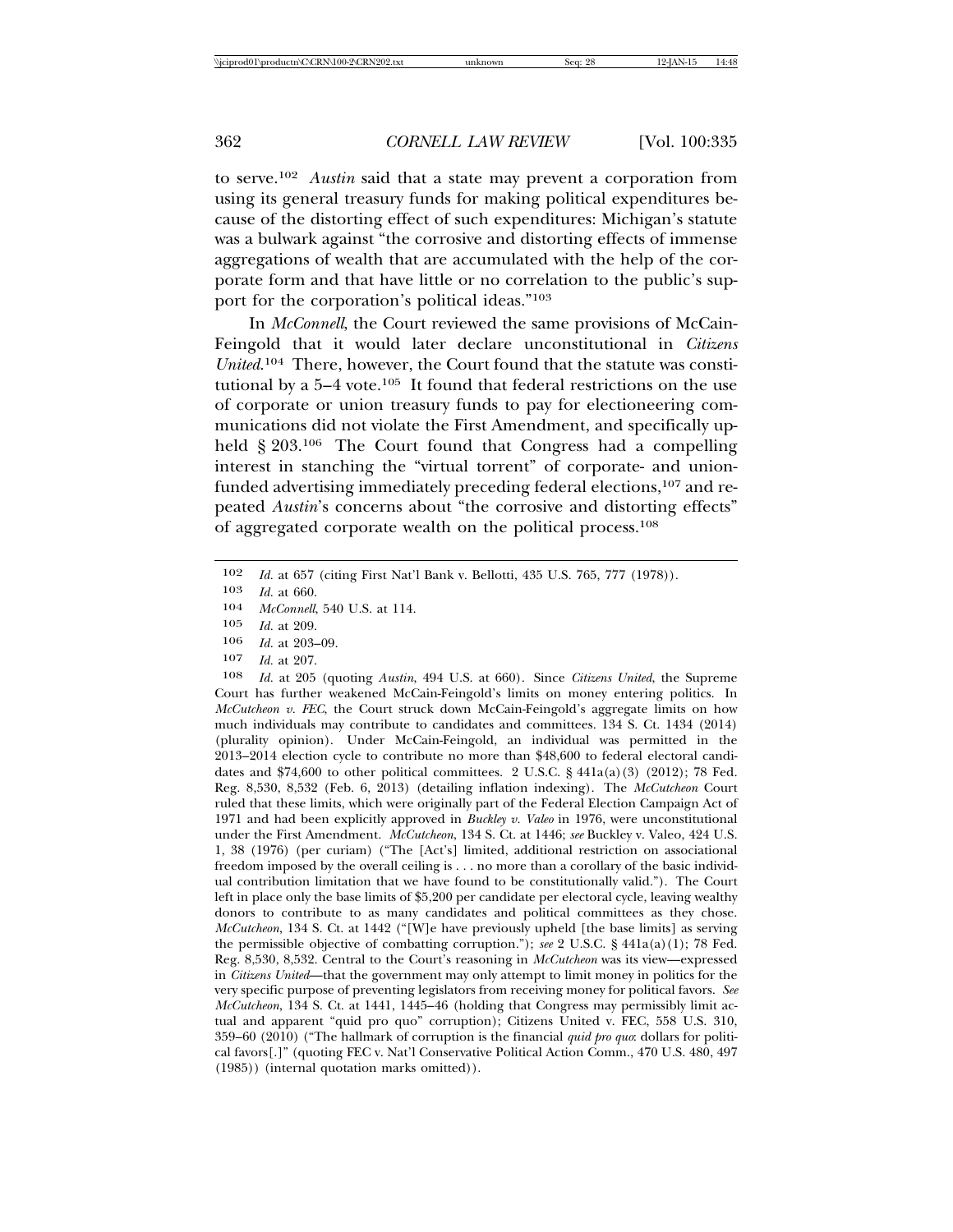#### III

## <sup>C</sup>ITIZENS UNITED IS IN TENSION WITH KEY PREMISES OF CONSERVATIVE CORPORATE THEORY

Under *Citizens United*, a corporation may make unlimited political expenditures.109 It is important to note that these expenditures will be made by the management of the corporation: under the traditional allocation of power within American corporations, stockholders will not have a vote on them.110 The corporate law premises on which *Citizens United* was decided can reasonably be seen as diverging from conservative corporate theory in several important respects.

First, in *Citizens United*, the majority rejected the notion that McCain-Feingold's restriction on direct use of the corporate treasury for political purposes could be justified by a desire to ensure that stockholders were not required to subsidize political views they did not embrace.111 The majority indicated that if stockholders did not like the way in which corporations were spending their funds, they could use the "procedures of corporate democracy" to elect different directors, amend the charter, or file a derivative suit to challenge the expenditure.<sup>112</sup>

But conservative corporate theory is founded in important part on the observation that stockholders are not well positioned even to monitor management's fidelity to a profit-maximization goal.<sup>113</sup> Furthermore, conservative corporate theory understands that it will often be irrational for stockholders to use their statutory rights to vote, propose corporate governance changes and new board members, or sue, rather than simply sell their stock, if they fear that management has strayed from the most profitable path or engaged in improper, disloyal conduct.114 The notion that stockholders are therefore well positioned to constrain managerial use of corporate funds for political

<sup>109</sup> 558 U.S. at 365 ("*Austin* is overruled, so it provides no basis for allowing the Government to limit corporate independent expenditures.").

<sup>110</sup> *See, e.g.*, Bebchuk, *Shareholder Power*, *supra* note 37, at 843–47 ("Shareholders do not **R** necessarily have the power to order directors to follow any particular course of action. Rather, the powers of shareholders are limited to what corporate statutes specify[] and . . . the company's constitutional documents."); Bebchuk, *Shareholder Franchise*, *supra* note 37, at 679–80. **R**

<sup>111</sup> 558 U.S. at 361–62.

<sup>112</sup> *Id.* at 362 (quoting First Nat'l Bank v. Bellotti, 435 U.S. 765, 794 (1978)).

<sup>113</sup> BAINBRIDGE, CORPORATION, *supra* note 24, at 414; POSNER, *supra* note 20, at 556–58; **R** Berle, *supra* note 53, at 1367–68. **R**

<sup>114</sup> *E.g.*, HENRY N. BUTLER & LARRY E. RIBSTEIN, THE CORPORATION AND THE CONSTITU-TION 2 (1995) ("[S]hareholders rarely have the incentive to exercise their legal rights. For many individual shareholders, dissatisfaction with the management of the corporation results in the sale of the stock. The so-called Wall Street Rule is that 'rationally ignorant' shareholders sell their shares rather than become involved in the internal affairs of the corporation.").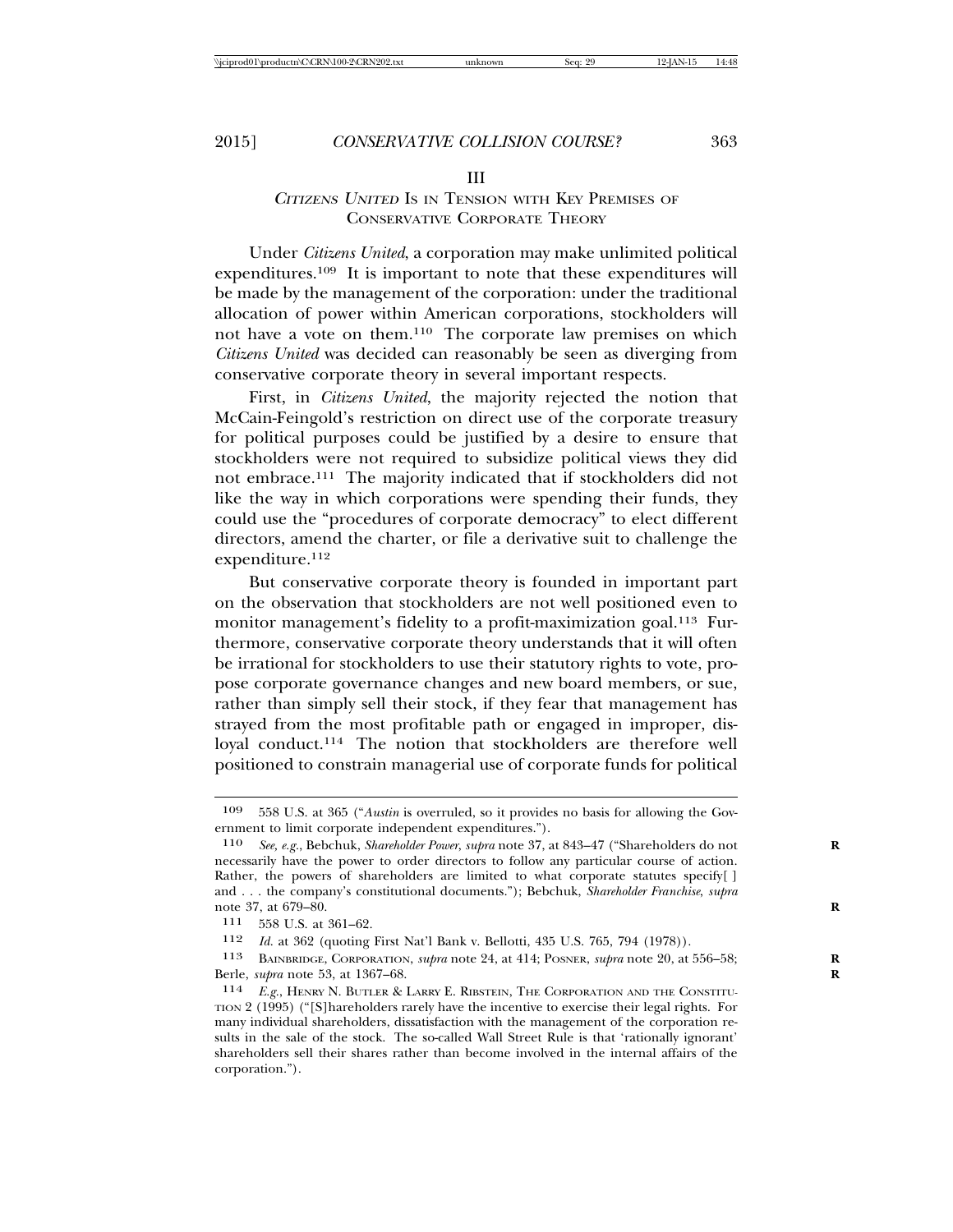purposes they disfavor is arguably inconsistent with foundations of conservative corporate theory.115

In addition to exposing stockholders to the increased risk of having managers make value-destroying political expenditures, the *Citizens United* majority lumps all corporations together and concludes that corporations are often formed as a method for their stockholders to pool resources that can be used by the corporate managers to engage in expression on behalf of the contributing providers of equity capital.116 Of course, as to the actual plaintiff in the case, Citizens United, that conclusion might have been the case, as its name, nonprofit nature, and corporate purposes indicate that was exactly why the corporation was formed.117 But it is, of course, likely that McCain-Feingold's restrictions on direct political activity by corporations were primarily directed at for-profit corporations, which hold most of the wealth in our society.<sup>118</sup> Conservative corporate theory is understandably focused on for-profit corporations, because the rules for their governance are broadly considered as having the most impact on society's welfare.

As has been pointed out, conservative corporate theory is founded on an understanding that stockholders have diverse moral and political beliefs and that their decision to invest in the stock of a for-profit corporation does not constitute any consent to having the corporate managers use corporate funds for political or social purposes.119 Conservative corporate theorists believe that stockholders

116 558 U.S. at 355–56.<br>117 See What We Do CIT

<sup>115</sup> A distinguished scholar has argued that there is empirical evidence suggesting that political spending by corporate managers has not been beneficial, even when viewed solely in terms of whether it increases firm profitability. In comments to the Securities and Exchange Commission in connection with a petition for an SEC rule requiring public companies to disclose corporate political spending, Professor Coates marshaled a "Non-exhaustive List of Studies Inconsistent with Corporate Political Activity Being Generally Good for Shareholder Interests." *See* Letter from John C. Coates IV to Elizabeth M. Murphy, SEC (Apr. 30, 2013), http://www.sec.gov/comments/4-637/4637-1692.pdf; *see also* Letter from John C. Coates IV to Elizabeth M. Murphy, SEC (Feb. 4, 2013), http://www.sec.gov/comments/4-637/4637-1473.pdf. That nonexhaustive list was comprised of seventeen empirical studies, including Coates's own study, casting doubt on the idea that political activity by corporations produces better returns for stockholders. *See* John C. Coates IV, *Corporate Politics, Governance and Value Before and After* Citizens United, 9 J. EMPIRICAL LEGAL STUD. 657, 658–59 (2012) [hereinafter Coates, *Corporate Politics*].

<sup>117</sup> *See What We Do*, CITIZENS UNITED, http://www.citizensunited.org/what-we-do.aspx (last visited Dec. 9, 2014) ("Citizens United Foundation (CUF) is . . . dedicated to informing the American people about public policy issues which relate to traditional American values  $\ldots$ .").

<sup>118</sup> The complaints against McCain-Feingold came primarily from those who were worried that the bill would limit the free speech rights of nonprofit corporations. *See, e.g.*, *Hearing on Campaign Finance Reform Before the Comm. on House Admin.,* 107th Cong. 1–8 (June 28, 2001) (statement of H. Rep. Bob Barr).

<sup>119</sup> *See, e.g.*, Roberta Romano, *Metapolitics and Corporate Law Reform*, 36 STAN. L. REV. 923, 961 (1984) (noting that the pursuit of ends other than profit maximization is "espe-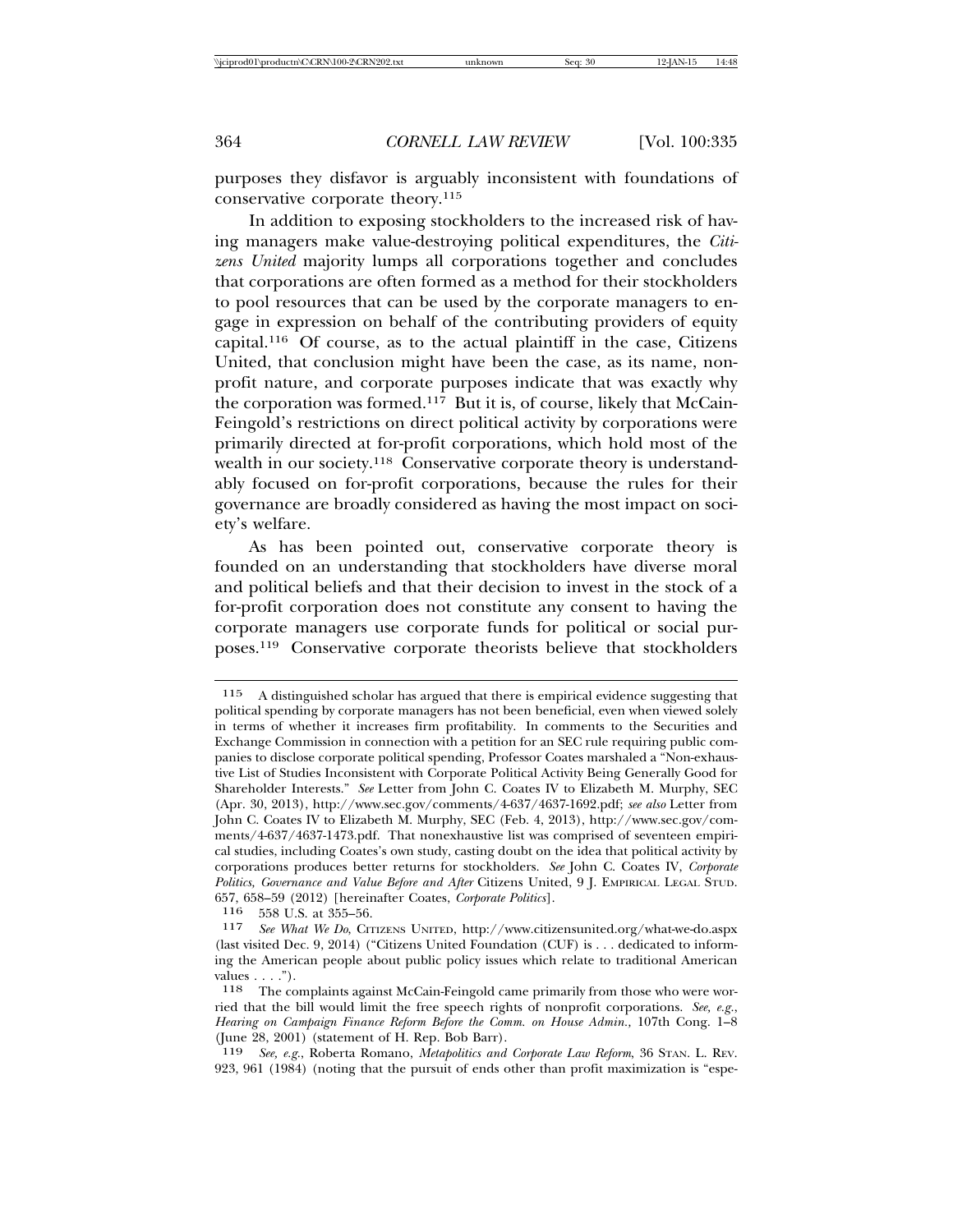invest solely in for-profit corporations to make money for themselves, so it is illegitimate for corporate managers to spend corporate money for any end other than maximizing profits for stockholders.120 That is, conservative corporate theory is inconsistent with the idea that corporations like General Electric, Wal-Mart, McDonald's, etc., exist because their stockholders wish to come together and have those corporations, through their managers, "speak" on behalf of the stockholders.<sup>121</sup> This tension is strengthened by a growing reality of which the *Citizens United* majority seemed to elide or of which it was even unaware: the ever-growing "separation of 'ownership from ownership.'"122

IV

## THE SEPARATION OF OWNERSHIP FROM OWNERSHIP INCREASES THE TENSION BETWEEN <sup>C</sup>ITIZENS UNITED AND CONSERVATIVE CORPORATE THEORY

*Citizens United* deepened an existing tension in the Supreme Court's First Amendment jurisprudence: its divergent treatment of corporations and unions.123 In *Abood v. Detroit Board of Educa-*

120 *See supra* notes 16–24 and accompanying text.<br><sup>121</sup> In a prior dissent, a member of the *Citizens Uni* 

121 In a prior dissent, a member of the *Citizens United* majority made this point, stating: "The Campbell Soup Company does not exist to promote a message[.]" Wash. State Grange v. Wash. State Republican Party, 552 U.S. 442, 467 (2008) (Scalia, J., dissenting).

122 Leo E. Strine, Jr., *Toward a True Corporate Republic: A Traditionalist Response to Bebchuk's Solution for Improving Corporate America*, 119 HARV. L. REV. 1759, 1765 (2006); *see also* Strine, *supra* note 6, at 4 (noting that most ordinary Americans invest in the stock **R** market through intermediaries).

123 On the final day of the 2013–2014 Term, the Supreme Court decided *Harris v. Quinn*, 134 S. Ct. 2618 (2014), which may foreshadow an even greater disparity between the treatment of corporations and unions. As we describe in this Part, the Court held in the 1977 case of *Abood v. Detroit Board of Education* that public-sector employees may be required to contribute funds to union activities that are related to collective bargaining. 431 U.S. 209 (1977). But, in *Harris*, the Court criticized *Abood* at length, describing it as "something of an anomaly" and "questionable on several grounds." *Harris*, 134 S. Ct. at 2627, 2632 (internal quotation marks omitted). The Court found it "unnecessary" to overrule *Abood* to decide the case before it. *Id.* at 2638 n.19. Nonetheless, the decision may portend that the Supreme Court will restrict the ability of the governing bodies of unions to collect funds from members to use for union activities by claiming that such use violates

cially disturbing because profit maximization is the only goal for which we can at least theoretically posit shareholder unanimity"); *see also* STEPHEN M. BAINBRIDGE, CORPORATE GOVERNANCE AFTER THE FINANCIAL CRISIS 215 (2012) (criticizing the SEC's proxy access rules, because they allow a "small minority" of shareholders to use corporate funds to promote "general social and political causes," rather than proposals that "a reasonable investor would believe . . . relevant to the value of his investment"); Greenwood, *supra* note 44, **R** at 1040–41 ("The humans who stand behind the shares have various and conflicting goals, as all people do: they want their shares to increase in value, of course, but they may also want decent jobs for their kids or neighbors, attractive and safe cities, a clean environment, and other things that, from time to time, conflict with the increase in value of their shares. The corporate law system eliminates all these conflicting goals, leaving the agents with a simple and clear directive: maximize shareholder value.").<br> $120$  See subra notes 16–24 and accompanying text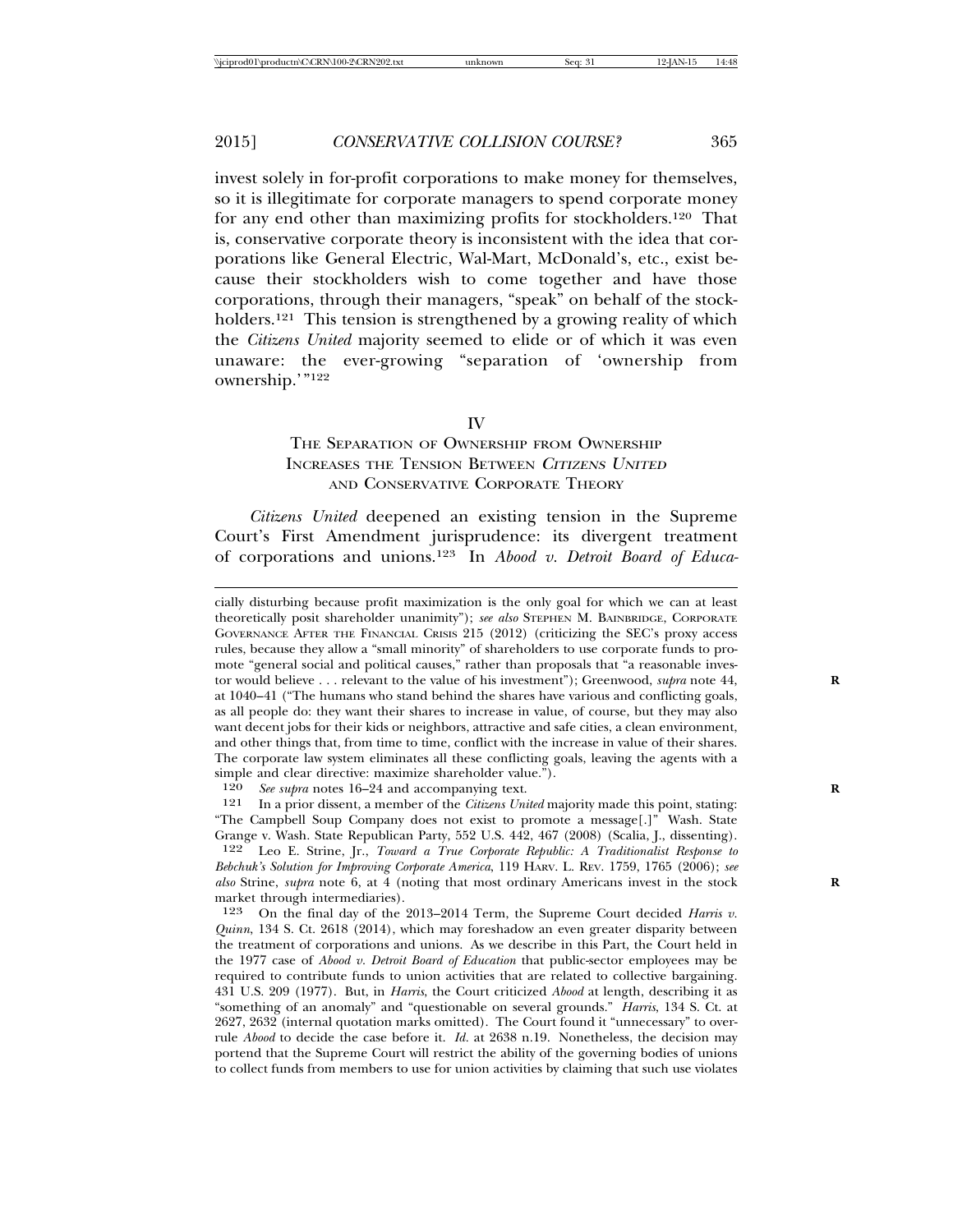*tion*, 124 Justice Stewart authored a unanimous decision striking down as inconsistent with the First Amendment a Michigan law whereby a union and a local government employer were allowed to agree that every employee represented by a union in the bargaining process could be charged a service fee equal to union dues, even if he was not a member of the union.125 The Court ruled that unions were only allowed to charge nonunion members costs associated with collective bargaining activities and had to refund dues spent on "ideological activities unrelated to collective bargaining."126 The rationale was that it violated the employees' First Amendment right to be forced as a condition of employment to have their wealth used by the union for purposes—such as political activity—that the employees did not support.<sup>127</sup> Thus, unions were only allowed to use money raised from members "who do not object to advancing those ideas and who are not coerced into doing so against their will."128

But *Abood*'s reasoning that the right of union members against having their resources used for speech they did not approve is hard to confine solely to unions.129 Indeed, the Court admitted that its logic applied equally to the political speech of corporations. The Court held:

One of the principles underlying the Court's decision in *Buckley v. Valeo* was that contributing to an organization for the purpose of spreading a political message is protected by the First Amendment. Because "[m]aking a contribution . . . enables like-minded persons to pool their resources in furtherance of common political goals," the Court reasoned that limitations upon the freedom to contribute "implicate fundamental First Amendment interests."

The fact that the appellants are compelled to make, rather than prohibited from making, contributions for political purposes works no less an infringement of their constitutional rights. For at the heart of the First Amendment is the notion that an individual should be free to believe as he will, and that in a free society one's

- 124 431 U.S. 209 (1977).
- 125 *Id.* at 211.
- 126 *Id.* at 236.
- 127 *Id.* at 234.
- 128 *Id.* at 236.

129 *See* Fisk & Chemerinsky, *supra* note 8, at 1085 ("[C]orporations and unions should **R** be treated the same. . . . [T]he question is whether to extend the treatment of corporations in *Citizens United* to unions or the treatment of unions in *Abood* to corporations.").

the expressive rights of union members. Simultaneously, the Court has held that the expressive rights of stockholders, by contrast, act as no barrier to the use by corporations of corporate funds for expressive speech of any kind, including speech encouraging the election or defeat of specific candidates. As we discuss in this Part, that inconsistency is hard to ground in the actual facts regarding the relationship between ordinary investors and the public companies in which their equity capital is ultimately invested.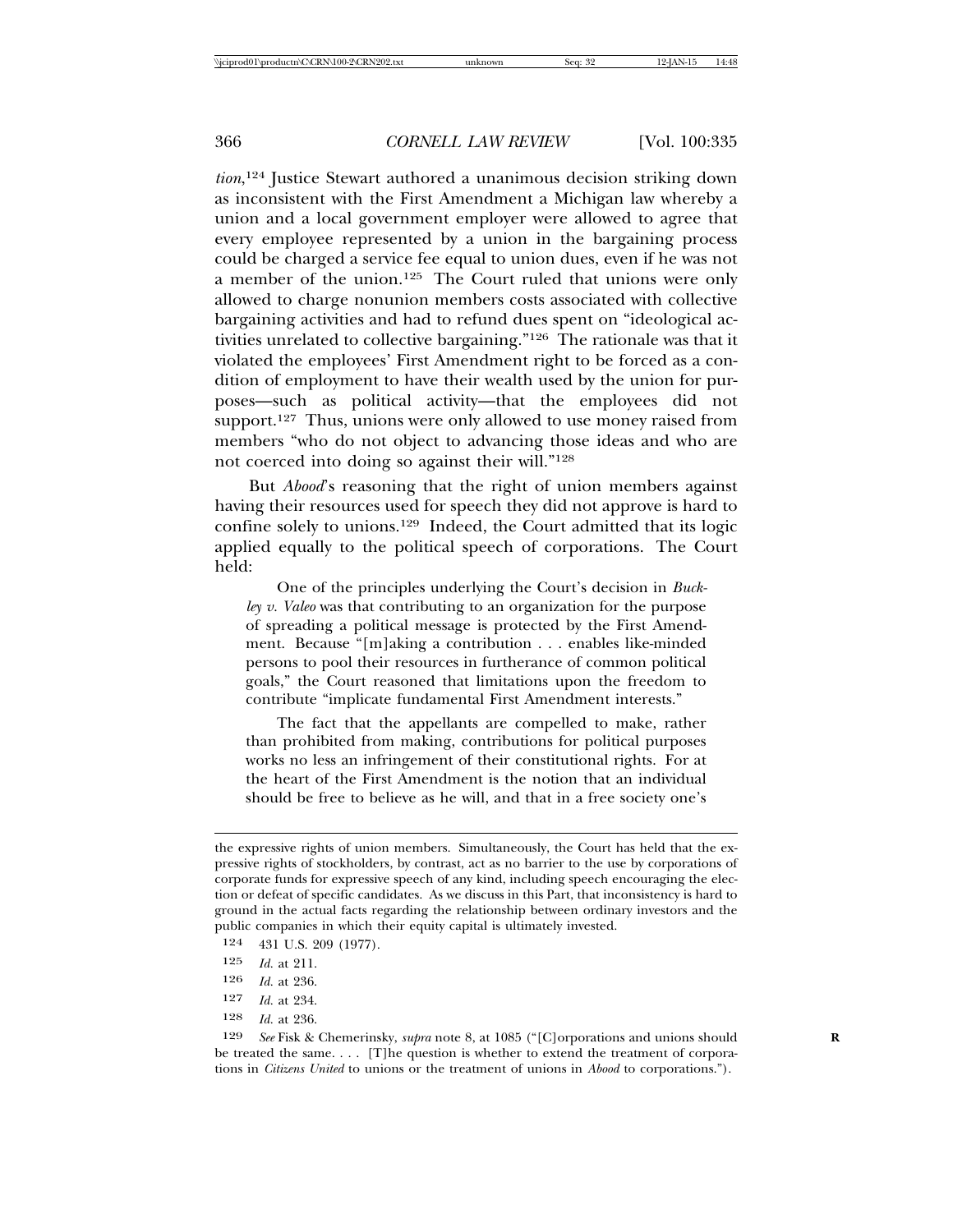beliefs should be shaped by his mind and his conscience rather than coerced by the State.<sup>130</sup>

Scholars such as Victor Brudney have argued that the logic from *Abood* should extend to permit laws regulating political spending by corporations because investors have little control over the day-to-day business decisions of corporations and little choice but to invest.131 Brudney suggested that the state had a compelling interest "in the need to protect individual stockholders against being forced to choose between contributing to political or social expressions with which they disagree or foregoing opportunities for profitable investment."132 This was especially true because requiring corporations to make political expenditures from voluntary contributions raised through a PAC merely regulates how corporations may speak, not whether they may do so.<sup>133</sup>

But the precedent laid down in *Abood* with regard to unions was distinguished by the Court in *Bellotti* with regard to corporations for two reasons: stockholders had the opportunity to vote out directors who approved political expenditures they disagreed with<sup>134</sup> or bring a derivative suit to challenge the decision,135 and, if those options

133 *Id.* at 241 ("While other provisions of the Constitution may limit the government's power to prescribe the allocation of decisionmaking authority, the restrictions on government power contained in the First Amendment do not address, or without more inhibit, the government's power to determine [how corporate decisions should be made].").

<sup>130</sup> *Abood*, 431 U.S. at 234–35 (footnotes omitted) (citations omitted).

<sup>131</sup> Victor Brudney, *Business Corporations and Stockholders' Rights Under the First Amendment*, 91 YALE L.J. 235, 294 (1981) ("[W]ith respect to publicly held business corporations not engaged in the communications business, the First Amendment does not preclude a government requirement of stockholder consent that may effectively prohibit either some or all noncommercial speech."); *see also* Lucian A. Bebchuk & Robert J. Jackson, Jr., *Corporate Political Speech: Who Decides?*, 124 HARV. L. REV. 83, 113–14 (2010) ("[T]he operation of markets is generally not sufficient to obviate the need for mandatory protection of minority shareholders."); Benjamin I. Sachs, *Unions, Corporations, and Political Opt-Out Rights After* Citizens United, 112 COLUM. L. REV. 800, 868 (2012) ("What *Abood* and its progeny call into question is the requirement that public employees make contributions that could be used, against their objection, for the purchase of corporate securities and the financing of corporate political speech."); Adam Winkler, *Beyond* Bellotti, 32 LOY. L.A. L. REV. 133, 202–10 (1998) (arguing that shareholders lack the power to discover political spending before "[t]he damage has been done"). Fisk and Chemerinsky, by contrast, suggest that *Citizens United* should be extended to unions. Fisk & Chemerinsky, *supra* note 8, at 1087. **R** 132 Brudney, *supra* note 131, at 268. **R**

<sup>134</sup> *See* First Nat'l Bank v. Bellotti, 435 U.S. 765, 794–95 (1978) ("Acting through their power to elect the board of directors or to insist upon protective provisions in the corporation's charter, shareholders normally are presumed competent to protect their own interests.").<br> $\frac{135}{\sqrt{2}} \frac{5}{\sqrt{2}}$ 

See id. at 795 ("[M]inority shareholders generally have access to the judicial remedy of a derivative suit to challenge corporate disbursements alleged to have been made for improper corporate purposes or merely to further the personal interests of management."). This point was criticized by Victor Brudney: "It is hard to see any distinction of constitutional dimension between forbidding a corporation from engaging in certain behavior under penalty of criminal punishment for management, and permitting the threat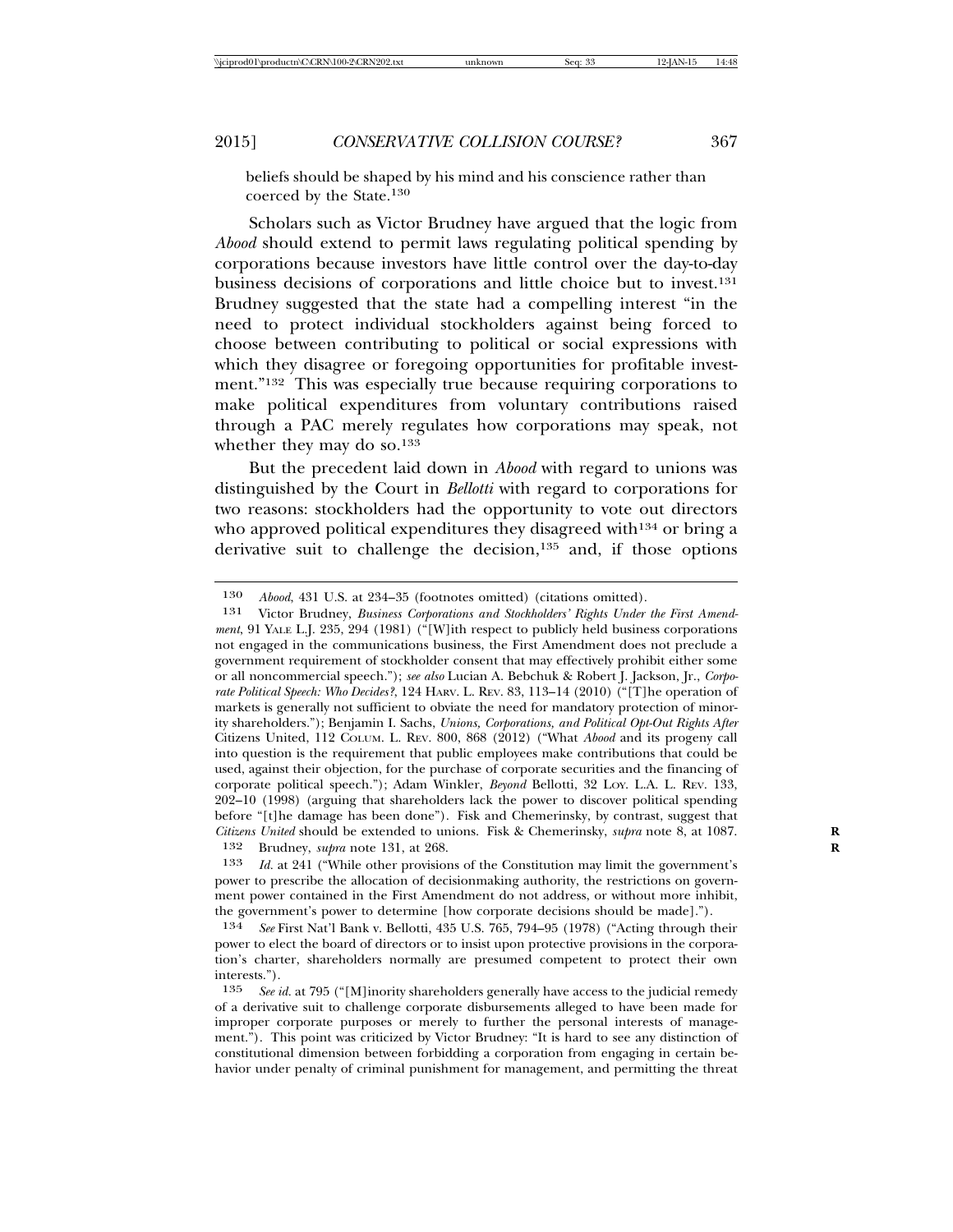failed, stockholders were able to sell their shares easily on the open market.136 These strategies can be simplified into two concepts familiar in corporate governance: voice and exit.137 The Court assumed in *Bellotti* that stockholders were active and knowledgeable, and their investments were voluntary and firm-specific.138

Those assumptions are much less tenable today. Even in the 1980s, the class of Americans who were invested in the stock market was likely to be far more affluent than the average person,<sup>139</sup> they were more likely to buy and sell individual stocks through a broker they chose,140 and ordinary American workers were typically not considered part of the investing class because they were more likely to look to a defined-benefit pension plan, social security, and quaintly, money in savings accounts at banks as providing the basis for their retirement.141 Moreover, union workplaces were more common at the time.142 Thus, it was easier for the Court to embrace the idea that

of stockholder derivative suit against, or ouster of, management to deter such behavior . . . . " Brudney, *supra* note 131, at 242 (footnote omitted).<br>**136** See Bellotti, 435 U.S. at 794 n.34 ("[A] stockholder inve

<sup>136</sup> *See Bellotti*, 435 U.S. at 794 n.34 ("[A] stockholder invests in a corporation of his own volition and is free to withdraw his investment at any time and for any reason.").

<sup>137</sup> *See generally* ALBERT O. HIRSCHMAN, EXIT, VOICE, AND LOYALTY: RESPONSES TO DE-CLINE IN FIRMS, ORGANIZATIONS, AND STATES (1970) (discussing how dissatisfied members of a group may quit the group or voice their dissatisfaction in order to improve it).<br> $\frac{138}{138}$  Rellatti 435 U.S. at 793-94 ("[S]bareholders may decide through the pro

<sup>138</sup> *Bellotti*, 435 U.S. at 793–94 ("[S]hareholders may decide, through the procedures of corporate democracy, whether their corporation should engage in debate on public issues."). *See generally* Charles R. O'Kelley, Jr., *The Constitutional Rights of Corporations Revisited: Social and Political Expression and the Corporation After First National Bank v. Bellotti, 67* GEO. L.J. 1347, 1377 (1979) (discussing this premise of *Bellotti*).

<sup>139</sup> *See, e.g.*, FEDERAL RESERVE, 2010 SCF CHARTBOOK 509–10 (2010), *available at* http:// www.federalreserve.gov/econresdata/scf/files/2010\_SCF\_Chartbook.pdf (showing that, in 1989, less than 30% of American families in the middle quintile by income had stock holdings, as opposed to over 75% of the top decile, and that the holdings of investors in the middle quintile were almost ten times less valuable than the holdings of investors in the top decile); *see also* Michael Haliassos & Carol C. Bertaut, *Why Do So Few Hold Stocks?*, 105 ECON. J. 1110, 1111 tbl.1 (1995) (showing similar data for 1983).<br> $140$  See, e.g., John C. Bogle. Restoring Faith in Financial Market

<sup>140</sup> *See, e.g.*, John C. Bogle, *Restoring Faith in Financial Markets*, WALL ST. J. (Jan. 18, 2010, 11:54 PM), http://online.wsj.com/news/articles/SB100014240527487034365045746 40523013840290 ("Institutional investors held less than 10% of all U.S. stocks in the mid-1950s, 35% in 1975, and 53% a decade ago, and now institutional investors own and control almost 70% of the shares of U.S. corporations.").

<sup>141</sup> *See, e.g.*, LAWRENCE A. FROLIK & RICHARD A. KAPLAN, ELDER LAW 282–83 (6th ed. 2014) (describing the importance of social security to lower-income retirees, along with private savings); EMP. BENEFIT RESEARCH INST., RETIREMENT TRENDS IN THE UNITED STATES OVER THE PAST QUARTER-CENTURY (2007), *available at* http://www.ebri.org/pdf/publica tions/facts/0607fact.pdf (showing the relative prevalence of defined-benefit pension plans in the 1980s); Patricia E. Dilley, *Hope We Die Before We Get Old: The Attack on Retirement*, 12 ELDER L.J. 245, 251–53 (2004) (describing retirees' traditional "three-legged stool" of social security, private pensions, and private savings).

<sup>142</sup> *See* GERALD MAYER, CONG. RESEARCH SERV., RL 32553, UNION MEMBERSHIP TRENDS IN THE UNITED STATES 10, app.A & tbl.A1 (2004), *available at* http://digitalcommons.ilr.cor nell.edu/cgi/viewcontent.cgi?article=1176&context=key\_workplace (noting that union membership peaked in 1979 with an estimated 21 million members—approximately 21.2% of all employed workers—and tracking the ensuing decline in union membership).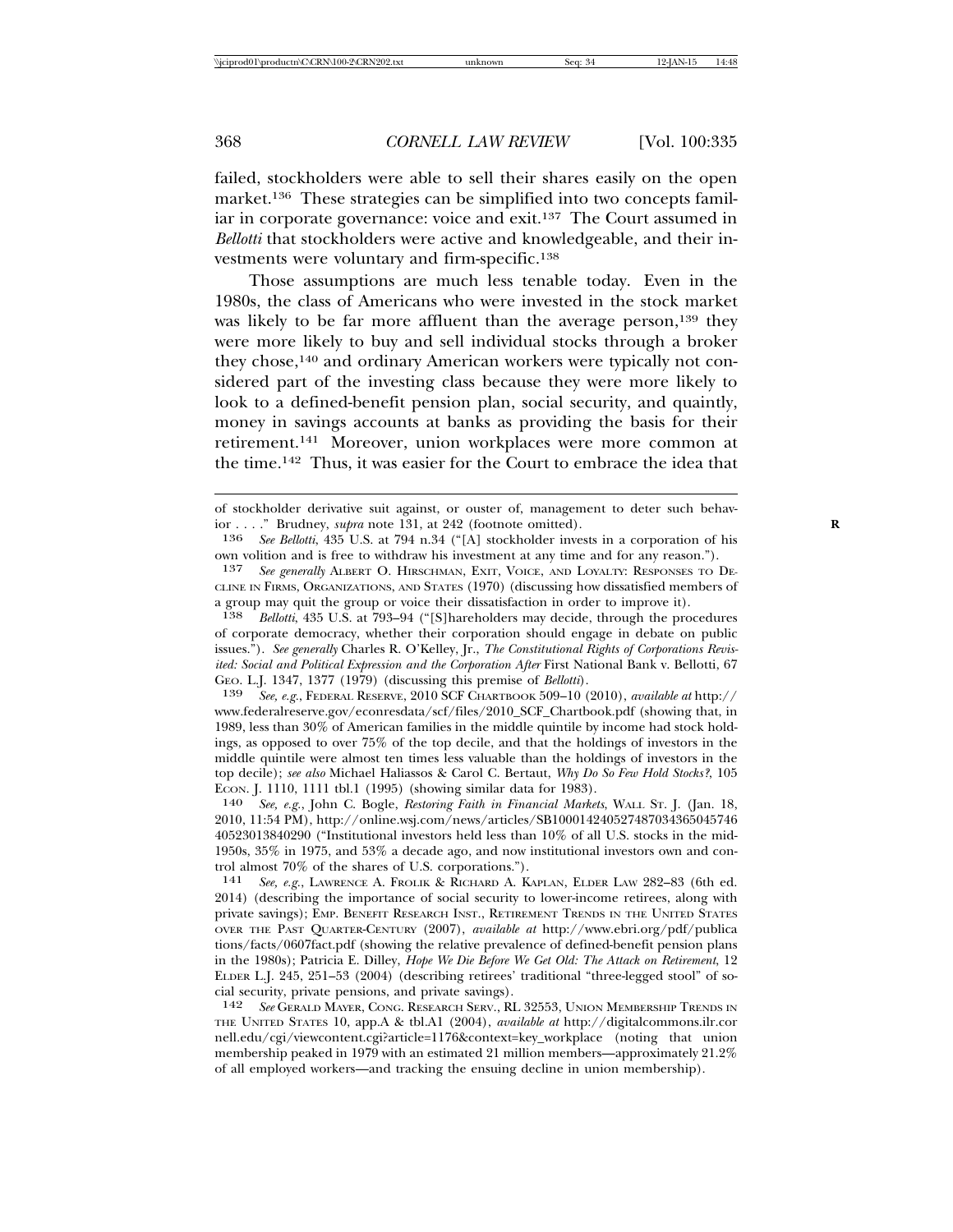"shareholders possess far greater freedom because of competitive markets: They can easily shift their funds to other companies if they disapprove of policies, whereas the rank and file members of unions have no such option."143

The *Citizens United* majority appears to have adopted this simplistic idea of the relationship between stockholders and for-profit, public corporations. In terms of exercising their "rights" to constrain corporations from using corporate funds for political purposes they do not support, the Supreme Court seemed to think of their parents sitting at home and saying, "Darn it, I'm going to vote no against the management slate because they supported the election (or defeat) of candidate *X* because of his views on issue *Y*." In the majority opinion, Justice Anthony Kennedy wrote that there was "little evidence of abuse that cannot be corrected by shareholders 'through the procedures of corporate democracy.'"144 And in his concurring opinion, Chief Justice John Roberts asserted that modern technology makes shareholder objections more effective, because rapid disclosures "provide shareholders and citizens with the information needed to hold corporations and elected officials accountable for their positions and supporters."145

Many conservative corporate law theorists' own arguments suggest that even stockholders who own stock directly in a public corporation are unlikely to find it worth the time and effort to incur the costs of voice over an issue like corporate political spending.146 It is unlikely that stockholders would ever take advantage of their rights of voice or exit to express their disagreement with corporate political spending that they disapproved of: even conservative commentators who support eliminating limits on corporate political spending, acknowledge that voting is usually irrational, and selling stock may leave the stockholders with a loss, particularly if the market as a whole also does not care for the corporation's political speech.147 But, even

<sup>143</sup> Romano, *supra* note 119, at 1000 n.232.<br>144 Citizens United v FEC 558 U.S. 310 3

Citizens United v. FEC, 558 U.S. 310, 361-62 (2010) (quoting First Nat'l Bank v. Bellotti, 435 U.S. 765, 794 (1978)).

<sup>145</sup> *Id.* at 370 (Roberts, C.J., concurring); *cf.* McCutcheon v. FEC, 134 S. Ct. 1434, 1460 (2014) (plurality opinion) (arguing that Internet disclosure acts as a prophylactic against corruption, "[b]ecause massive quantities of information can be accessed at the click of a mouse").

<sup>146</sup> *E.g.*, MANNE & WALLICH, *supra* note 21, at 96 (discussion of Manne); POSNER, *supra* **R** note 20, at 556; *see also* Greenwood, *supra* note 44, at 1025–29 (explaining why "exit"—the **R** ability of stockholders to sell if they do not support the corporation's speech—is not a viable answer to the problem of corporations using treasury wealth for expressive purposes not shared by their investors).

<sup>147</sup> *See, e.g.*, BUTLER & RIBSTEIN, *supra* note 114, at 65 ("[I]f corporate managers engage in speech that reduces the market price . . . because it indicates a lack of management probity, sale by individual shareholders at the reduced price is not a complete remedy."). Scholars also point out the futility of exit in this situation, because exit "would leave the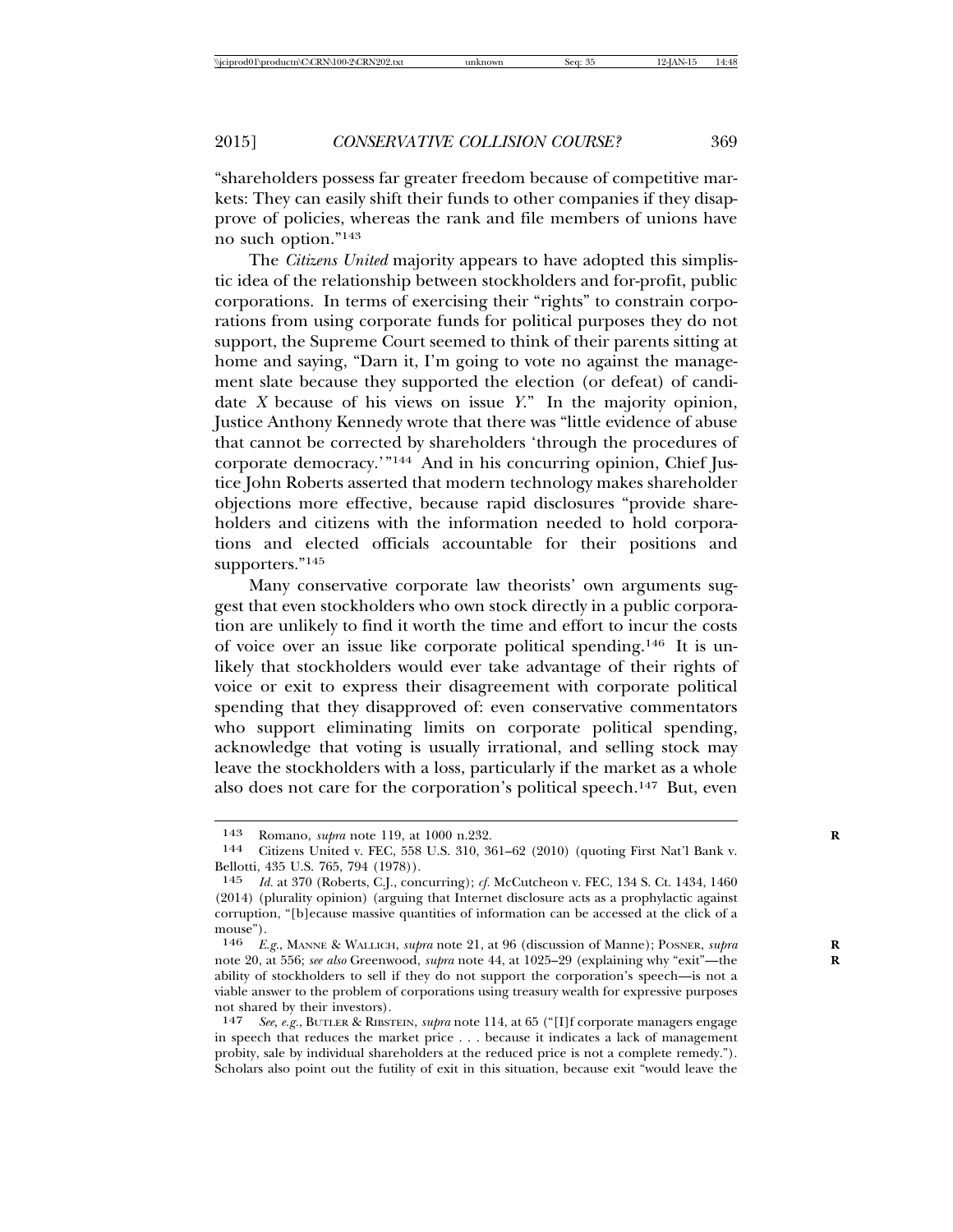more important, the practical realities of stock market ownership have changed in ways that deprive most stockholders of both their right to voice and their right of exit.148 There is now less reason to conclude that investors have any more ability to avoid subsidizing corporate speech they do not favor than workers have in subsidizing union speech.<sup>149</sup> Most of the stock of American public corporations is no longer owned directly by human beings, but instead by institutional investors such as mutual or pension funds.150 Most Americans have become "forced capitalists" who must give over a large portion of their wealth to the stock market to fund their retirements and their children's educations.151 As a result, the actual human beings whose capital is invested by these intermediaries do not directly vote on who sits on corporate boards,152 do not have the option to buy and sell the securities of particular companies on any basis, and only retain very limited rights of exit from the market without facing expropriatory levels of taxation.153

Even the few remaining Americans who have access to a so-called defined-benefit pension plan are usually required, as a condition of employment, to have a portion of their salary devoted to the funding

150 *See, e.g.*, MATTEO TONELLO & STEPHAN RABIMOV, THE 2010 INSTITUTIONAL INVEST-MENT REPORT: TRENDS IN ASSET ALLOCATION AND PORTFOLIO COMPOSITION 29 (2009), *available at* http://www.shareholderforum.com/e-mtg/Library/20101111\_ConferenceBoard .pdf (institutional ownership of equities in the 1,000 largest U.S. companies increased from 57.1% in 1994 to 68.6% in 2008); Marshall E. Blume & Donald B. Keim, Institutional Investors and Stock Market Liquidity: Trends and Relationships 4 (Aug. 21, 2012) (unpublished manuscript), *available at* http://www.wharton.upenn.edu/jacobslevycenter/files/ 14.12.Keim.pdf (institutional investors held 67% of equities by the end of 2010, compared with only about 5% in 1945).

151 Strine, *supra* note 148, at 1081–82. **R**

152 *See, e.g.*, Usha Rodrigues, *Corporate Governance in an Age of Separation of Ownership from Ownership*, 95 MINN. L. REV. 1822, 1826–38 (2011).

153 Strine, *supra* note 6, at 4. **R**

investor's enterprise free to use his previously contributed funds for the very political purposes he finds offensive." Brudney, *supra* note 131, at 270; Winkler, *supra* note 131, at 168 **R** (selling shares "does not so much as solve the problem of dissenting shareholders as ignore it" because "[t]he danger the state seeks to prevent—corporate managers using other people's money for electoral causes they disagree with—occurs when the money is spent").

<sup>148</sup> *See* Leo E. Strine, Jr., *Breaking the Corporate Governance Logjam in Washington: Some Constructive Thoughts on a Responsible Path Forward*, 63 BUS. LAW. 1079, 1081–82 (2008).

<sup>149</sup> Professor Sachs notes that "[j]ust as there are alternatives to employment in unionized firms, there exist a range of alternatives to investing in corporate securities," but he also acknowledges that returns to bonds have historically been far lower than stock returns. Sachs, *supra* note 131, at 838–40. Given this, we believe that a typical person wishing to save for her retirement or her children's education has no rational choice but to invest in mutual funds that invest in stock of public corporations. Sachs also acknowledges that state employees are generally under a direct compulsion to have their pension contributions invested in the stock market: forty-four states have a requirement that their employees invest in public pension plans, over which the employees have no control. *Id.* at 866–69.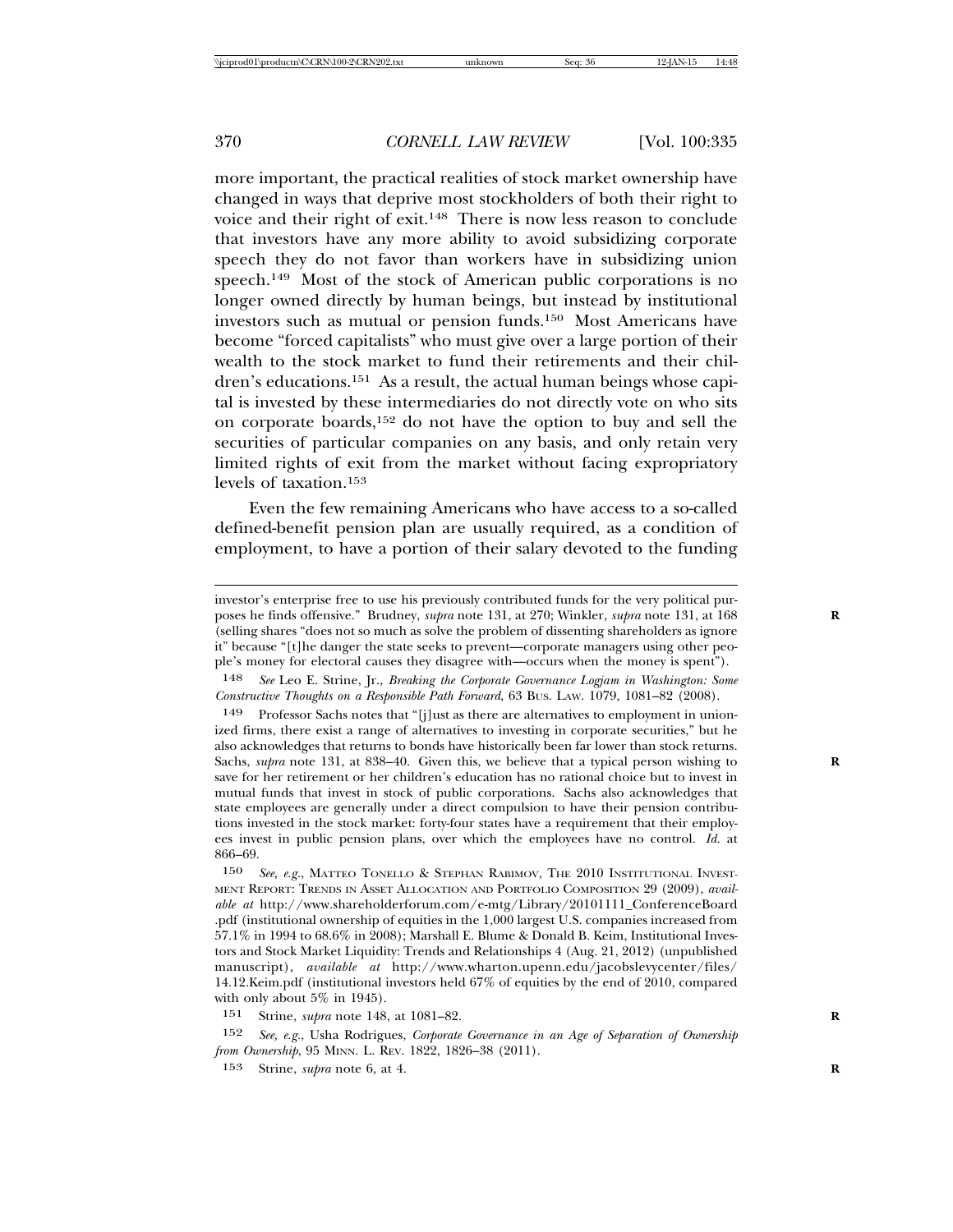of a pension plan.154 That pension plan's fiduciaries will then make investments, consisting in material part of investments in the stocks of for-profit corporations (or of investments in investment funds making such investment, to add another layer), on behalf of the plan that will provide the source of the pension payments for beneficiaries of the plan.155 The pension plan's board then selects the investments for the plan, and the human pension beneficiaries have no influence over that process. It is implausible to think that the beneficiaries are choosing to empower the plan's fiduciaries to monitor on their behalf the political activity of corporations whose stock the plan buys.156 It is equally difficult to imagine how the plan fiduciaries would come up with a responsible method by which to develop monitoring guidelines about political involvement, given that their plan beneficiaries presumably have diverse views about the range of issues that factor into actual voting by actual humans affected on the many dimensions actual humans are by public policy.

Furthermore, because a pension plan's board must act in accordance with certain federal standards under the Employee Retirement Income Security Act (ERISA), a strong argument can be made that in considering guidelines on political spending by corporations plan fiduciaries have to limit themselves as a matter of law from considering any concern other than enhancing the investment value of the plan.157 This is a narrow focus inconsistent with the full range of con-

<sup>154</sup> *See* NRTA: AARP'S EDUCATOR COMMUNITY, NRTA PENSION EDUCATION TOOLKIT: PENSION CONTRIBUTION REQUIREMENTS 1–2 (2010), *available at* http://assets.aarp.org/www .aarp.org\_/articles/work/contribution-requirements.pdf ("[C]ontributions come from both employers (the city or state) and employees, who contribute to the pension directly out of their own paycheck each month. . . . On average, public sector employees contribute 5% of each paycheck to their pension.").

<sup>155</sup> EMP. BENEFITS SECURITY ADMIN., U.S. DEP'T OF LABOR, MEETING YOUR FIDUCIARY RE-SPONSIBILITIES (2012), *available at* http://www.dol.gov/ebsa/publications/fiduciaryre sponsibility.html.<br>156 See e  $\sigma$  S

<sup>156</sup> *See, e.g.*, Stephen J. Choi & Jill E. Fisch, *On Beyond CalPERS: Survey Evidence on the Developing Role of Public Pension Funds in Corporate Governance*, 61 VAND. L. REV. 315, 318 (2008) ("[T]he vast majority of public pension funds do not participate extensively in corporate governance . . . ."); Michael E. Murphy, *Pension Plans and the Prospects of Corporate Self-Regulation*, 5 DEPAUL BUS. & COM. L.J. 503, 504 (2007) (stating that pension plans are passive in the same way as other institutional investors); *id.* at 528 ("[Plan beneficiaries] are in fact very unlikely to be concerned with proxy voting . . . .").

<sup>157</sup> Dep't of Labor, Interpretive Bulletin Relating to Exercise of Shareholder Rights, 73 Fed. Reg. 61,731, 61,734 (Oct. 17, 2008) ("The use of pension plan assets by plan fiduciaries to further policy or political issues through proxy resolutions that have no connection to enhancing the economic value of the plan's investment in a corporation would, in the view of the Department, violate the prudence and exclusive purpose requirements of [29 U.S.C. § 1104(a)(1)(A), (B)]."); *see* 29 U.S.C. § 1104 (2012) ("[A] fiduciary shall discharge his duties with respect to a plan solely in the interest of the participants and beneficiaries and . . . for the exclusive purpose of: (i) providing benefits to participants and their beneficiaries; and (ii) defraying reasonable expenses of administering the plan . . . ."); *see also* Greenwood, *supra* note 44, at 1046–47 (explaining the difficulties for institutional investors **R**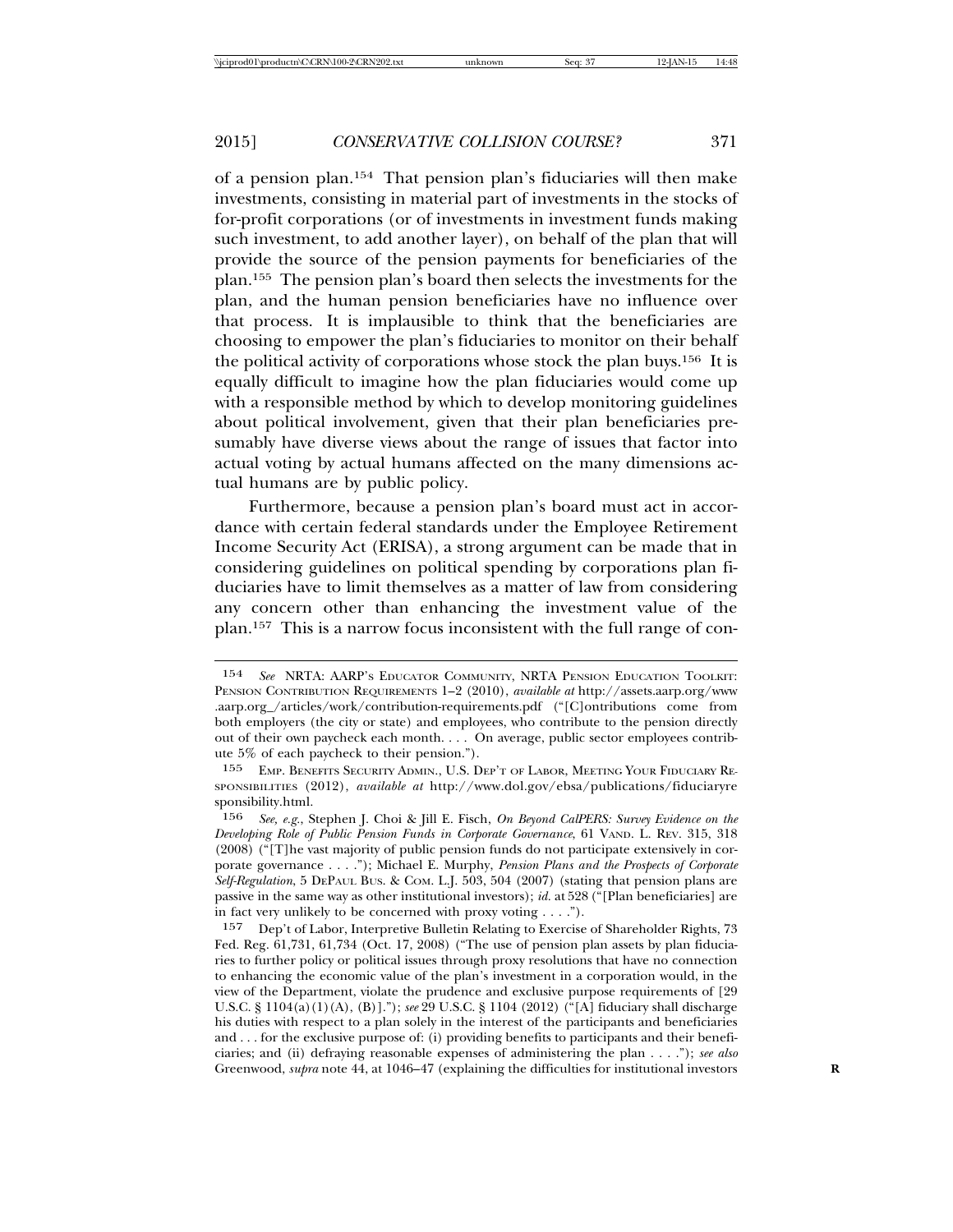cerns that motivate their beneficiaries in making decisions on how to vote in political elections. Indeed, conservative corporate theory would acknowledge that adding another level of agency between the ultimate humans whose capital is at stake and the control of that capital would increase, not decrease, the illegitimacy of the corporate board's use of corporate funds for political purposes.158

Conservative corporate theory would also seem to acknowledge another factor that adds to this illegitimacy concern. As definedbenefit plans decrease in prevalence, most American workers are, as a practical matter, being required to save for retirement by putting money aside from every paycheck into a 401(k) plan.<sup>159</sup> Typically, such plans do not give workers the option to use their funds to buy the stock of particular public companies directly; instead, workers must invest their money in one of the mutual fund options chosen by their employer.160 As an economic matter, conservative corporate theory would also embrace the idea that workers would be foolish to try to buy and sell particular stocks for themselves, as opposed to buying an appropriate allocation of stock and bond mutual funds that are indexed to representative segments of the market.<sup>161</sup>

As in the case of the beneficiaries of defined-benefit pension plans, Americans investing in 401(k) plans do not have a direct vote

of voting shares or investing on any other ground than maximizing the value of their own investors' investments).

<sup>158</sup> *See* Jensen & Meckling, *supra* note 58, at 308–10; *see also* Armen A. Alchian & **R** Harold Demsetz, *Production, Information Costs, and Economic Organization*, 62 AM. ECON. REV. 777, 787–89 (1972); Eugene F. Fama, *Agency Problems and the Theory of the Firm*, 88 J. POL. ECON. 288, 288–91 (1980).

<sup>159</sup> Anne Tucker, *Flawed Assumptions: A Corporate Law Analysis of Free Speech and Corporate Personhood in* Citizens United, 61 CASE W. RES. L. REV. 497, 537 (2011) ("Stock ownership is no longer a voluntary activity . . . . The rapid rise in stock ownership has been fueled by the proliferation of defined-contribution retirement plans provided by employers."); *see also* Jennifer S. Taub, *Able But Not Willing: The Failure of Mutual Fund Advisors To Advocate for Shareholders' Rights*, 34 J. CORP. L. 843, 848 (2009) ("[N]early two-thirds of fund investors invest through employer-sponsored retirement plans.").

<sup>160</sup> Tucker, *supra* note 159, at 539 ("[T]he investments available in [retirement] plans **R** are often severely restricted. Employer plans are often limited to a list of approved stocks, and, even more commonly, a limited list of participating mutual funds.").

<sup>161</sup> *E.g.*, POSNER, *supra* note 20, at 596. Studies show that funds that seek a market **R** return by indexing and limiting trading costs outperform actively managed funds that seek so-called alpha. *See, e.g.*, Eugene F. Fama & Kenneth R. French, *Luck Versus Skill in the Cross-Section of Mutual Fund Returns*, 65 J. FIN. 1915, 1922 (2010) ("The typical active fund trades more than the typical passive fund, and active funds are likely to demand immediacy in trading that pushes up costs."); Michael C. Jensen, *The Performance of Mutual Funds in the Period 1945–1964*, 23 J. FIN. 389, 415 (1968) ("The evidence on mutual fund performance discussed above indicates not only that these 115 mutual funds were on average not able to predict security prices well enough to outperform a buy-the-market-and-hold policy . . . ." (emphasis omitted)); Burton G. Malkiel, *Returns from Investing in Equity Mutual Funds 1971 to 1991*, 50 J. FIN. 549, 571 (1995) ("Most investors would be considerably better off by purchasing a low expense index fund, than by trying to select an active fund manager who appears to possess a 'hot hand.'").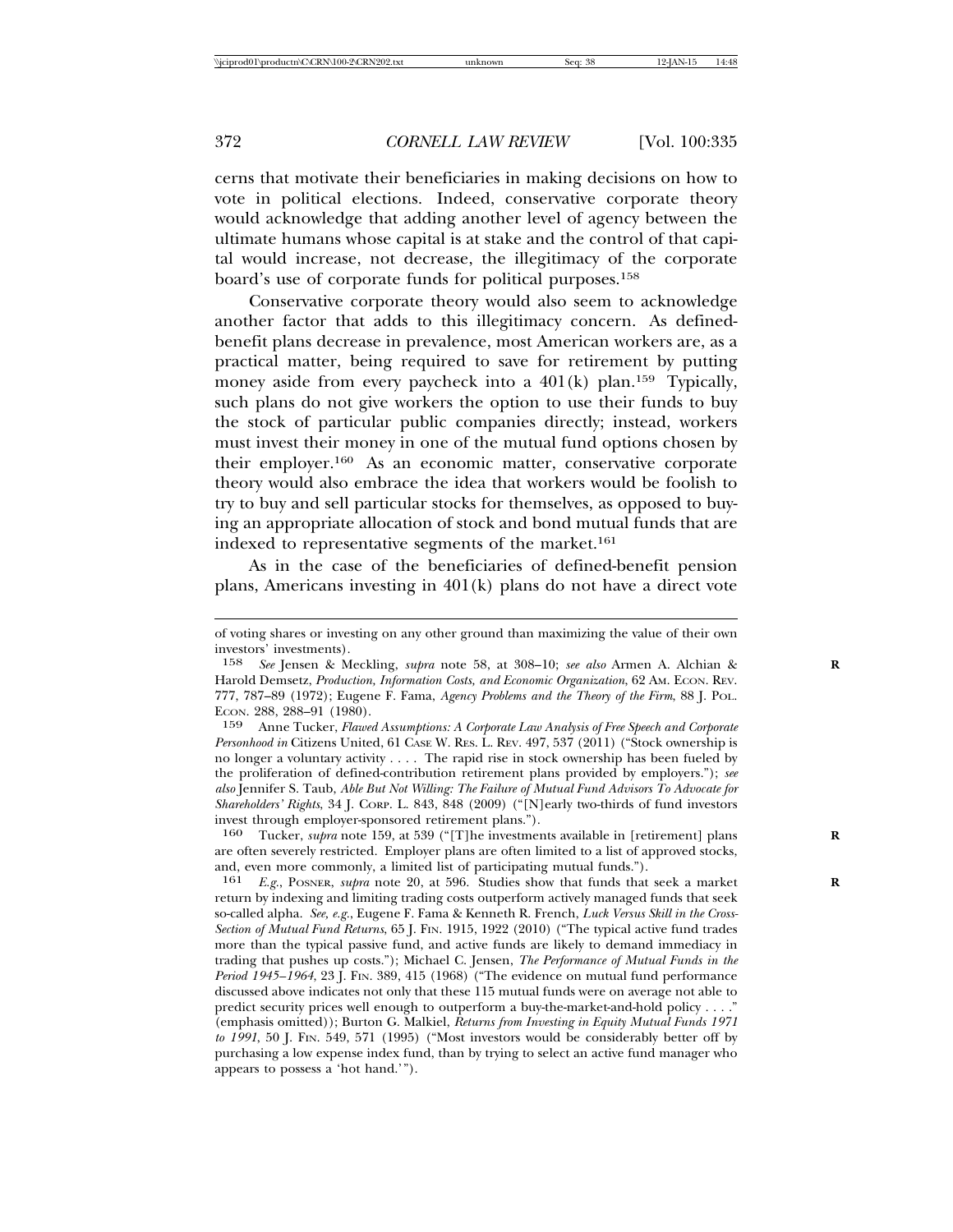on who constitute the boards of directors of American public corporations. Rather, the vote is controlled by the mutual funds themselves. As with pension funds, it is difficult to figure out how funds such as PIMCO Total Return, American Funds Capital Income Builder, Vanguard Total Stock Market Index Fund, Fidelity Contrafund, Black-Rock Global Allocation Fund, or iShares Core S&P 500 would develop responsible policies to monitor corporate political spending to reflect the diverse views of their end-user investors.162

Perhaps unsurprisingly, major fund complexes such as Vanguard and Fidelity state that they abstain on such corporate social responsibility measures put forward by stockholders under SEC Rule 14a-8, because decisions on such measures should be taken by management and the board, not by stockholders.163 If mutual funds feel poorly positioned to vote on specific social proposals,164 about which their diverse investors likely disagree, they are even less likely to be able to decide how to represent their diverse views in constraining or channeling corporate political spending.165 In fact, to the extent these

Nor can mutual funds solve this problem by outsourcing voting decisions on political and social matters to proxy advisors such as Institutional Shareholder Services (ISS). The use of proxy advisors simply places another layer of agency between the human who is the

<sup>162</sup> As a distinguished professor observes, even if mutual funds could monitor corporate political spending, it would make little economic sense for them to do so. Actively managed funds prefer to free ride on other investors' activism, and index funds are so costconscious that they tend not to spend money on corporate governance activism. Given these funds' reluctance to spend time or money on issues more central to firm profits, it seems likely they would have little interest in monitoring firm political spending. BAINBRIDGE, *supra* note 119, at 245. **R**

<sup>163</sup> Vanguard states that decisions on corporate and social policy matters "should be the province of company management unless they have a significant, tangible impact on the value of a fund's investment and management is not responsive to the matter." *Vanguard's Proxy Voting Guidelines*, VANGUARD, https://investor.vanguard.com/about/ vanguards-proxy-voting-guidelines (last visited Nov. 14, 2014). One of Fidelity's major subadvisers, Geode, also abstains from such proposals. *Corporate Governance and Proxy Guidelines*, FIDELITY, http://personal.fidelity.com/myfidelity/InsideFidelity/Invest Expertise/governance.shtml (last visited Nov. 14, 2014).

<sup>164</sup> For examples of the variety of social proposals proposed by stockholders, see *Resolutions*, AS YOU SOW, http://www.asyousow.org/our-work/current-resolutions/?program=& ays\_year=2013&initiative=&company=&keyword= (last visited Dec. 9, 2014) (one corporate social responsibility advocacy organization's list of stockholder resolutions in 2013); *Shareholder Resolutions*, CERES, http://www.ceres.org/investor-network/resolutions (last visited Dec. 9, 2014) (tracking stockholder resolutions on sustainability-related issues).

 $165$  For example, BlackRock, which manages a huge amount of  $401(k)$  and pension funds, states that it "believe[s] that it is not the role of shareholders to suggest or approve corporate political activities." *Proxy Voting Guidelines for U.S. Securities,* BLACKROCK (Apr. 2014), at 12, http://www.blackrock.com/corporate/en-us/literature/fact-sheet/blkresponsible-investment-guidelines-us.pdf. Fidelity has thus far abstained from voting on all political-spending resolutions. See FIDELITY, supra note 163; see also Jackie Cook, Corporate *Political Spending and the Mutual Fund Vote: 2012 Proxy Season Analysis*, CTR. FOR POLITICAL ACCOUNTABILITY (Dec. 2012), at \*6, *available at* http://politicalaccountability.net/index .php?ht=a/GetDocumentAction/ $i/7380$  (finding that mutual funds voted in favor of corporate political-disclosure resolutions only about one-third of the time in 2012).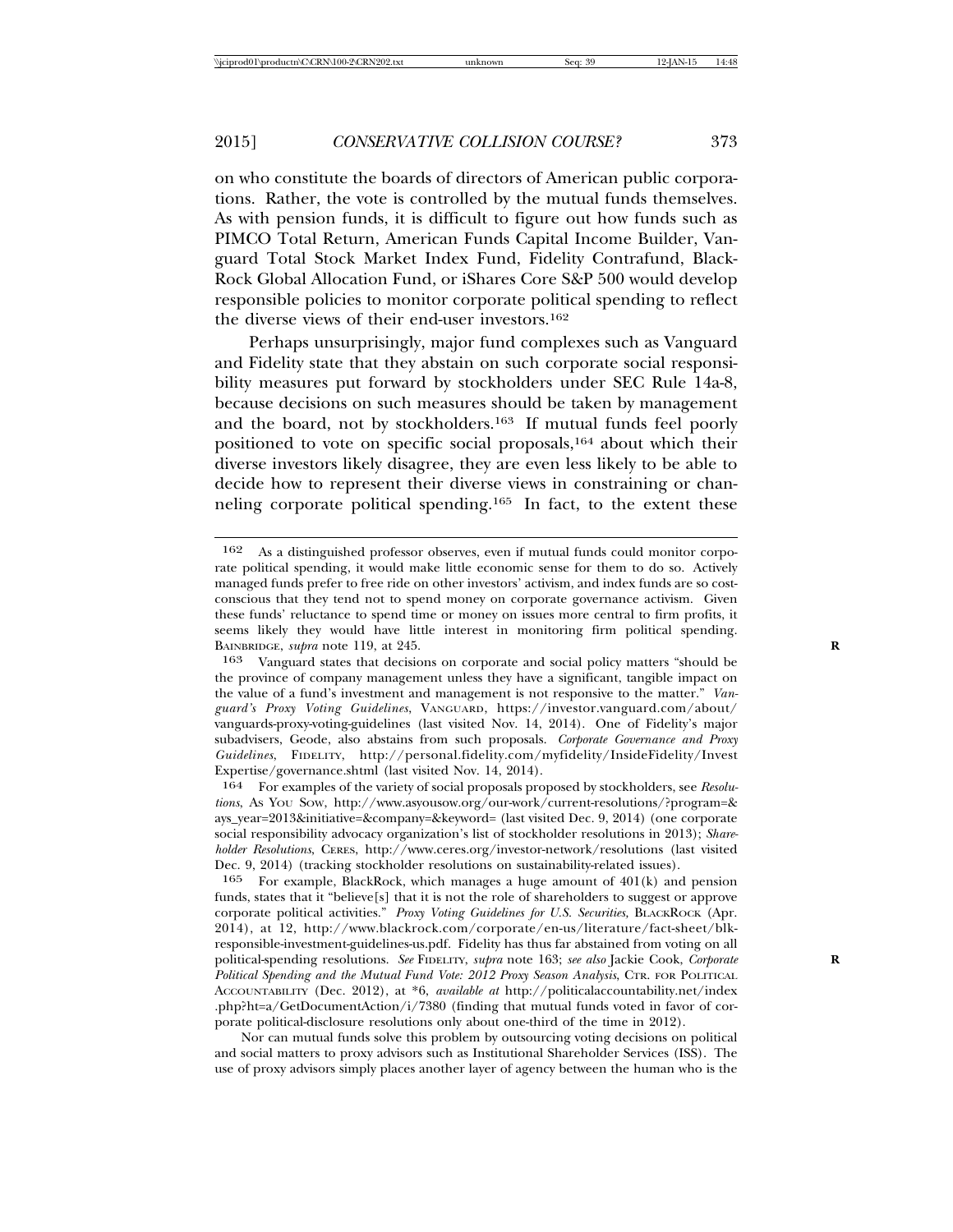funds will vote on social issues, they say they will do so based solely on a desire to increase the equity returns of the corporation, a monocular focus quite different from that of the actual human investors whose equity they control.<sup>166</sup>

As a practical matter, Americans cannot avoid putting the bulk of their savings into  $401(k)$  plans if they wish to save for retirement responsibly. The tax incentives for saving in this manner are powerful.167 But these incentives come with a downside. If a worker attempts to withdraw funds early from a 401(k) investment, the law imposes a severe penalty to ensure that such investments are not used as a tax dodge.168 Thus, if a withdrawal is made before the worker hits

166 *See, e.g.*, ALLIANCEBERNSTEIN, PROXY VOTING MANUAL 1, 11 (2013), *available at* https://www.alliancebernstein.com/abcom/Our\_Firm/Content/CGDocs/Proxy%20Vot ing%20Manual.pdf ("Maximizing long-term shareholder value is our overriding concern in considering [social, environmental, and governance] matters, so we consider the impact of these proposals on the future earnings of the company."); AM. FUNDS, PROXY VOTING PROCEDURES AND PRINCIPLES 1, 11 (2014), *available at* https://www.americanfunds.com/ pdf/proxy\_voting\_guidelines.pdf ("[W]e may support proposals . . . where we feel the shareholder's request is necessary for the success of the business or provides value to the company and its shareholders."); BLACKROCK, GLOBAL CORPORATE GOVERNANCE AND EN-GAGEMENT PRINCIPLES 1, 7 (2014), *available at* http://www.blackrock.com/corporate/enus/literature/fact-sheet/blk-responsible-investment-1engprinciples-global-122011.pdf ("The trigger for engagement on a particular [social, ethical, or environmental] concern is our assessment that there is potential for material economic ramifications for shareholders."); OPPENHEIMERFUNDS, PORTFOLIO PROXY VOTING POLICIES AND PROCEDURES AND PORT-FOLIO PROXY VOTING GUIDELINES 1, 33 (2014), *available at* https://www.oppenheimerfunds .com/doc/OFI\_Proxy\_Voting\_Policy.pdf ("[OppenheimerFunds, Inc.] will only vote [for proposals] that would clearly have a discernable positive impact on short-term or long-term share value.  $\ldots$ ").

167 *See, e.g.*, *Retirement Topics – Retirement Savings Contributions Credit (Saver's Credit)*, INTERNAL REVENUE SERV., http://www.irs.gov/Retirement-Plans/Plan-Participant,- Employee/Retirement-Topics-Retirement-Savings-Contributions-Credit-(Saver%E2%80% 99s-Credit) (last updated Oct. 23, 2014) ("The amount of the [tax] credit is 50%, 20% or 10% of your retirement plan or IRA contributions up to \$2,000 (\$4,000 if married filing jointly), depending on your adjusted gross income . . . .").

168 I.R.C. § 401(k) (2013); *Retirement Topics – Exceptions to Tax on Early Distributions*, INTERNAL REVENUE SERV., http://www.irs.gov/Retirement-Plans/Plan-Participant,- Employee/Retirement-Topics— -Tax-on-Early-Distributions (last updated Apr. 30, 2014) ("Most retirement plan distributions are subject to income tax and may be subject to an additional 10% tax."); *see also 401(k) Resource Guide*, INTERNAL REVENUE SERV., http://www .irs.gov/Retirement-Plans/Plan-Participant,-Employee/401k-Resource-Guide-Plan-Partici pants-General-Distribution-Rules (last visited Dec. 9, 2014) (stating that, if a withdrawal is made before the worker hits age  $59<sup>1</sup>/2$ , the funds are subject to income taxes plus a 10 percent penalty tax on the amount withdrawn).

ultimate beneficial owner of the stock and the exercise of the stock's voting rights. *See* Alchian & Demsetz, *supra* note 158; Fama, *supra* note 158, at 290–95; Jensen & Meckling, **R** *supra* note 58. The central problem of legitimacy remains at all levels of agency. Like pension and mutual funds, proxy advisor firms have no principled manner in which to make political judgments on behalf of equity investors with widely divergent political beliefs. Nor do they have the institutional capacity to do so. *See* BAINBRIDGE, *supra* note 119, at 258 (noting that in 2009, ISS "had to prepare voting recommendations with respect to more than 37,000 issuers around the world," and was thereby forced to "automate decision making to the fullest possible extent").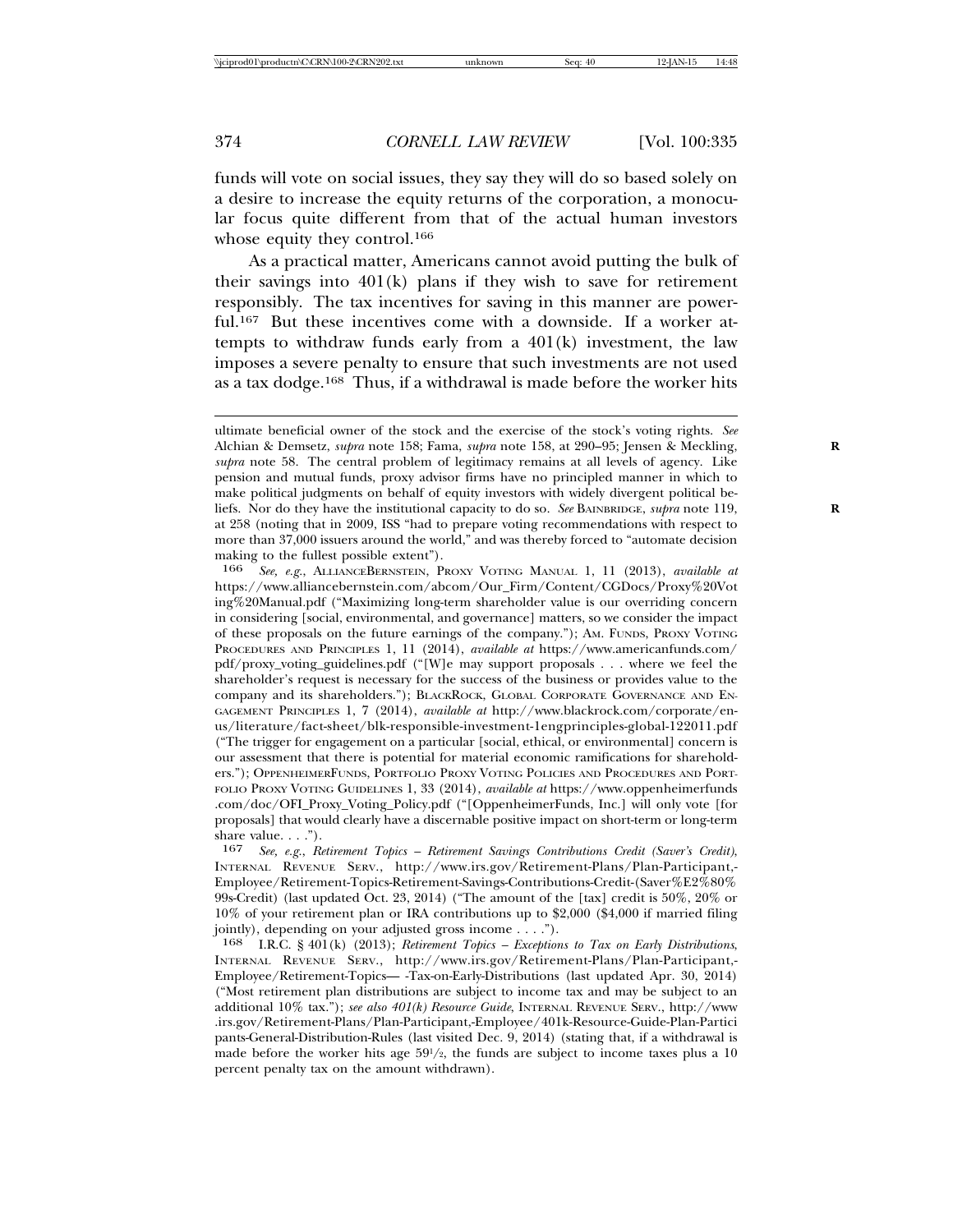age 591 /2, the funds are subject to income taxes plus a ten-percent penalty tax on the amount withdrawn.169 Therefore, as a practical matter, funds invested in 401(k) plans are entrusted to the market for decades, with the only choice for the worker being to move the funds among permissible mutual fund investments offered by the 401(k) plan.170

Americans are also investing in mutual funds to meet the other major savings objective that families commonly face: funding their children's college education. Tax incentives similar to a 401(k) plan now exist in § 529 accounts that encourage Americans to put aside money to pay for their children's university and professional school tuition and costs.<sup>171</sup> As with  $401(k)$  plans, investors are usually not permitted to buy stocks or bonds directly but only to put their funds into investment vehicles such as mutual funds controlled by others.172 For these reasons, the wealth of most Americans is increasingly beyond their direct access and control.

The reality that Americans have little choice but to give their wealth over to institutional investors for investment in the stock market creates a tension between the rulings in *Citizens United* and *Abood*. In this context, there is no ability for an employee to exit unless she wishes to quit her job and abandon her pension.<sup>173</sup> But even if she did, she would not escape the problem, because she would still need to contribute to a 401(k) plan or a  $\S 529$  account.<sup>174</sup> Given the overwhelming prevalence of nonunion workplaces in the United States,<sup>175</sup>

172 *See An Introduction to 529 Plans*, U.S. SEC. AND EXCH. COMM'N, http://www.sec.gov/ investor/pubs/intro529.htm (last updated Aug. 23, 2014) ("[P]articipants in college savings plans have limited investment options and are not permitted to switch freely among available investment options.").<br>173 See Brudney, *subra* note 1

See Brudney, *supra* note 131, at 270 n.126 ("[E]xit may be difficult for pension fund or other fund beneficiaries."); Winkler, *supra* note 131, at 167 (footnote omitted) ("Take, for example, an employee whose money is invested in Corporation X through his pension fund. If Corporation X funds electoral speech with which the employee disagrees, the employee is incapable of selling his shares and disassociating himself from the speech. He exercises virtually no control whatsoever over his pension plan; he may be able to withdraw altogether from the plan, but there are often penalties for doing so. How is the pensioned employee who disagrees with the corporate speech to sell his shares? The simple answer is that he cannot—at least not without substantial injury." (emphasis omitted)).<br> $174 \,$  See Sachs, subra note 131 at 895–96

174 *See* Sachs, *supra* note 131, at 825–26. **R**

175 Only 11.3% of the U.S. workforce is unionized. *See Economic News Release: Union Members Summary*, BUREAU OF LABOR STATS. (Jan. 24, 2014), http://www.bls.gov/news.re lease/union2.nr0.htm; Steven Greenhouse, *Share of the Work Force in a Union Falls to a 97- Year Low, 11.3%*, N.Y. TIMES (Jan. 23, 2013), http://www.nytimes.com/2013/01/24/busi ness/union-membership-drops-despite-job-growth.html (noting that the unionization rate

<sup>169</sup> *401(k) Resource Guide*, *supra* note 168*.* **R**

<sup>170</sup> *Id.*

I.R.C. § 529 (2012); see also 529 Plans: Questions and Answers, INTERNAL REVENUE SERV., http://www.irs.gov/uac/529-Plans:-Questions-and-Answers (last visited Dec. 9, 2014) (describing 529 plans as having "tax advantages and potentially other incentives to make it easier to save for college and other post-secondary training").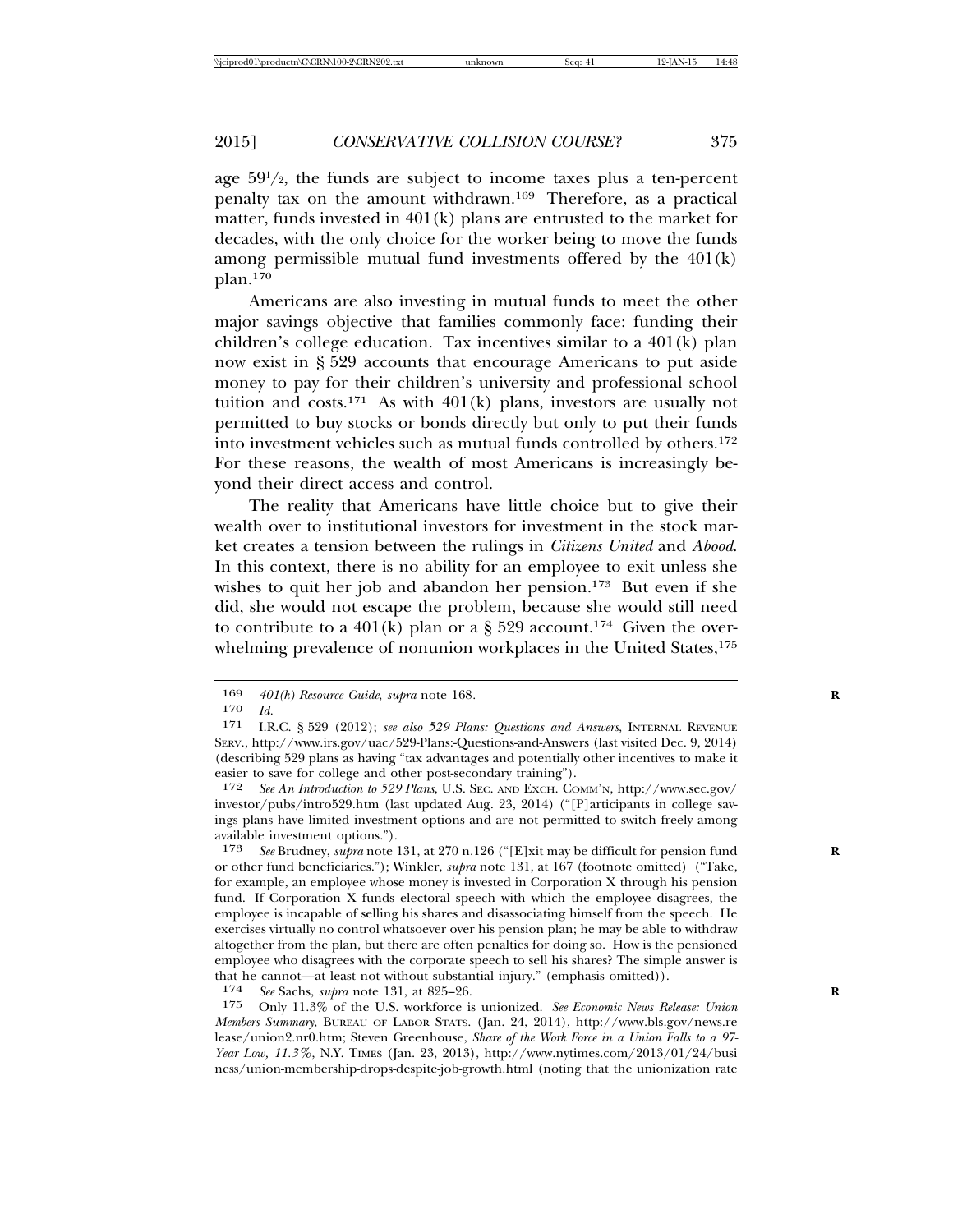it is arguably easier for Americans to find a job in a nonunion workplace than to avoid entrusting their funds to institutional investors to save for retirement and to pay for their children's education.<sup>176</sup>

After *Citizens United*, these corporations can use treasury funds for political expression that these investors have no role in authorizing. The notion that Americans who save for such purposes are by that necessity authorizing either their mutual fund or the corporations in which those funds invest to "speak" to political matters on their behalf is one that conservative corporate theory would find implausible. And the reasoning of *Abood* would suggest that governmental policies, such as  $\S$  401(k) and  $\S$  529, that effectively coerce Americans into giving others the right to use their funds to advance "ideological activities" they do not endorse is itself constitutionally problematic.177 By holding that for-profit corporations have the First Amendment right to spend their funds on political activity, *Citizens United* arguably exposes American investors to the same constitutional harm found extant in *Abood*, which is the same harm that conservative corporate theory views as occurring when corporate managers spend funds for social purposes.

*Citizens United* is also problematic for conservative corporate theorists on pragmatic, but important, grounds. In other words, the current reality of the separation of ownership from ownership makes even stronger the premise of conservative corporate theory that stockholders do not invest in for-profit corporations as an expression of their desire to have corporate managers pursue idiosyncratic social objectives. So too does it strengthen the premise that the tools available to those whose equity capital is ultimately at stake are not well designed to constrain management from pursuing ends those investors may not support.

Respected scholars have noted that it is problematic for public corporations to make political expenditures even if those expenditures are supported by a majority of stockholders, because that would associate the minority with political speech they might find inconsistent with their own consciences.178 Scholars, both before and after

is at "its lowest level in close to a century"). "More than 92% of private sector workers in the United States are now nonunion." Benjamin I. Sachs, *Enabling Employee Choice: A Structural Approach to the Rules of Union Organizing*, 123 HARV. L. REV. 655, 695 (2010).

<sup>176</sup> Sachs, *supra* note 131, at 839–40 (noting that it would be difficult to save for retire- **R** ment and college education using investment income from Treasury bills instead of stocks because this would "sacrifice a substantial percentage of . . . investment income"); Tucker, *supra* note 159 (discussing the practical effects of the separation of ownership from ownership on both the ability of ordinary human investors to constrain political speech they do not favor by corporations and their freedom to withdraw their capital from investments because corporations are engaging in political speech they do not favor).

<sup>177</sup> Abood v. Detroit Bd. of Educ., 431 U.S. 209, 236 (1977).

<sup>178</sup> *See* Bebchuk & Jackson, *supra* note 131, at 111–17. **R**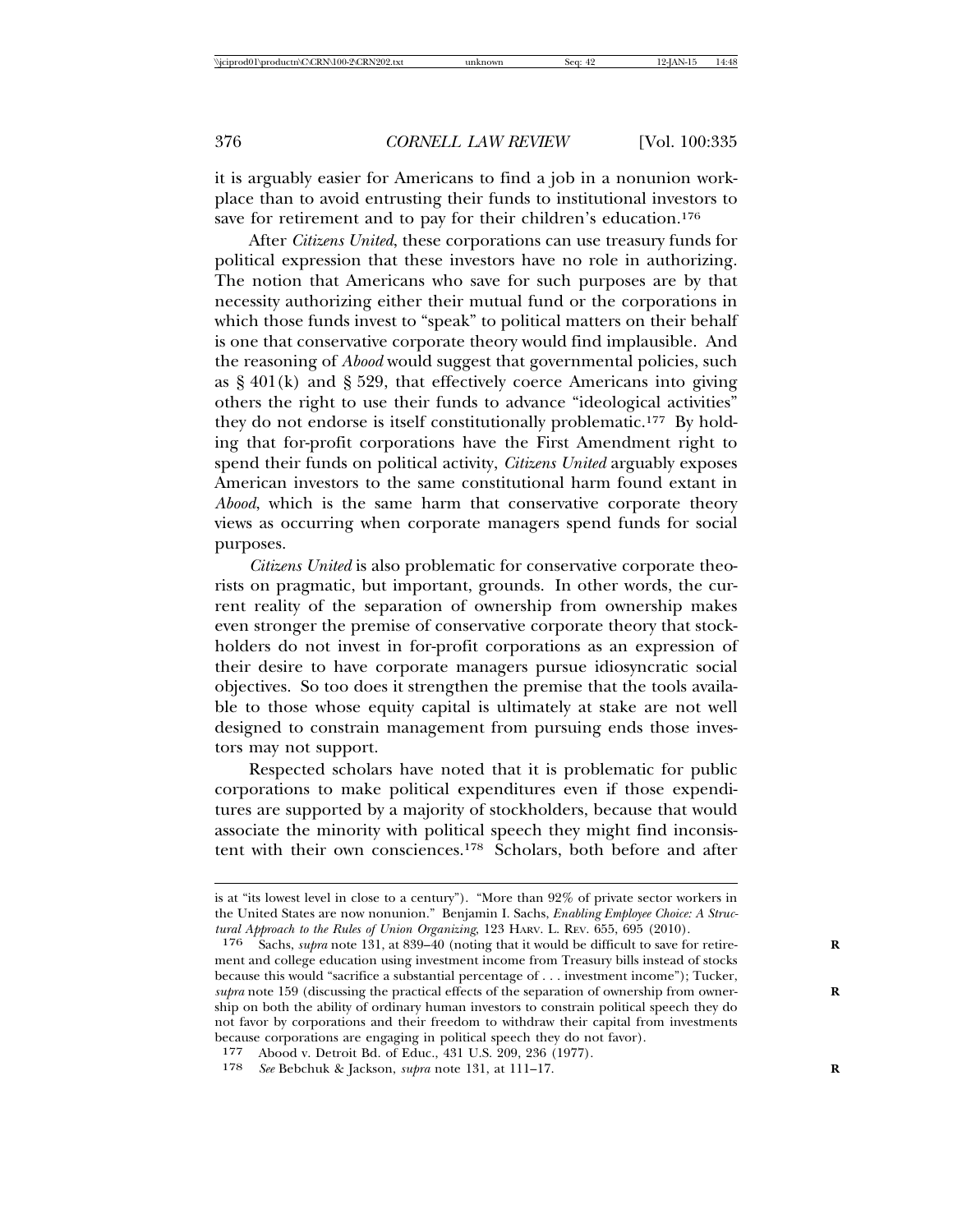*Citizens United*, have also recognized that investors in public corporations are in a position analogous to the nonunion worker in *Abood*. 179 To address this concern post–*Citizens United*, some of them have argued that substantive corporate law should be altered to require that any political expenditures be approved by a supermajority of stockholders or some other means to limit the potential that funds will be used contrary to the minority's will.<sup>180</sup> This argument recognizes that stockholders in for-profit corporations do not invest so their capital might be deployed for political speech,181 and that *Citizens United*, if it remains law, eliminates the ability to protect stockholders by a simple ban on certain political expenditures from corporate treasuries.<sup>182</sup> Notably, scholars also recognize that the pure option of "exit" is difficult for stockholders who must invest in the stock market to meet their family needs long-term.183 This exacerbates the fact that most end-user investors have to invest through intermediaries, which strengthens the analogy to *Abood*. If the concept of exit is the answer to political spending stockholders do not favor, then it would require that ordinary Americans refrain from investing in the mutual funds most likely to provide the best risk-adjusted return: index funds. Index funds only use exit when an issuer's shares are removed from the benchmark index for the fund.184

Because *Citizens United* unleashes corporations to act directly on the election process and constitutionalizes the issue in a manner that disables many legislative policy options—and because many investors do not support the use of corporate funds for that purpose—*Citizens*

<sup>179</sup> *See id.* at 113–14; *see also* Brudney, *supra* note 131, at 278–79 ("The corporate ana- **R** logue to 'collective bargaining, contract administration, and grievance adjustment' is the conduct of corporate business, including the offering of goods or services for sale."); Fisk & Chemerinsky, *supra* note 8, at 1080–85 ("Surely that unions are compelled by law to run **R** as democracies and to respect the free speech rights of minorities, while corporations are not, is reason to suggest that employees should not have *greater* dissenters' rights than shareholders."); Sachs, *supra* note 131, at 868 ("[E]specially in the post-Citizens United world, the state's use of mandatory employee contributions to purchase corporate securities raises the type of compelled speech and association concerns implicated in *Abood.*").<br>180 See Behchuk & Jackson, subra note 131 at 116–17

<sup>180</sup> *See* Bebchuk & Jackson, *supra* note 131, at 116–17. **R**

<sup>181</sup> *See id.* at 115.

<sup>182</sup> *See id.* at 114–17.

Greenwood, *supra* note 44, at 1025–29; *see also* Sachs, *supra* note 131, at 839 ("[A]n investor who objected to funding corporate political speech and who chose to avoid doing so by pursuing an alternative investement strategy would, based on average returns since 1928, sacrifice a substantial percentage of her investment income."); Elizabeth Pollman, *Citizens Not United: The Lack of Stockholder Voluntariness in Corporate Political Speech*, 119 YALE L.J. ONLINE 53, 56–58 (2009), http://yalelawjournal.org/pdf/823\_pa5w1bp2.pdf ("Even if dissenting stockholders surmounted information and collective action problems and did not face liquidity problems, they would still be left with few options for relief: sell the stock or pursue a derivative action.").

<sup>184</sup> *See* John C. Coates IV & Bradley C. Faris, *Second-Generation Shareholder Bylaws: Post-*Quickturn *Alternatives*, 56 BUS. LAW. 1323, 1324 (2001) ("For index funds, exit is impossible, and for other large investors, quick liquidations can create substantial losses.").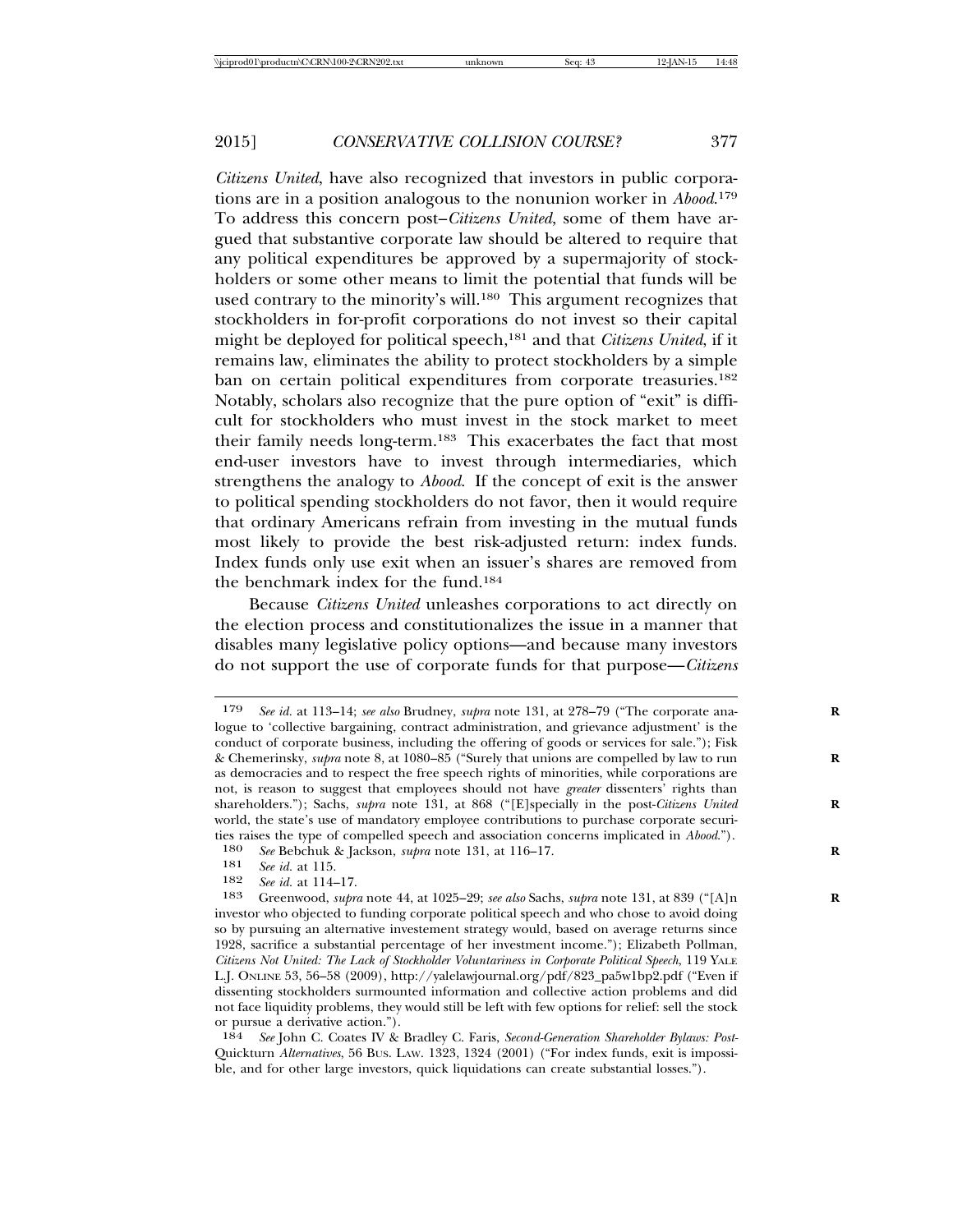*United* has stimulated a new cottage industry in suggesting corporate and securities law changes that will enable stockholders to directly constrain boards from engaging in political contributions.185 By creating a need to protect stockholders from having their entrusted capital used for political purposes they did not authorize, *Citizens United* creates an incentive for corporate governance workarounds that divert resources—including managerial time—from focusing on making the corporation more profitable by developing more attractive products and services. These suggestions for addressing *Citizens United* through substantive changes in corporate law collide with conservative corporate theory's view of how for-profit corporations should be governed if they are to best increase social welfare.186 Reasonable minds have a basis to doubt that Milton Friedman would view stockholder exercises in corporate democracy to talk about whether their corporations should act on the political process in our republican democracy as being worth the cost, particularly when the stockholders would involve

<sup>185</sup> *See, e.g.*, Lucian A. Bebchuk & Robert J. Jackson, Jr., *Shining Light on Corporate Political Spending*, 101 GEO. L.J. 923, 949–53 (2013) (suggesting SEC disclosure rules on political spending); John C. Coates IV & Taylor Lincoln, *Fulfilling Kennedy's Promise: Why the SEC Should Mandate Disclosure of Corporate Political Activity* 7–15 (July 2011)(unpublished manuscript), *available at* http://ssrn.com/abstract=1923804 (arguing corporations should have to disclose their spending); Joseph Kieran Leahy, *Are Corporate Super PAC Contributions Waste or Self-Dealing? A Closer Look*, 79 MO. L. REV. 283 (2014) (examining the use of litigation to constrain corporate political spending and concluding it is not a promising tool); Ciara Torres-Spelliscy, *Transparent Elections After* Citizens United, BRENNAN CTR. FOR JUSTICE 1, 7 (2011), *available at* http://www.brennancenter.org/publication/transparent-electionsafter-citizens-united (arguing state disclosure laws regarding corporate political expenditures should be adopted); Daniel Winik, Note, *Citizens Informed: Broader Disclosure and Disclaimer for Corporate Electoral Advocacy in the Wake of* Citizens United, 120 YALE L.J. 622, 626 (2010) ("[L]egislators [should] consider a more sweeping regime of disclosure and disclaimer for corporate-funded speech."); *cf.* Stephen A. Yoder, *Legislative Intervention in Corporate Governance Is Not a Necessary Response to* Citizens United v. Federal Election Commission, 29 J.L. & COM. 1, 14 (2010) (discussing state and federal legislative responses proposed by opponents of the decision).

Following *Citizens United*, there was a "significant uptick" in stockholder proposals aimed at curbing political contributions and lobbying by companies. *See* EQUILAR, 2013 VOTING ANALYTICS REPORT 25 (2013), *available at* http://www.equilar.com/images/pdf/ publications/2013/equilar-2013-voting-analytics-exec-summary.pdf; James R. Copeland, *Shareholder Activism Focused on Political Spending and Lobbying*, HARV. L. SCH. F. ON CORP. GOVERNANCE & FIN. REG. (June 10, 2012, 3:52 PM), http://blogs.law.harvard.edu/ corpgov/2012/06/10/shareholder-activism-focused-on-political-spending-and-lobbying. During the 2013 proxy season, stockholders submitted eighty proposals related to political contributions by corporations. *See* EQUILAR, *supra*. These ranged from a proposal at Starbucks prohibiting the use of corporate funds for any political election to proposals at Merck and eBay requiring the disclosure of corporate political spending. Starbucks Corp., Proxy Statement (Schedule 14A), at 57–58 (Jan. 25, 2013); eBay, Inc., Proxy Statement (Schedule 14A), at 24 (Mar. 18, 2013); Merck & Co., Inc., Proxy Statement (Schedule 14A), at 67–68 (Apr. 15, 2013).

<sup>186</sup> *See* EASTERBROOK & FISCHEL, *supra* note 19, at 34–38. **R**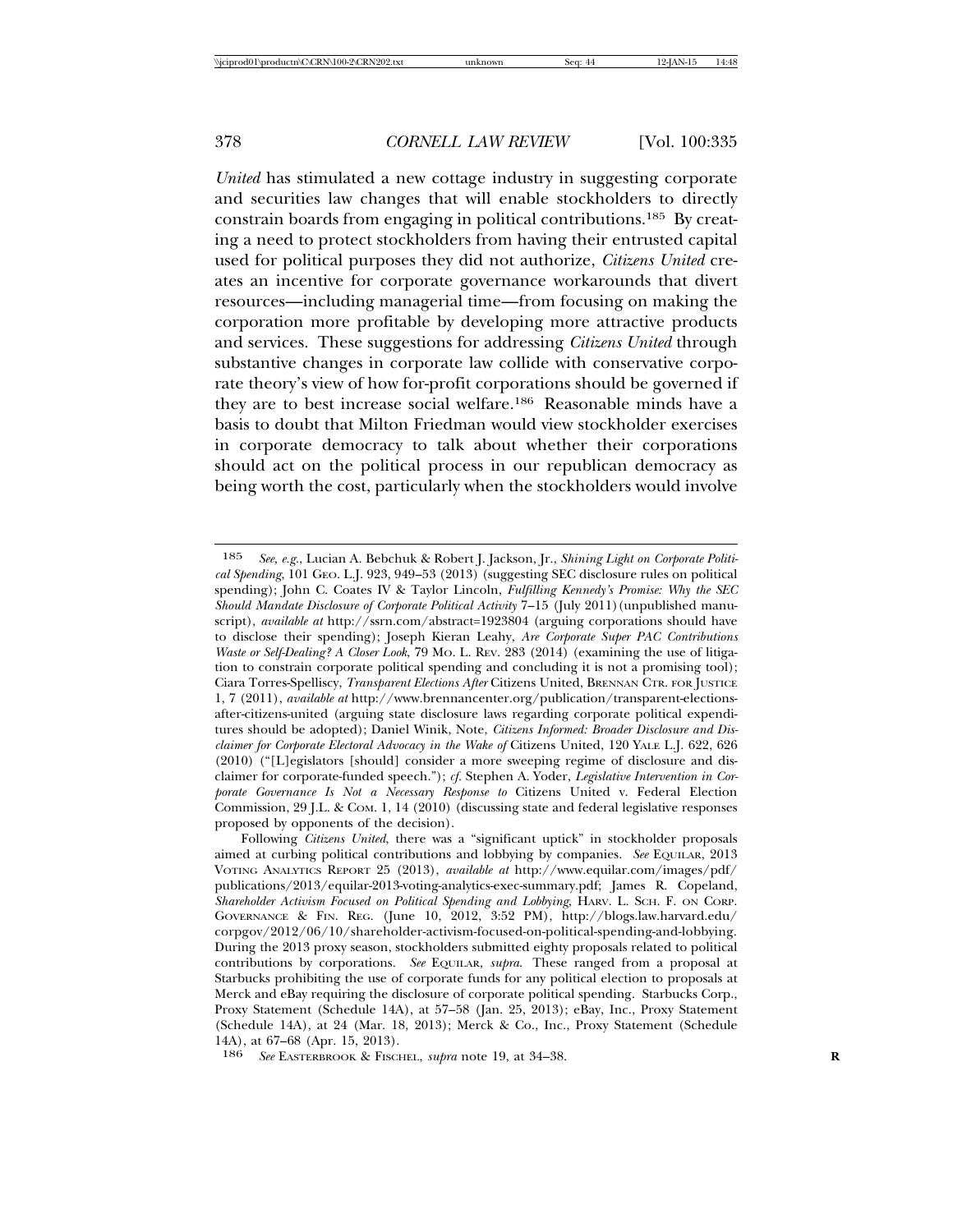index funds, emerging growth funds, pension funds, hedge funds, and other nonhuman persons.187

#### V

# <sup>C</sup>ITIZENS UNITED WEAKENS CONSERVATIVE CORPORATE THEORY'S ANSWER TO THE VULNERABILITY OF OTHER CORPORATE CONSTITUENCIES TO EXTERNALITY RISK

Conservative corporate theory has had to confront the contention that if corporate managers focus solely on stockholder welfare as the end of corporate governance, there will be unfair risks and costs imposed on other corporate constituencies and interests affected by the corporation's conduct.188 Conservative corporate theory has two answers.

187 We do not deal with every tension that *Citizens United* arguably creates with conservative thought, but two additional ones exist. First, the logic of *Citizens United* would seem to extend protection to foreign corporations, creating the potential for wealthy non-American entities to influence the outcome of our elections. Although corporations are chartered by a particular jurisdiction, it is increasingly difficult to identify the largest, multinational corporations with any national identity. These corporations not only often have large subsidiaries that operate abroad, but, as important, their stockholder bases are becoming more and more international. *See, e.g.*, FED. RESERVE BANK OF N.Y., DEP'T OF TREA-SURY, FOREIGN PORTFOLIO HOLDINGS OF U.S. SECURITIES 3 (2012), *available at* http://www .treasury.gov/resource-center/data-chart-center/tic/Documents/shla2012r.pdf (foreign holdings of U.S. equities doubled in value between 2005 and 2012); FED. RESERVE BANK OF N.Y., DEP'T OF TREASURY, U.S. PORTFOLIO HOLDINGS OF FOREIGN SECURITIES 3 (2011), *available at* http://www.treasury.gov/resource-center/data-chart-center/tic/Documents/shc 2011r.pdf (U.S. holdings of foreign equities increased in value by 48% between 2005 and 2011). Given that members of the *Citizens United* majority find it problematic for decisions of foreign courts to be considered as persuasive precedent when deciding cases before the Supreme Court, *see* Roper v. Simmons, 543 U.S. 551, 622–29 (2005) (Scalia, J., dissenting), there is tension in ignoring the reality that corporations are not citizens of any nation in the same way as humans are, but could have an important influence on who gets elected to the political offices of our nation and states.

Second, state, county, and municipal pension funds control the voting rights of a large amount of stock in American public corporations. *See* Murphy, *supra* note 156, at 503–04 **R** ("Pension funds now hold approximately 24 percent of the total U.S. equity market and 29 percent of the equity in the 1000 largest corporations. Roughly 40 percent of these equity investments are found in public pension funds for state, local and federal employees . . . ." (footnote omitted)); Jeffrey R. Brown, Joshua Pollet & Scott J. Weisbenner, *The Investment Behavior of State Pension Plans* 1 (NBER Working Paper, Sept. 2009), *available at* http://www .nber.org/aging/rrc/papers/orrc09-12.pdf ("[S]tate and local pension fund assets amounted to over \$2.3 trillion in 2006 . . . [and as] of the year 2002, these public pension plans accounted for approximately 1/6 of the ownership of the U.S. stock market."). Under *Citizens United*, these government-affiliated funds, which often have elected officials on their boards, could play a role in influencing how corporations spend money to influence who gets elected to political office. Conservative icons such as Hayek, Levitt, and Friedman might have found this prospect disquieting.

188 *See, e.g.*, Blair & Stout, *supra* note 35, at 291 (arguing that directors should be "al- **R** lowed free rein to consider and make trade-offs between the conflicting interests of different corporate constituencies"); Mitchell, *supra* note 36, at 606 (suggesting that directors may "favor stockholders at the expense of the conflicting constituents' interests").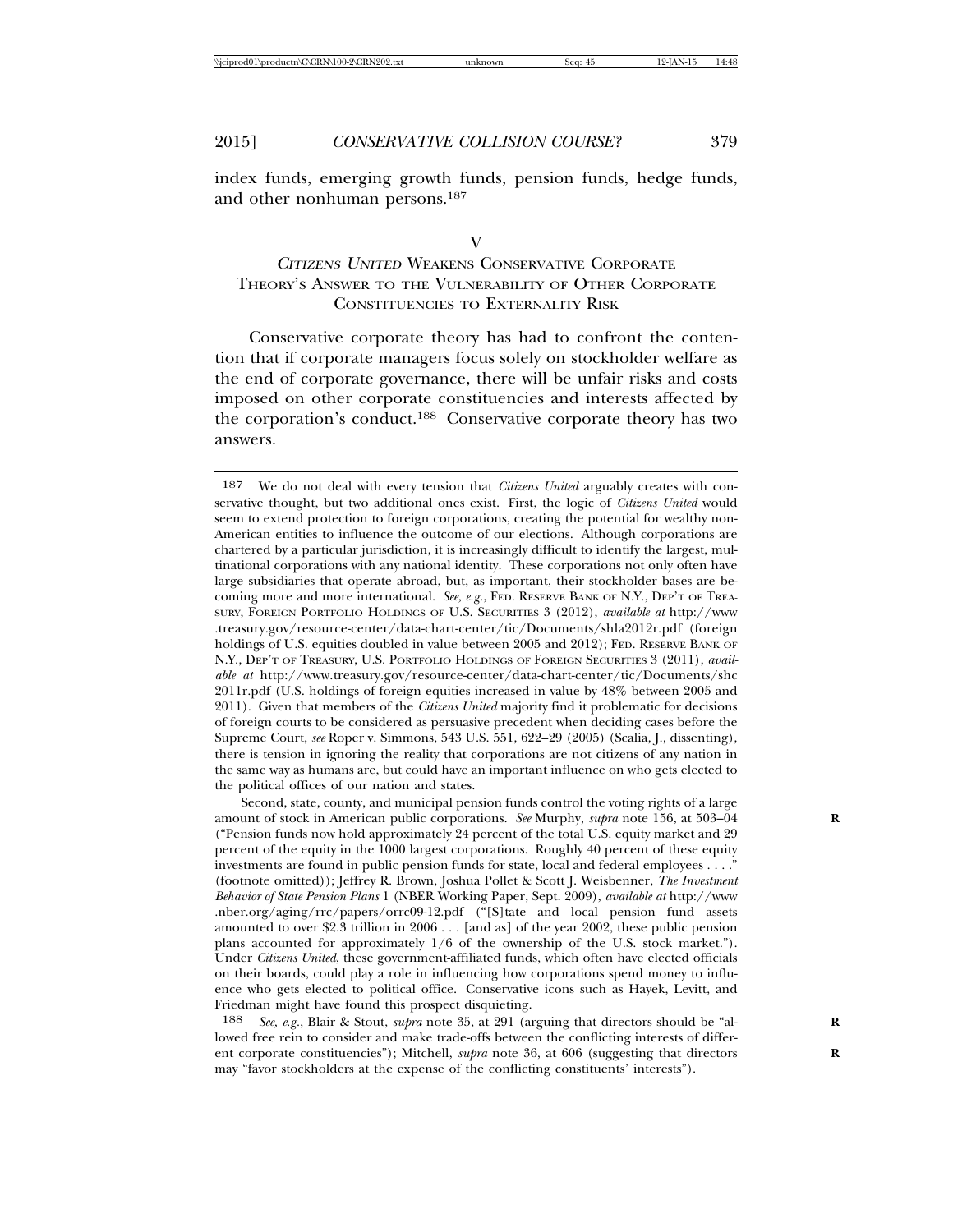The first is theoretical and depends on the proposition that stockholders can only benefit if the corporation first honors all of its obligations to legal claimants, such as creditors and employees owed wages, and to follow the law. Because equity holders can only get paid if there is surplus in excess of what is available to pay the corporation's legal debts, running corporations for the end of stockholder profit maximization must benefit all corporate constituents because growing the pie for stockholders will best ensure that other constituencies get their legally-owed share.189 Of course, this is an idealized theory that depends in a large way on ignoring the reality that stockholders can receive payouts at various times, in advance of the corporation paying off all its long-term debts, and that stockholder bases turn over frequently.190 Because stockholders are not required to remain stuck in and hold all the risks until some actual summing up, calling them "residual claimants" can be highly misleading unless done in a nuanced way for discrete and measured purposes.

The more convincing and predominant answer that conservative corporate theory has to externality risk is to acknowledge that the risk is real and that it is to be addressed, not by corporations themselves through voluntary decisions, but by compulsory societal regulation.191 Conservative corporate theory therefore accepts the fundamental economic reality that rational economic actors have an incentive to keep as much of the profits of their activity for themselves as they can while seeking to shift the costs of their economic activity to others if possible.192 The "tragedy of the commons"193 is the academic label often used to illustrate this phenomenon, and the real world tragedy of per-

<sup>189</sup> *E.g.*, EASTERBROOK & FISCHEL, *supra* note 19, at 38. **R**

<sup>190</sup> Jonathan R. Macey, *Fiduciary Duties as Residual Claims: Obligations to Nonshareholder Constituencies from a Theory of the Firm Perspective*, 84 CORNELL L. REV. 1266, 1274 (1999) ("[O]ne can easily imagine situations in which nonshareholder constituencies will be concerned as much as, if not more than, shareholders about the outcomes associated with a particular corporate decision.").

<sup>191</sup> *See* Arrow, *supra* note 18, at 135–37, 142; BAINBRIDGE, CORPORATION, *supra* note 24, **R** at 425 (pointing out that negative externalities created by corporate conduct should be "constrained through general welfare legislation, tort litigation, and other forms of regulation"); Friedman, *Social Responsibility*, *supra* note 17, at 4 (arguing that "political mechanisms, not market mechanisms, are the appropriate way to determine the allocation of scarce resources to alternative uses"); Romano, *supra* note 119, at 944, 961 & n.107 (associating conservative corporate law theorists with pluralist political philosophy, and noting that "[p]luralism supports regulating corporations when there are externalities, in order to affect the profit maximization calculus"); *see also* Engel, *supra* note 70, at 4–5 (arguing that **R** social welfare is best served by having for-profit corporations focus on profit maximization and leaving it to government to address externality risk to society and other corporate constituencies).

<sup>192</sup> *See* Arrow, *supra* note 18, at 131.<br>193 *Corrett Hardin, The Tragedy of th* 

Garrett Hardin, *The Tragedy of the Commons*, 162 SCIENCE 1243 (1968).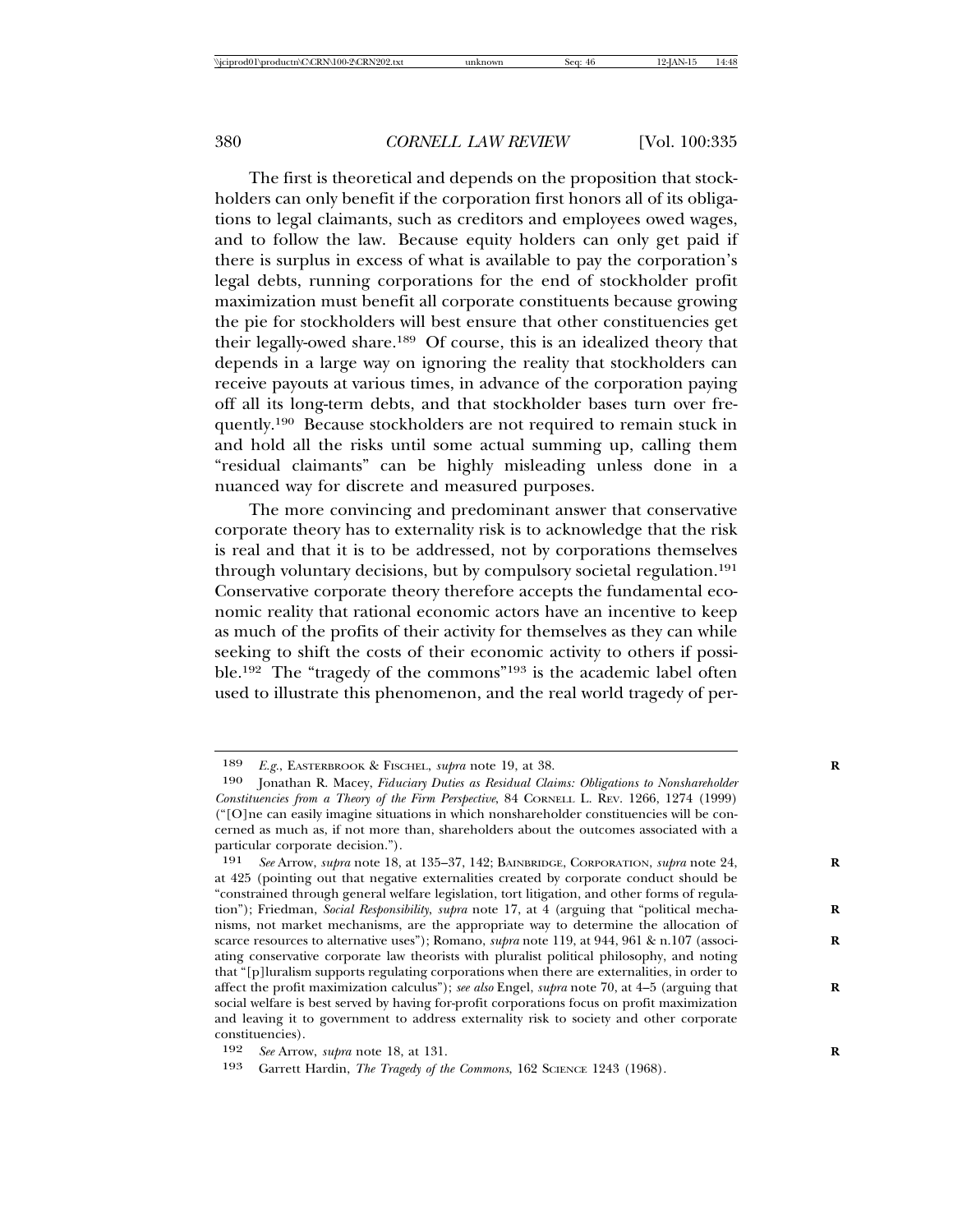vasive environmental wreckage caused by capitalist behavior in the nineteenth and twentieth centuries is evidence of this reality.194

Conservative corporate theory does not deny this or similar risks. But its answer is that the most responsible, legitimate, and effective solution is not to permit corporate managers to govern toward the end of a better environment, safer products, or a stable financial sector for the good of society as a whole. Rather, it is to have the legitimate instruments of the people's will, reflective of their desire, set the boundaries for corporate conduct by regulating externality risk in the public interest.195 Conservative corporate theory developed this concept based on the understanding that the corporation's ability to act

195 *E.g.*, Engel, *supra* note 70, at 34–35 ("[P]ursuit of maximum profits would be the **R** corporation's well-directed contribution to society's search for Pareto-optimality—one social goal whose pursuit by corporations presumably has consensus support if anything does. . . . Insofar as the profit-maximization proxy fails at any time to direct corporate energies down routes supported by social consensus, the legislature has the power, at least in theory, to modify the profit consequences of any given corporate action, so as to nudge corporate behavior in the direction society prefers. . . . Whatever the source of the perceived shortcomings in the profit-maximization proxy, the legislature can enact liability rules, regulatory provisions backed by criminal sanctions, or other measures, to correct the shortcomings." (footnotes omitted)).

<sup>194</sup> *See, e.g.*, John Broder, *U.S. Acts to Fine BP and Top Contractors for Gulf Oil Spill*, N.Y. TIMES, Oct. 13, 2011, at A18 (describing how the unmonitored offshore drilling activities of British Petroleum and its contractors resulted in a major oil spill). Other examples of externality risks include: (1) use of contractors who run sweatshops to make products for large multinationals, *see, e.g.*, Robert Kuttner, *Sweat and Tears*, AM. PROSPECT 61, 61 (July–Aug. 2013) (noting that the collapse of the Rana Plaza factory complex in Bangladesh, which made apparel for Western multinational companies, is one of the deadliest disasters in the history of the global garment industry); M.B., *Battle of the Brands*, SCHUMPETER: BUSINESS AND MANAGEMENT, ECONOMIST (May 16, 2013, 8:31 AM), http:// www.economist.com/blogs/schumpeter/2013/05/factory-safety (pointing out that the multinational apparel companies that made clothes in Rana Plaza were negligent in monitoring the safety of the factory); and (2) the wreckage of the international financial system, *see, e.g.*, William W. Bratton & Michael L. Wachter, *The Case Against Shareholder Empowerment*, 158 U. PA. L. REV. 653, 716–24 (2010) (observing that leading financial firms' pursuit of high-risk, high-return strategies contributed to the outbreak of the 2008 international financial crisis); John Armour & Jeffrey N. Gordon, *Systemic Harms and Shareholder Value*, 6 J. LEGAL ANALYSIS 35, 55 (2014) ("It is tolerably clear that the difficulties banks found themselves in by the fall of 2008 were the consequence of the pursuit of high-risk, high-return strategies by bank executives. Such strategies earn good returns for shareholders, but by raising the volatility of the firm's cashflows, also increase the risk of its failure . . . .").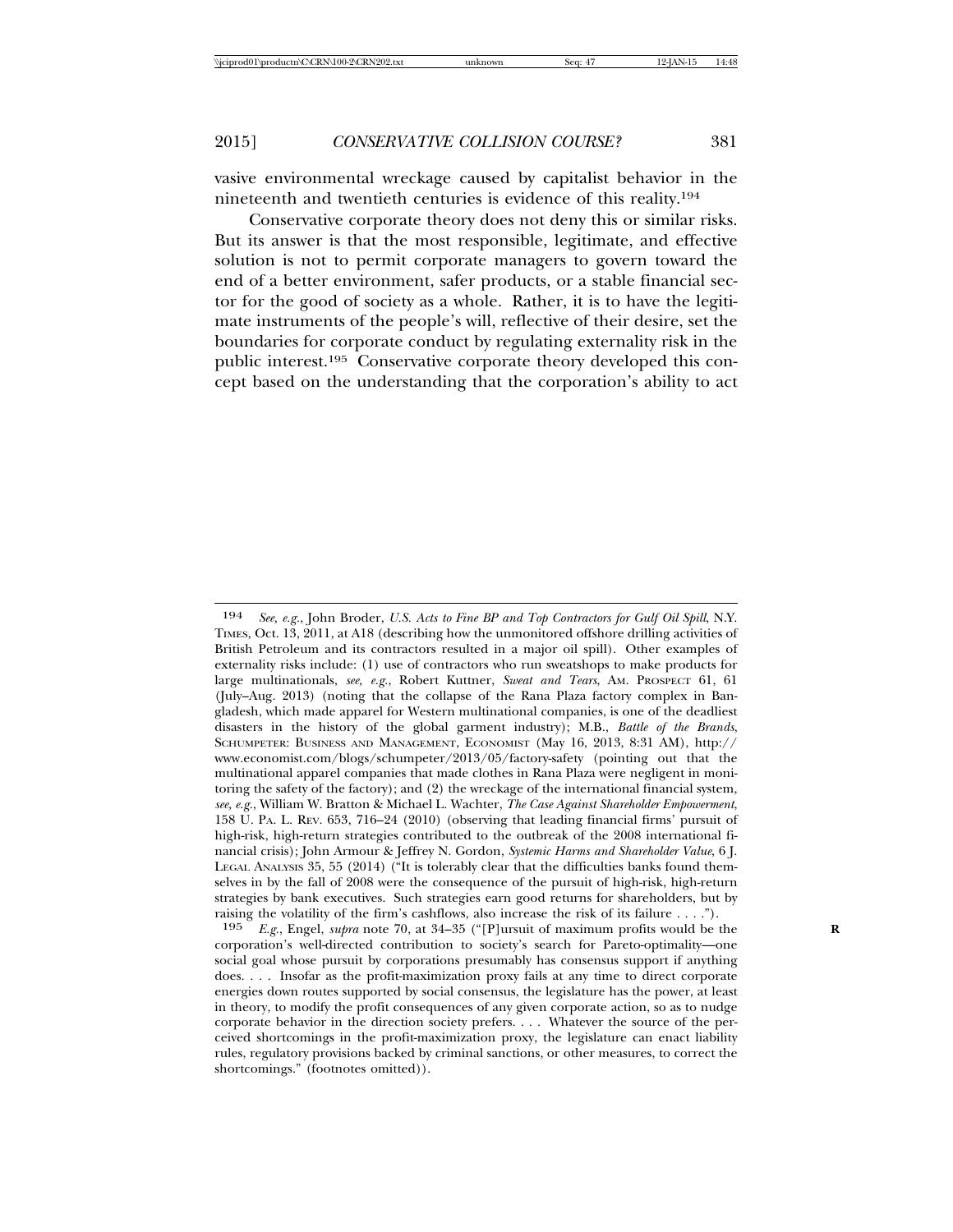on the political process was subject, as it historically had been, to the legislative process, the very process that gave corporations life.196

196 Among the forms of regulation that emerged early in the period when corporations formed under general corporation laws and began to get larger in size was regulation of corporate involvement in the political process. *See* Carl J. Mayer, *Personalizing the Impersonal: Corporations and the Bill of Rights*, 41 HASTINGS L.J. 577, 616 nn.199–200 (1990) (citing the enactment of federal and state regulation of corporate political activity in the late nineteenth and early twentieth centuries); ROBERT C. POST, CITIZENS DIVIDED: CAMPAIGN FINANCE REFORM AND THE CONSTITUTION 49-53 (2014) (discussing how, when confronted with the increasing pursuit by corporations of favorable regulatory policies in the nineteenth and twentieth centuries, such as tolerance of child labor and immunity from taxation, the response by progressives like Theodore Roosevelt and even conservatives like Elihu Root was to "sever ties between corporations and politics, [by] enacting statutes that were the direct ancestors of the legislation found unconstitutional a century later in *Citizens United*"). The iconic statement of the early understanding of the corporation's subordinate role to the society that gave it life was issued by Chief Justice John Marshall in 1819. *See* Trs. of Dartmouth Coll. v. Woodward, 17 U.S. (3 Wheat.) 518, 636 (1819) ("A corporation is an artificial being, invisible, intangible, and existing only in contemplation of law. Being the mere creature of law, it possesses only those properties which the charter of its creation confers upon it, either expressly, or as incidental to its very existence. These are such as are supposed best calculated to effect the object for which it was created."). That statement continued to resonate for over a century and is cited to this day.

In 1916, brewers challenged the constitutionality of the Tillman Act on First Amendment grounds. In rejecting that challenge to the first federal act to restrict the influence of corporate money in elections, the district court judge echoed the sentiments in Chief Justice Marshall's *Dartmouth* decision. United States v. U.S. Brewers' Ass'n, 239 F. 163, 168 (W.D. Pa. 1916) ("In the exercise of its prerogatives and to secure greater economy and efficiency, the government has thought best that certain artificial bodies should be created with certain fixed and definite powers; and acting within certain prescribed limitations. These artificial creatures are not citizens of the United States, and, so far as the franchise is concerned, must at all times be held subservient and subordinate to the government and the citizenship of which it is composed."). Much of the Supreme Court's First Amendment jurisprudence was not articulated until the 1920s and after. *See* JON B. GOULD, SPEAK NO EVIL: THE TRIUMPH OF HATE SPEECH REGULATION 45 (2005) ("First Amendment jurisprudence is still a relatively new doctrine, having emerged from the courts' cocoon in the early 1900s."); Eugene Gressman, *Bicentennializing Freedom of Expression*, 20 SETON HALL L. REV. 378, 380 (1990) ("Not until after the end of World War I did the nation or the Court begin to give serious heed to what was written [in the First Amendment] in 1789."); Post, *supra*, at 71–78 (noting that judicial protection for First Amendment rights developed in the years after World War I); David M. Rabban, *The Emergence of Modern First Amendment Doctrine*, 50 U. CHI. L. REV. 1205, 1303 (1983) (same).

And, as the Supreme Court itself noted in *McConnell v. FEC*, the Court had upheld statutory restrictions on for-profit corporations' ability to engage in certain political activity. *See* 540 U.S. 93, 203–09 (2003); Brandon L. Garrett, *The Constitutional Standing of Corporations*, 163 U. PA. L. REV. 95, 118 (2014) ("The very provisions challenged in *Citizens United* had been upheld in the 2003 *McConnell v. FEC* decision, which noted how the Court had repeatedly upheld such restrictions on corporate spending. *Citizens United* marked a sharp break from those earlier decisions." (footnote omitted)). Chief Justice Marshall's reasoning in *Dartmouth* was cited in 1977 by conservative Justice William Rehnquist in support of his dissent in *Bellotti*, arguing that there was no constitutional right for corporations to engage in political speech:

There can be little doubt that when a State creates a corporation with the power to acquire and utilize property, it necessarily and implicitly guarantees that the corporation will not be deprived of that property absent due process of law. Likewise, when a State charters a corporation for the purpose of publishing a newspaper, it necessarily assumes that the corpora-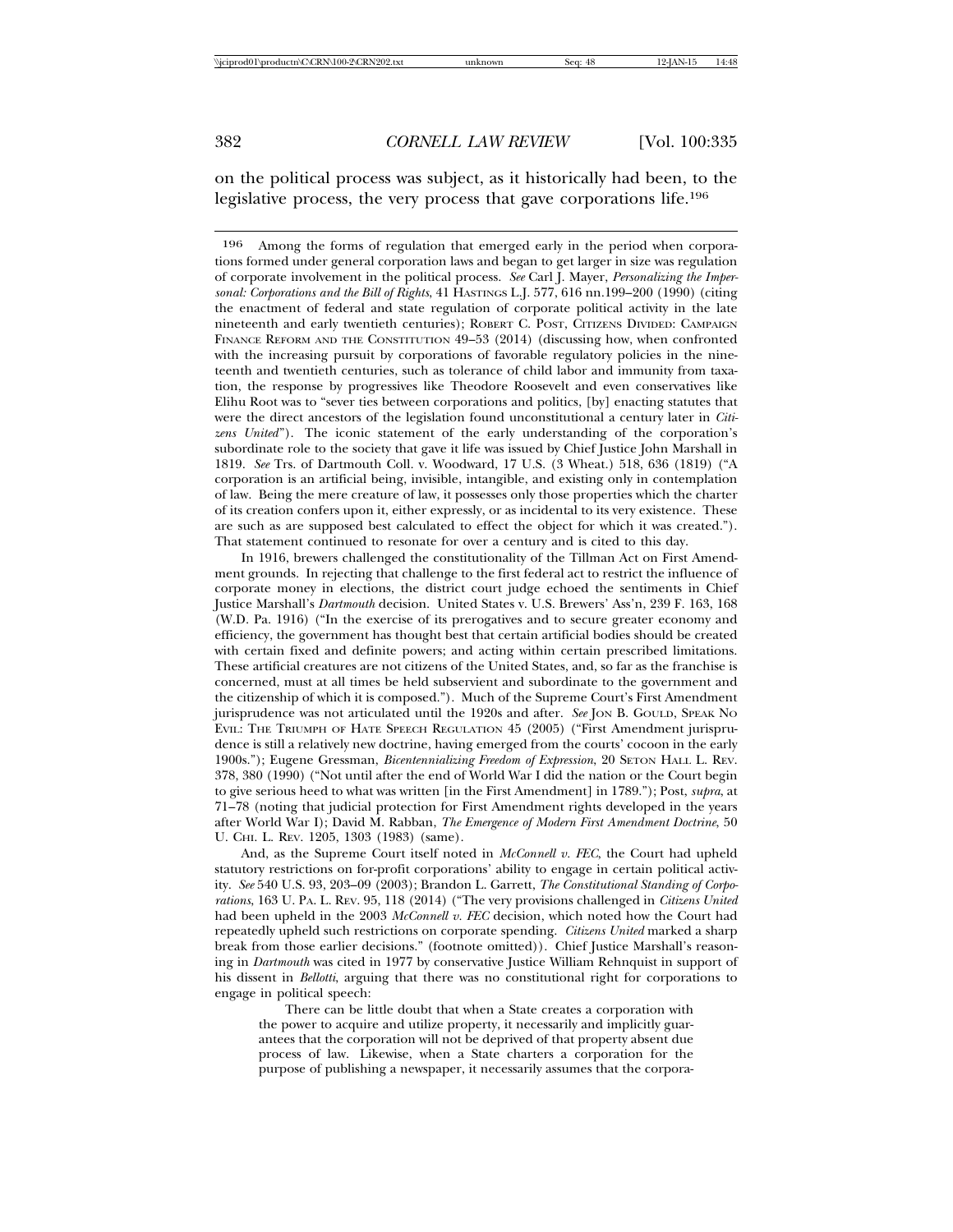*Citizens United* undermines conservative corporate theory's reliance upon the regulatory process as a safeguard against externality. Because *Citizens United* permits the corporation to act directly to influence who is elected to office by using the huge resources in corporate treasuries, it is likely as a general matter to make candidates of all persuasions more beholden to corporate desires. Under conservative corporate theory, the only legitimate reason for a for-profit corporation to make political expenditures will be to elect or defeat candidates based on their support for policies that the corporation believes will produce the most profits.197 Almost by definition, this will increase the danger of externality risk, because corporate expenditures will be made with the singular objective of stockholder profit in mind, and therefore will be likely to favor policies that leave the corporation with the profits from their operations, while shifting the costs of those operations (including of excessive risk taking or safety shortcuts) to others.

It cannot be so readily concluded that the right of political expression is equally necessary to carry out the functions of a corporation organized for commercial purposes. A State grants to a business corporation the blessings of potentially perpetual life and limited liability to enhance its efficiency as an economic entity. It might reasonably be concluded that those properties, so beneficial in the economic sphere, pose special dangers in the political sphere. Furthermore, it might be argued that liberties of political expression are not at all necessary to effectuate the purposes for which States permit commercial corporations to exist. So long as the Judicial Branches of the State and Federal Governments remain open to protect the corporation's interest in its property, it has no need, though it may have the desire, to petition the political branches for similar protection. Indeed, the States might reasonably fear that the corporation would use its economic power to obtain further benefits beyond those already bestowed. I would think that any particular form of organization upon which the State confers special privileges or immunities different from those of natural persons would be subject to like regulation, whether the organization is a labor union, a partnership, a trade association, or a corporation.

First Nat'l Bank v. Bellotti, 435 U.S. 765, 824–27 (1978) (Rehnquist, J., dissenting) (footnotes omitted) (citation omitted).

Even as recently as 1986, Justice Rehnquist would write:

Extension of the individual's freedom of conscience decisions to business corporations strains the rationale of those cases beyond the breaking point. To ascribe to such artificial entities an "intellect" or "mind" for freedom of conscience purposes is to confuse metaphor with reality.

Pac. Gas & Elec. Co. v. Pub. Utils. Comm'n, 475 U.S. 1, 33 (1986) (Rehnquist, J., dissenting).

197 *See* Allen, *supra* note 25, at 265 (noting that, under conservative corporate theory, **R** directors must seek to advance the financial interests of the stockholder-owners).

tion is entitled to the liberty of the press essential to the conduct of its business. . . . Until recently, it was not thought that any persons, natural or artificial, had any protected right to engage in commercial speech. Although the Court has never explicitly recognized a corporation's right of commercial speech, such a right might be considered necessarily incidental to the business of a commercial corporation.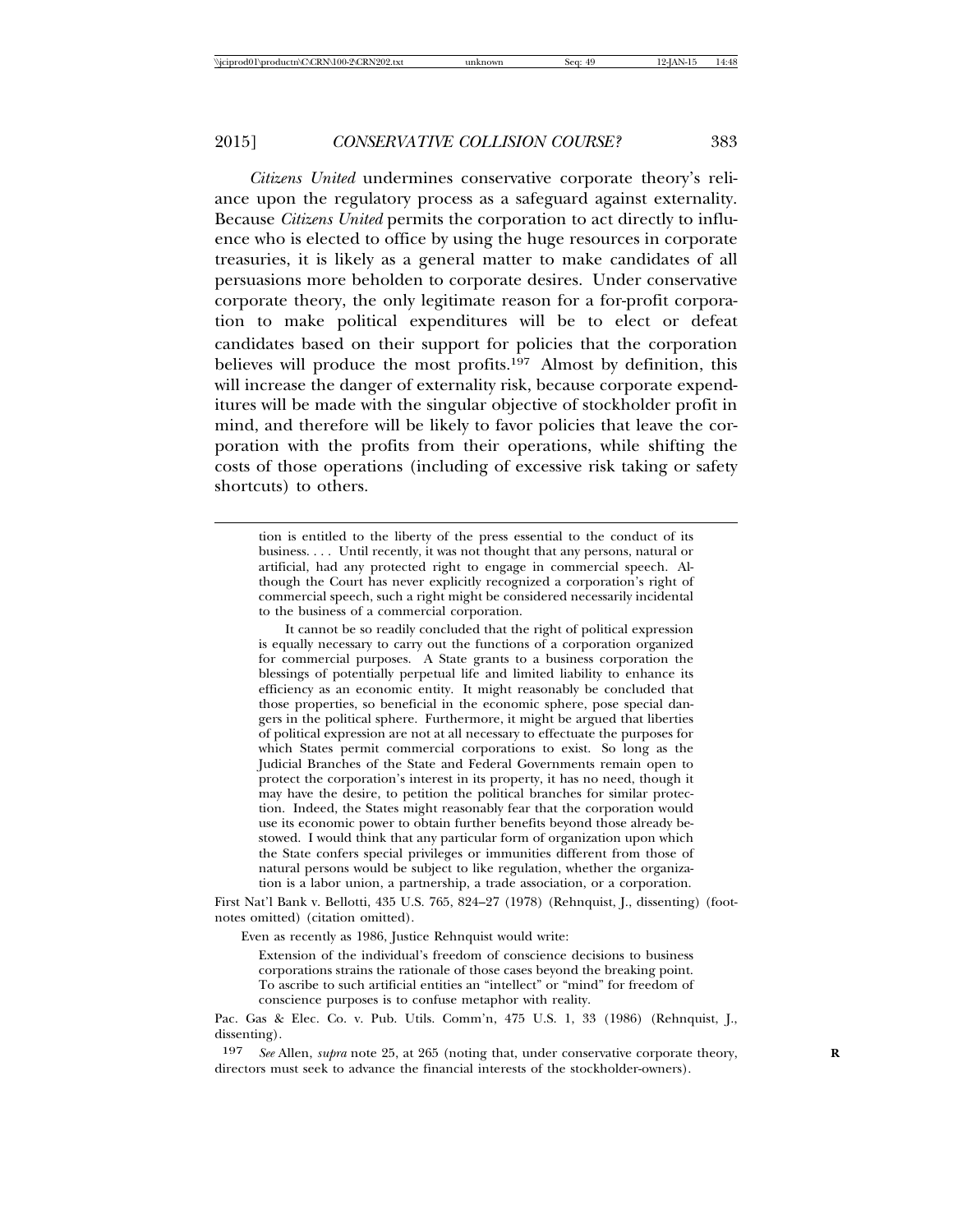Precisely because the for-profit corporation has been so successful as a means to generate wealth, the means at its disposal will be huge. Even before McCain-Feingold was struck down by *Citizens United*, corporate political spending far exceeded that of labor or other interest groups.198 After *Citizens United*, that imbalance grew.199

Under conservative corporate theory, corporations are fundamentally different from human beings in terms of their range of concern. Corporations cannot give equal weight to a concern for the environment, for the moral obligations owed to others, or for the best interests of workers or consumers. Corporations, under conservative corporate theory, cannot even give equal weight to patriotism, in terms of loyalty to the nation on whose public stock markets the corporation's shares trade and under the laws of a particular state it is chartered. Unlike human beings, corporations must have only one end that motivates their political spending: what will produce the most profit for them in the purely monetary sense.200

For that reason, if conservative corporate theory holds, the only reason why a corporation would choose to make a corporate political expenditure would be to support a candidate that would help the corporation make money for the benefit of its stockholders. Thus, corporations will only make expenditures in favor of candidates who will help the corporation make money. These candidates will be candidates who favor the corporations' regulatory agenda, i.e., candidates who favor rules whereby the corporation is more likely to externalize the negative costs of its activities on to society.201 For example, the

<sup>198</sup> See Business-Labor-Ideology Split in PAC & Individual Donations to Candidates and Par*ties*, CTR. FOR RESPONSIVE POLITICS, http://www.opensecrets.org/bigpicture/blio.php?cycle =2008 [hereinafter *Split 2008*] (last visited Nov. 14, 2014). Business PACs gave over \$300 million to candidates in the 2007–2008 business cycle, compared to just under \$75 million by unions. Public corporations also provided indirect funding to political causes through intermediaries, like the Chamber of Commerce. *See* Bebchuk & Jackson, *supra* note 131, at **R** 93–94 & tbl.1. These intermediaries "do not have to disclose either the identity of the corporations that make these contributions or the amounts they contribute" but are able to spend "considerable sums" on lobbying and politics. *See* Bebchuk & Jackson, *supra* note 185, at 930–32 & tbl.1 (estimating that eight active intermediaries spent more than \$1.5 **R** billion on politics in the six-year period between 2005 and 2010).

<sup>199</sup> In 2012—the first presidential election year after *Citizens United—*business PACs gave approximately \$365 million to candidates, parties, and super PACs, whereas labor unions gave approximately \$65 million. *Business-Labor-Ideology Split in PAC & Individual Donations to Candidates, Parties, Super PACs and Outside Spending Groups*, CTR. FOR RESPONSIVE POLITICS, http://www.opensecrets.org/bigpicture/blio.php?cycle=2012 [hereinafter *Split 2012*] (last visited Nov. 14, 2014).

<sup>200</sup> *See* Tucker, *supra* note 159, at 527 ("[W]hen corporations speak, it is speech of an **R** economic—not a political—nature, due to corporations' singular fidelity to profit maximization.").

<sup>201</sup> David G. Yosifon, *The Public Choice Problem in Corporate Law: Corporate Social Responsibility After Citizens United, 89 N.C. L. REV. 1197, 1203 (2011)* ("Because regulation threatens to diminish profits, and because directors are given the fiduciary obligation to pursue profits, combating the development and implementation of regulation becomes an impor-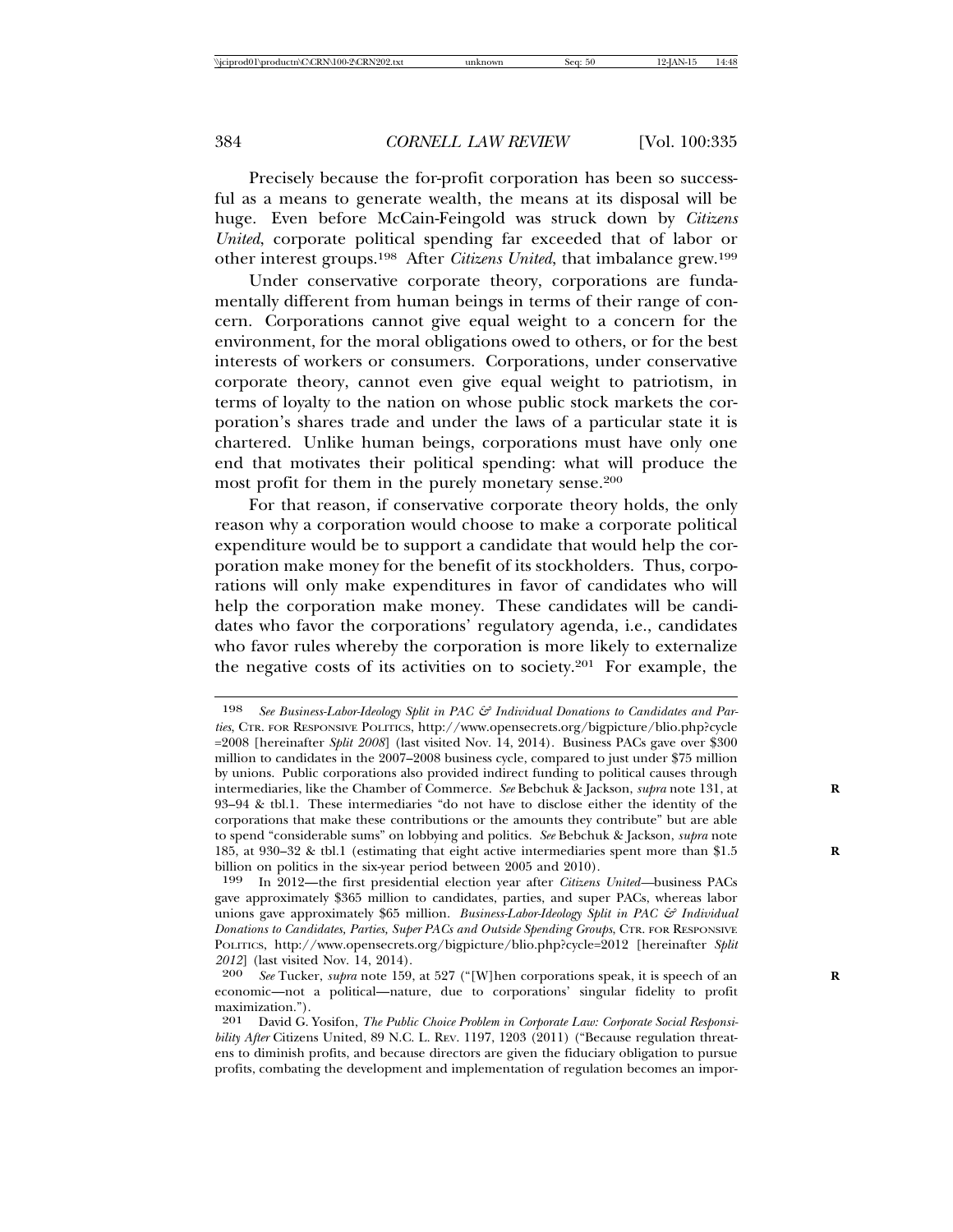corporation's preferred candidate may be hostile to a Pigouvian tax whereby the corporation must pay for the social costs of its activities.202 Likewise, corporations will have an inclination to relax laws that are designed to protect the corporation's employees or consumers.203 Under the conservative theory that a corporation must spend its wealth to maximize stockholders' own wealth, this is the logical result of the corporation's ability to spend money in the political process.

But, as pointed out, the actual ultimate providers of equity capital are human and are not only indirect stockholders (and often creditors through investments in bond funds) of for-profit corporations, but often more importantly direct employees of and consumers of the products of such corporations.204 They also breathe the air, drink the water, and live on the land affected by the corporation's operations. As taxpayers, they may be called upon to subsidize corporations that have failed and cannot meet their obligations to pensioners or others, or that are deemed too big to fail. As human beings with diverse moral beliefs and concerns, American investors speak about and vote on political matters for many reasons other than personal profit. Even as diversified investors, it is not clear that ordinary Americans

204 *See supra* text accompanying note 60. **R**

tant aspect of the firm's work."); Armour & Gordon, *supra* note 194, at 38 ("[The corporate **R** governance mechanisms that encourage shareholder value maximization] create incentives for firms systematically to undermine the efficacy of regulatory internalization. Rather than innovation that reduces the social costs of one's activities in accordance with regulatory strictures, the cheapest way to maximize shareholder returns may be to exercise political influence to achieve a lower rate of regulatory 'tax.' The upshot is that whatever the extent of the work that may be done by regulation, [shareholder value maximization] will tend systematically to undermine it.").

<sup>202</sup> *See* ARTHUR CECIL PIGOU, THE ECONOMICS OF WELFARE 192–93 (1920); *see also* Armour & Gordon, *supra* note 194, at 47 ("In the presence of appropriately-priced **R** Pigouvian taxes, then the firm has incentives either to reduce the level of the activity in question, or to take precautions against harm up to the extent to which they are socially cost-justified. . . . Because social costs have been factored into the firm's bottom line, then the share price will reflect residual returns *after* social costs are taken into account. [Shareholder value maximization] therefore focuses managers' attention on ways of reducing the social cost of the activities in question. More precisely, [shareholder value maximization] focuses managers' attention on ways of reducing the regulatory burden that the firm incurs on its activities, much like the firm would seek to minimize any other tax." (footnote omitted)).

<sup>203</sup> In a review of how corporations have attempted to use the Bill of Rights and the Fourteenth Amendment to advance their interests, Professor Mayer links the rise of externality regulation of the increasingly powerful corporations that arose after the move to general corporation laws to corporate interest in using the Constitution to restrict regulation of their activities. As Mayer notes, when corporations were specifically chartered by government, their activities were directly restricted in their charters, minimizing the need for more general prudential regulation. After specific chartering gave way to more enabling general corporation statutes, substantive legislation regulating externality risks created by corporate activity became more common, and corporations used constitutional litigation to attempt to invalidate or limit regulation. *See* Mayer, *supra* note 196, at 579–93. **R**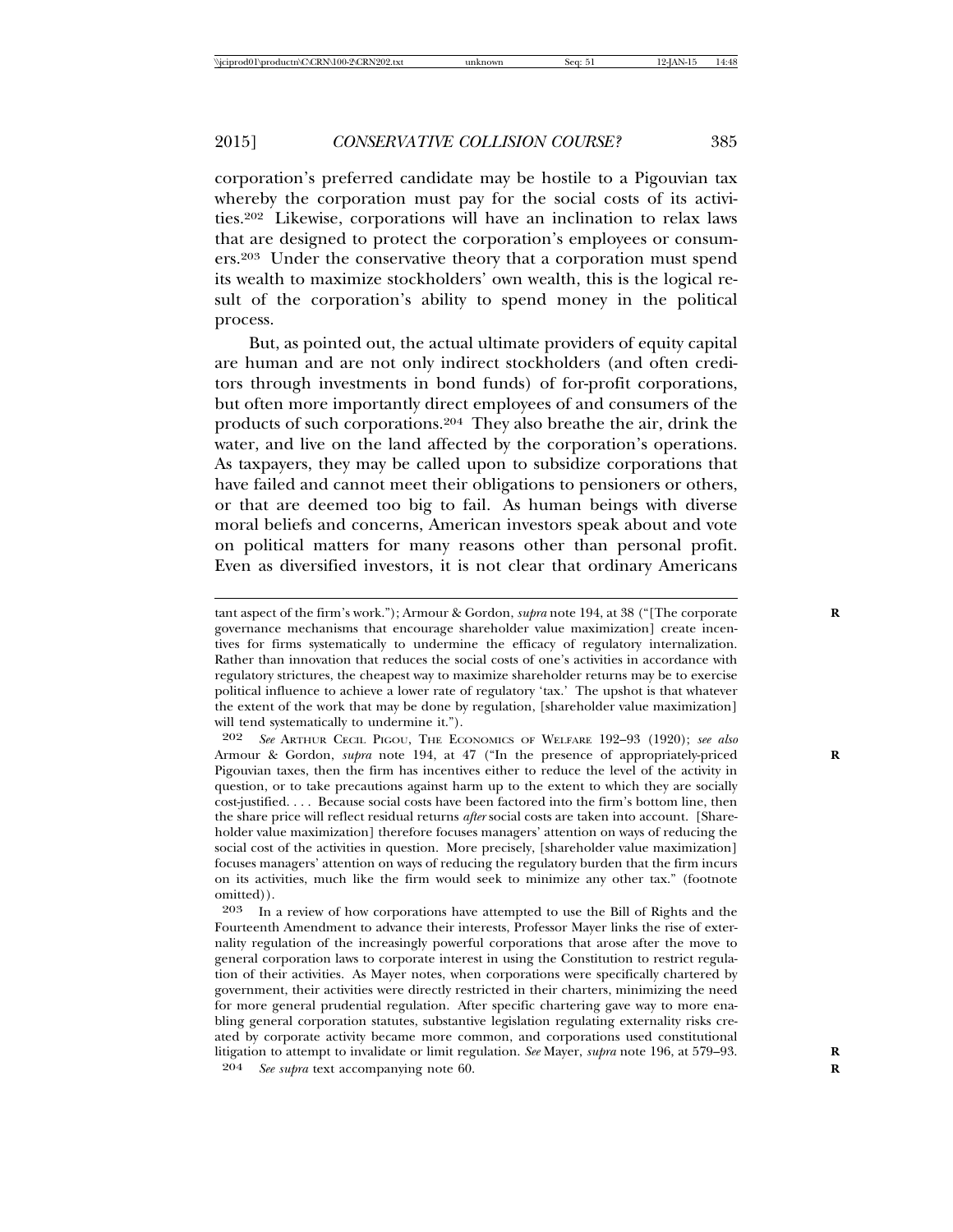are advantaged if corporate managers can influence the political process to reduce externality regulations, because such externalities can affect the overall growth of the economy and investor returns.205

*Citizens United*, however, ignores the reality that nonhuman corporations are fundamentally distinct from their ultimate human investors, in strong contradiction to the hard-headed realism of conservative corporate theory. It also ignores the reality that these human investors cannot, for the reasons indicated, truly use the wealth they have entrusted to the stock market to counterbalance corporate speech. That personal wealth is impounded in their 401(k) plans, which are invested in those corporations.

Because the corporate form has worked as intended, corporate wealth dwarfs that of even the richest Americans. The ten richest people in the United States have a net worth of about \$370 billion.206 The ten wealthiest corporations have equity of \$1.6 trillion, over four times as much.<sup>207</sup> Flesh-and-blood humans do not have the wallet to compete with corporations. Furthermore, corporate financial fire-

Armour & Gordon, *supra* note 194, at 76 (emphasis omitted). The separation of ownership from ownership exacerbates this concern:

[D]iversified shareholders typically hold their shares through institutional investor intermediaries, whose governance activism will be constrained by what one of us has termed the 'agency costs of agency capitalism.' This refers to self-interested behavior by intermediaries who are typically evaluated by relative, rather than absolute, performance. Such intermediaries ordinarily have little incentive to intervene in the governance of portfolio firms, because to do so would incur private costs yet confer a benefit on their investment management competitors who also hold the same stock a classic free-rider problem.

<sup>205</sup> Scholars recognize that if the externality costs generated to create corporate profits are too high, even the stockholders of those corporations may be worse off, because if they are diversified, the externality costs from the harm to society may exceed any gain to them as firm-specific stockholders. As John Armour and Jeff Gordon write:

<sup>[</sup>T]he shareholder value norm creates incentives for firms systematically to undermine the efficacy of regulatory internalization.

<sup>[</sup>And], where the harms are systemic, even the firm's diversified shareholders, its majoritarian owners, would rather that the managers did not impose externalities. Risks of systemic harms—that is, affecting the economy at large—increase the undiversifiable portion of investors' risk. In relation to projects with such potential consequences, diversified investors should not want managers to single-mindedly maximize share prices. As a result, a system in which 'shareholder value' is interpreted as share price maximization is paradoxically not aligning managers' interests with those of dispersed shareholders, at least as regards systemic risks.

*Id.* at 60 (citation omitted).<br>206 *The World's Billionaire* 

<sup>206</sup> *The World's Billionaires*, FORBES, http://www.forbes.com/billionaires/list (last visited Dec. 9, 2014) (2014 list).

<sup>207</sup> *Fortune 500 2013*, CNN MONEY, http://fortune.com/fortune500/2013/ (last visited Nov. 14, 2014).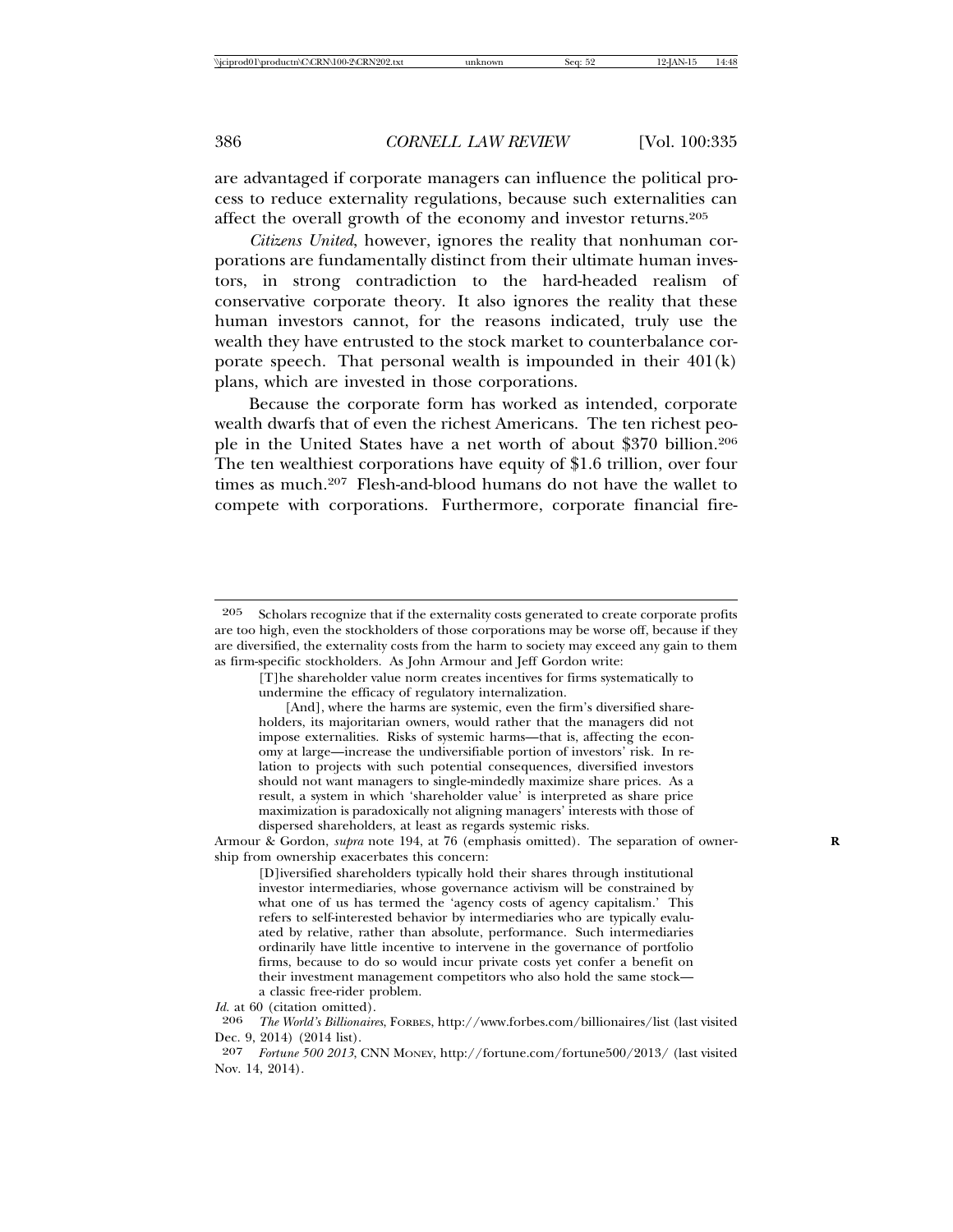power dwarfs that of labor unions, because among other reasons, if labor were as rich as capital, it would be capital and not labor.208

After *Citizens United*, corporate and labor donations to PACs increased.209 Although there are no precise data on contributions to political campaigns, the Center for Responsive Politics found that in the 2008 election cycle, i.e., the last general election before *Citizens United*, donations from business interests to political candidates totaled \$2 billion, while donations from trade unions were only \$75 million.210 In the 2012 election cycle—that is, after *Citizens United*—the donations of corporate interests increased to \$2.7 billion, while union donations were up to \$140 million.211

#### VI

# MCCAIN-FEINGOLD'S DESIGN WAS CONSISTENT WITH CONSERVATIVE CORPORATE THEORY AND LEFT FOR-PROFIT CORPORATIONS WITH SUBSTANTIAL EXPRESSIVE CLOUT

As we have shown, *Citizens United* embraces an understanding of corporate governance that is in tension with conservative corporate theory. Statutory and constitutional law before McCain-Feingold put far less pressure on conservative corporate theory's foundations.<sup>212</sup> Before *Citizens United*, corporations were free to lobby elected officials for regulatory policies they thought desirable.213 By all measures, there appears to be no plausible argument that corporations were outgunned in this domain, as corporate lobbying expenditures greatly exceeded that of other interests.214

<sup>208</sup> Between 2000 and 2008, business interests outspent labor interests by a four-to-one margin. See Tilman Klumpp, Hugo M. Mialon & Michael A. Williams, THE BUSINESS OF AMERICAN DEMOCRACY: *Citizens United*, Independent Spending, and Elections 9 (July 2014) (unpublished manuscript), *available at* http://www.ualberta.ca/~klumpp/docs/cu.pdf. Labor unions also face more onerous disclosure requirements. *See* Bebchuk & Jackson, *supra* note 185, at 960–61. **R**

<sup>209</sup> *See* Coates, *Corporate Politics*, *supra* note 115, at 658 ("Although *Citizens United* **R** changed the law only for 'independent expenditures,' registered lobbying and PAC activity by corporations jumped in 2010, in both frequency and amount, particularly at firms that were already politically active in 2008 . . . .").

<sup>210</sup> *See Split 2008*, *supra* note 198.

<sup>211</sup> *See Split 2012*, *supra* note 199.

<sup>212</sup> *See supra* text accompanying notes 11–13 ("McCain-Feingold fit nicely with conservative corporate law theory regarding for-profit firms.").

<sup>213</sup> *See supra* text accompanying note 10.

<sup>214</sup> *See* HEIDI WELSH & ROBIN YOUNG, SUSTAINABLE INVESTMENTS INST., CORPORATE GOV-ERNANCE OF POLITICAL EXPENDITURES: 2011 BENCHMARK REPORT ON S&P 500 COMPANIES 2, 47 (2011), *available at* http://www.irrcinstitute.org/pdf/Political\_Spending\_Report\_Nov\_ 10\_2011.pdf ("S&P 500 companies allocated \$979.3 million (87 percent) of the \$1.1 billion they gave in 2010 to [federal] lobbying. They spent a further \$112 million (10 percent) on state level candidates, parties and ballot initiatives and \$31 million (3 percent) on federally registered political committees.").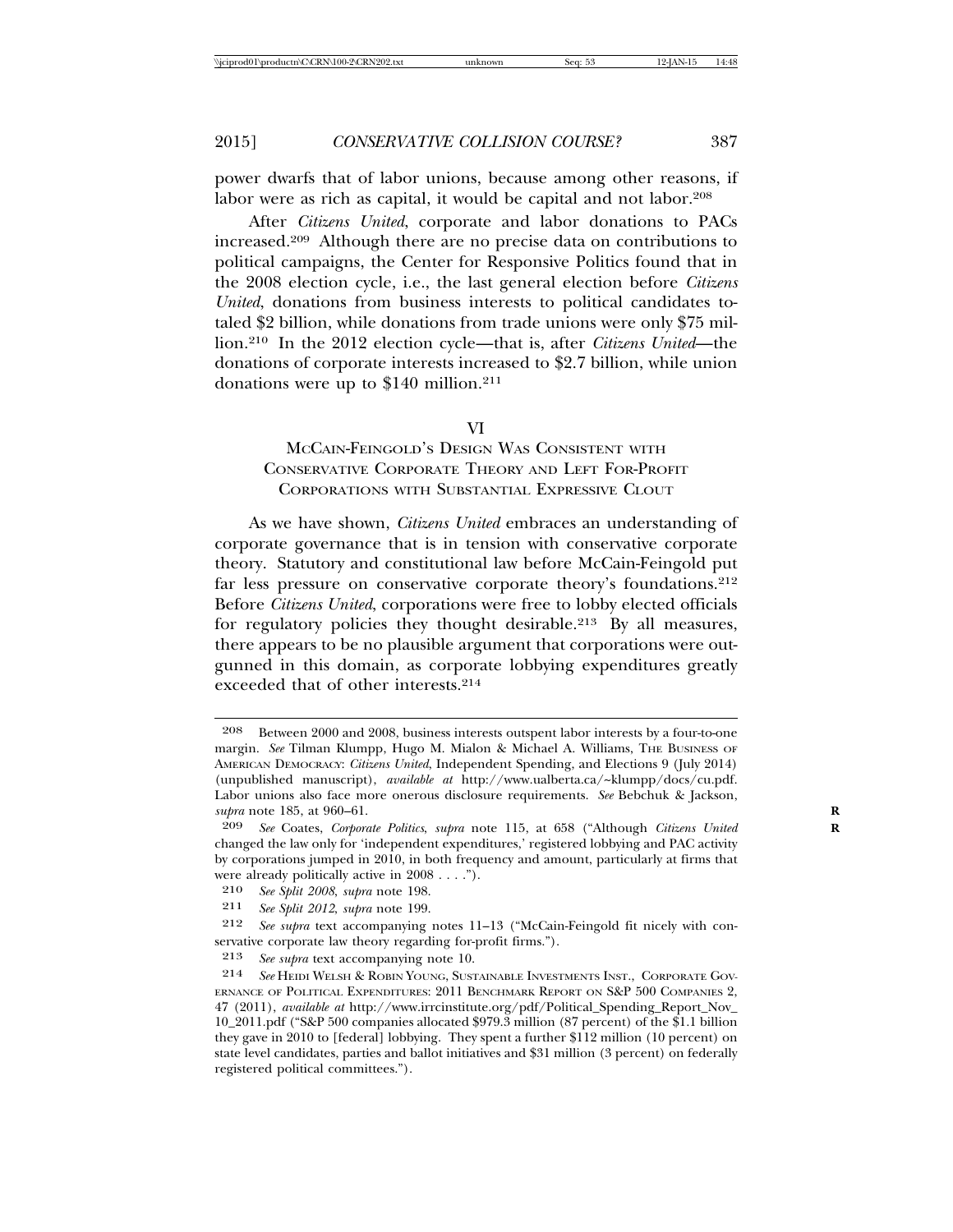Similarly, corporations could act as aggregators for those of their stockholders and employees who voluntarily chose to contribute to corporate-sponsored PACs, which could then engage in independent expenditures and, within the limits of campaign laws, even direct contributions to candidates.215 By this means, the law addressed conservative corporate theory's concern that corporate managers had no legitimacy to spend corporate funds for purposes other than profit maximization because that is not why stockholders invest and because stockholders have diverse political views. By enabling corporations to seek voluntary contributions from stockholders and employees, McCain-Feingold and prior law facilitated corporate speech from those corporate constituencies who desired that end. Again, the resulting reality was not that corporations were outgunned. Corporate PACs were potent sources of political spending.<sup>216</sup>

The one limit that pre–*Citizens United* law did impose was on the ability to use corporate funds directly to influence the election process, particularly in terms of using corporate funds to expressly advocate the election or defeat of candidates.217 This limit was consistent with premises of conservative corporate theory because it buttressed the notion that externality risk could be effectively addressed by the political process. By giving candidates some buffer against having massive corporate treasury funds unleashed against them directly if they did not support regulatory policies corporations advocate, this limit supported conservative corporate theory's argument that society and other corporate constituencies are protected because corporations have to play by the rules of the game, and those rules are not set by the corporations themselves, but by government officials elected by human beings, not corporations.

<sup>215</sup> *See* 11 C.F.R. § 110.2 (2009) (regarding \$5,000 per-candidate limit on PAC contributions); *id.* § 114.5 (regarding separate segregated funds).

<sup>216</sup> On a similar practical level, pre–*Citizens United* statutory and decisional law reflected an ability on the part of legislators and of the Supreme Court to ensure that restrictions on corporate activity designed to address for-profit corporations did not chill the ability of individuals to come together using a corporate vehicle specifically for genuinely expressive purposes. *See* FEC v. Wisc. Right to Life, Inc., 551 U.S. 449, 457 (2007) (holding that § 203(b) of the McCain-Feingold Act, which prohibits a corporation from broadcasting shortly before an election a communication naming a candidate and targeted to the electorate, was unconstitutional as applied to a nonprofit, nonstock corporation organized for advocacy purposes); FEC v. Mass. Citizens for Life, Inc., 479 U.S. 238, 263–64 (1986) (holding that § 441b of the Federal Election Campaign Act, which prohibited corporations from making expenditures out of their treasuries "in connection with" a federal election, was unconstitutional as applied to a non–business corporation organized for advocacy purposes, which had no stockholders, and did not accept contributions from business corporations or labor unions).

<sup>217</sup> *See* 2 U.S.C. § 441b(b)(2) (2006) (banning corporate and union treasury expenditures "for any . . . electioneering communication"); *Mass. Citizens for Life*, 479 U.S. at 249 (construing § 441b to cover only "express advocacy").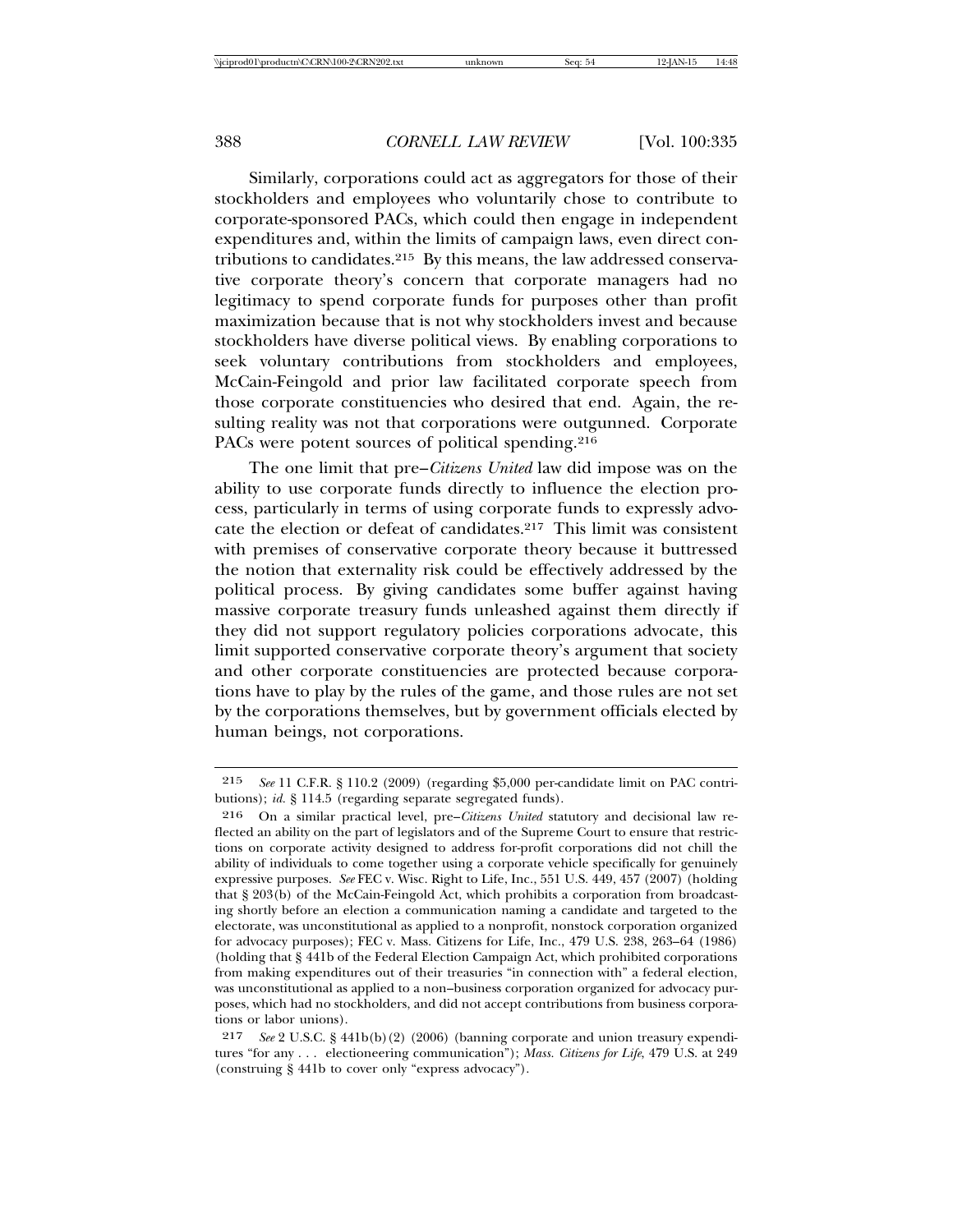#### VII

# <sup>C</sup>ITIZENS UNITED STRENGTHENS THE ARGUMENT THAT CONSERVATIVE CORPORATE THEORY IS SOCIALLY COUNTERPRODUCTIVE AND LEGALLY ERRONEOUS

After *Citizens United*, the rival to conservative corporate theory has been arguably strengthened. The logical result of *Citizens United*, when combined with the conservative corporate theory view that corporations should only spend money on increasing stockholders' wealth, is that corporations will pour money into the electoral process to increase the returns to their stockholders. Because corporate wealth far exceeds that held directly by human beings, if corporations are able to act directly to influence who is elected to office, the laws and regulations in our society will increasingly tend to tolerate the imposition of greater externalities, because they will be enacted by politicians who have been elected in an expensive process in which money matters, and in which securing the support of nonhuman corporate money with a monocular focus on profit will be important to electoral competitiveness.

Anyone who has ever seriously discussed *Citizens United* with a range of fellow Americans has doubtless heard the argument that the reelection of President Obama refutes the notion that *Citizens United* has any important policy effect.218 Aside from the fact that *Citizens United* was only decided in 2010 and that it already had a documented effect on campaign behavior in 2012, the mere election of a Democratic President does not mean that *Citizens United* had no effect on actual human citizens.219 Rather, the question is whether *Citizens United* will make candidates of both parties who wish to be competitive far more dependent on corporate funds and therefore constrict the range of policy options available to address corporate externalities. A recent empirical study concludes that *Citizens United* had the effect in 2012 of increasing the probabilities that Republican candidates for state legislative races would get elected, but predicts that over time the bigger effect *Citizens United* will have is to shift power within the political marketplace to for-profit corporations and therefore to make both political parties more likely to embrace their policy preferences.<sup>220</sup> Another study has found that corporate political activity since *Citizens*

<sup>218</sup> *See, e.g.*, Dan Eggen & T.W. Farnam, *Spending by Independent Groups Had Little Impact on Election, Analysis Finds*, WASH. POST (Nov. 7, 2011), http://www.washingtonpost.com/ politics/decision2012/spending-by-independent-groups-had-little-election-impact-analysisfinds/2012/11/07/15fd30ea-276c-11e2-b2a0-ae18d6159439\_story.html.

<sup>219</sup> *See supra* note 199.

<sup>220</sup> Klumpp, Mialon & Williams, *supra* note 208, at 25–26 (indicating why *Citizens* **R** *United* is likely to increase the already large spending margin corporations enjoyed before the decision issued).